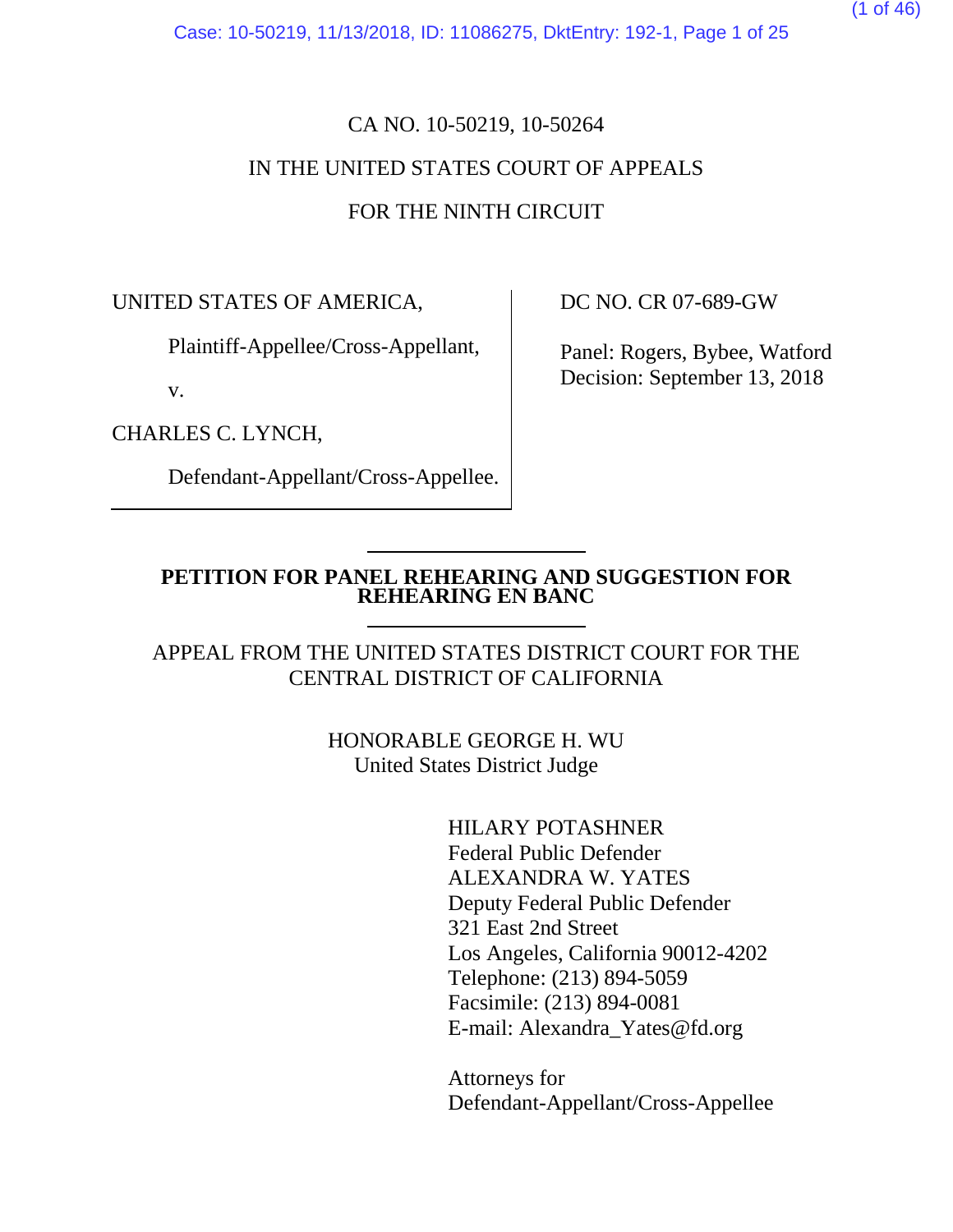# **TABLE OF CONTENTS**

# **Page**

| I.  |           |                                                                                                                                                                                              |  |
|-----|-----------|----------------------------------------------------------------------------------------------------------------------------------------------------------------------------------------------|--|
| II. |           |                                                                                                                                                                                              |  |
|     | A.        | Lynch Opens the Central Coast Compassionate Caregivers3                                                                                                                                      |  |
|     | <b>B.</b> | The District Court Issues a Coercive Anti-Nullification Instruction5                                                                                                                         |  |
|     | C.        | Lynch Attempts to Present an Entrapment-by-Estoppel Defense7                                                                                                                                 |  |
|     | D.        |                                                                                                                                                                                              |  |
|     | E.        | The Lead Authors of a Congressional Ban on Medical Marijuana                                                                                                                                 |  |
|     | F.        | This Court Affirms Lynch's Conviction over Judge Watford's                                                                                                                                   |  |
| Ш.  |           |                                                                                                                                                                                              |  |
|     | A.        | The Majority's Affirmance of a Coercive Anti-Nullification<br>Instruction Conflicts with Established Circuit Precedent10                                                                     |  |
|     | <b>B.</b> | The Majority's Holding That Lynch Had No Right to Present His<br>Defense Conflicts with Supreme Court and Circuit Precedent,<br>Creates an Inter-Circuit Split, and Usurps the Jury's Role14 |  |
|     |           | 1.<br>The Decision Is Contrary to Established Caselaw That the<br>Government's Assurance May Be Express or Implied14                                                                         |  |
|     |           | 2.<br>The Majority Overlooked Material Facts and Denied Lynch<br>His Constitutional Right to Present a Defense by Reaching<br>a Quintessential Jury Question-Reasonableness 16               |  |
| IV. |           |                                                                                                                                                                                              |  |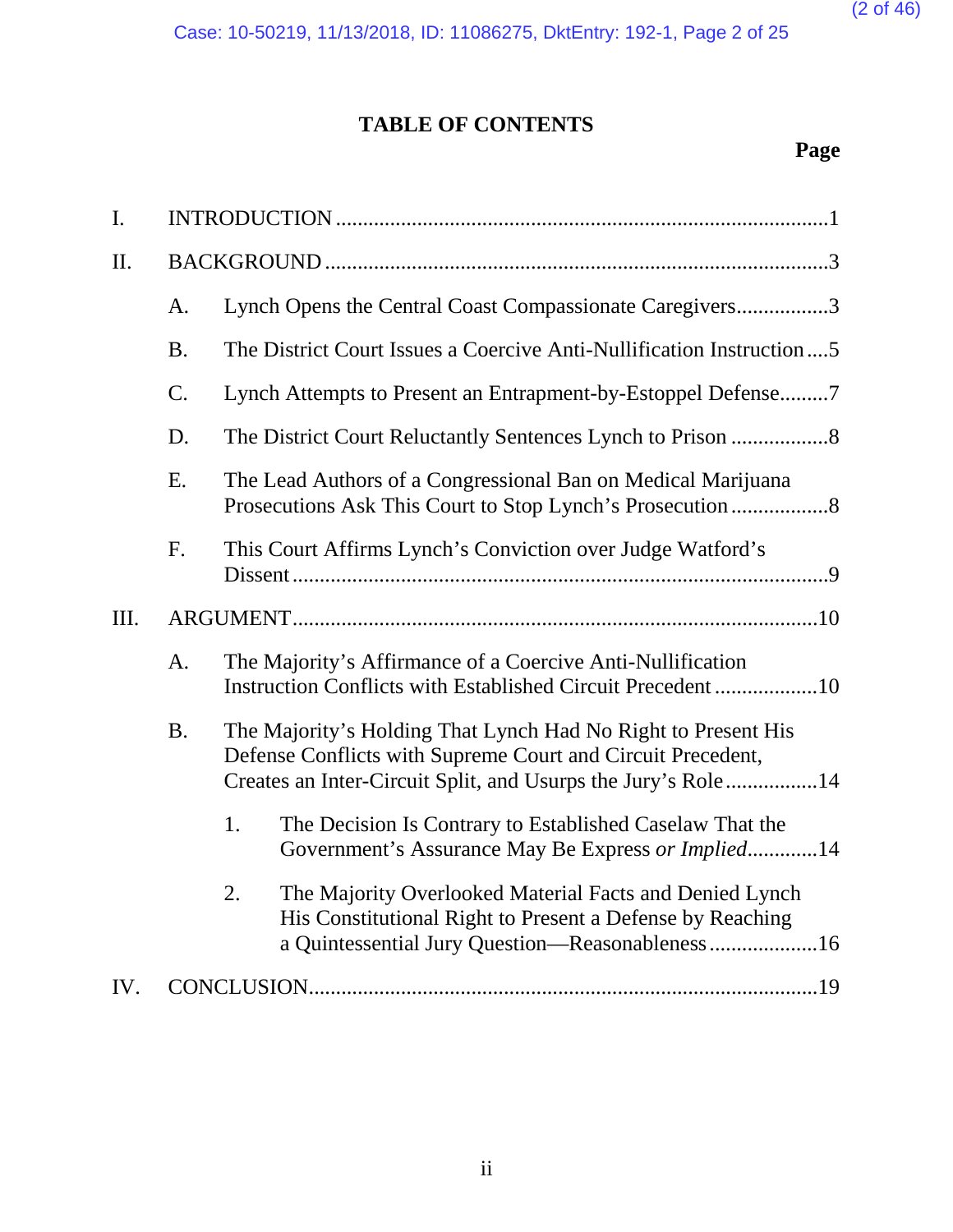# **TABLE OF AUTHORITIES**

# **Page(s)**

# **Federal Cases**

| Caldwell v. Mississippi,          |
|-----------------------------------|
| Cox v. Louisiana,                 |
| Raley v. Ohio,                    |
| United States v. Abcasis,         |
| United States v. Alba,            |
| United States v. Aquino-Chacon,   |
| United States v. Burt,            |
| United States v. Burt,            |
| United States v. Batterjee,       |
| United States v. Contento-Pachon, |
| United States v. Gaudin,          |
| United States v. Kleinman,        |
| United States v. Lynch,           |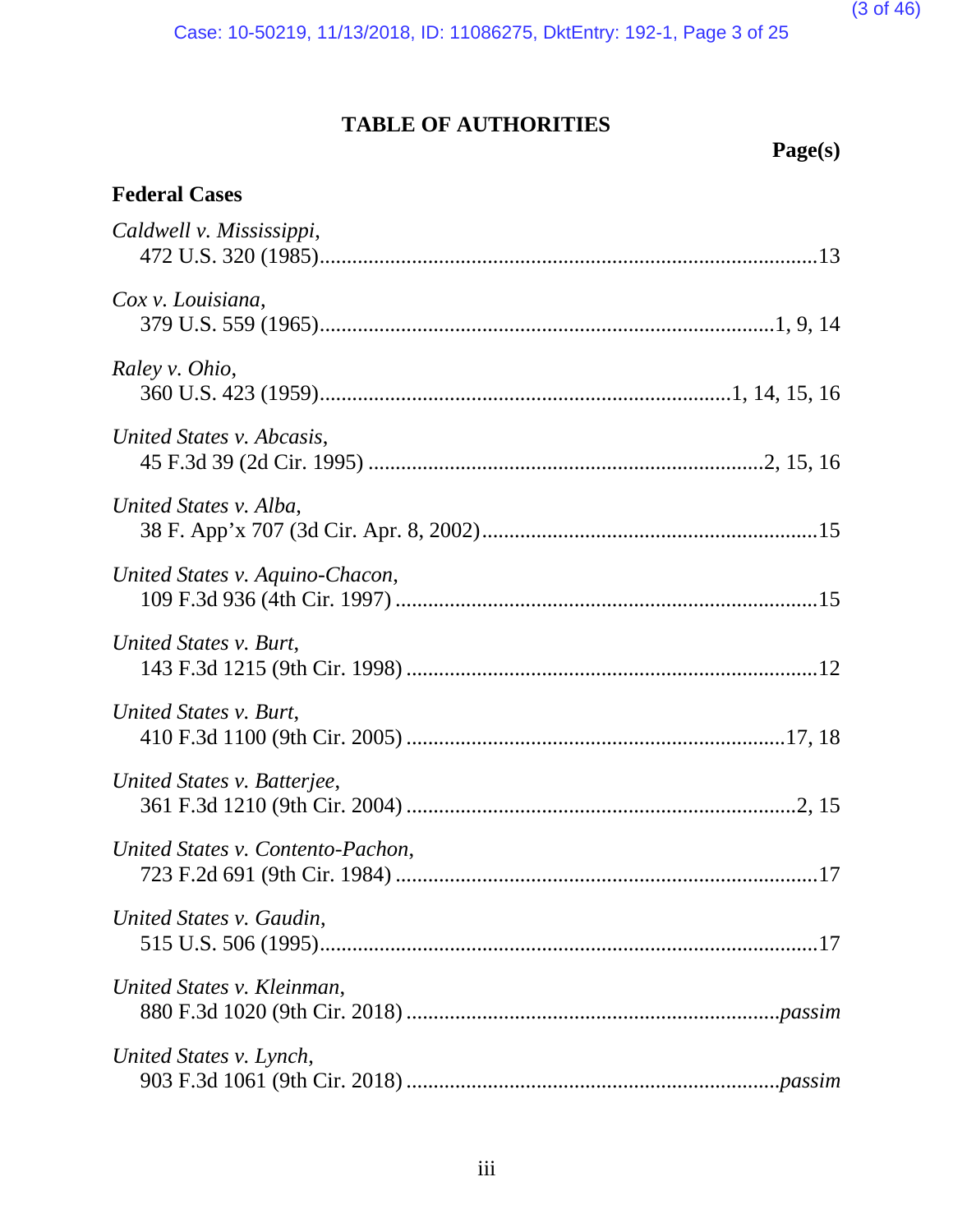Case: 10-50219, 11/13/2018, ID: 11086275, DktEntry: 192-1, Page 4 of 25

# **TABLE OF AUTHORITIES**

**Page(s)**

# **Federal Cases (cont'd)**

| United States v. McIntosh,               |
|------------------------------------------|
|                                          |
| United States v. Pa. Indus. Chem. Corp., |
|                                          |
| United States v. Perez,                  |
|                                          |
| United States v. Tallmadge,              |
|                                          |
| United States v. Timmins,                |
|                                          |
| <b>State Cases</b>                       |
| People v. Hochanadel,                    |
|                                          |
| <b>State Statutes</b>                    |
|                                          |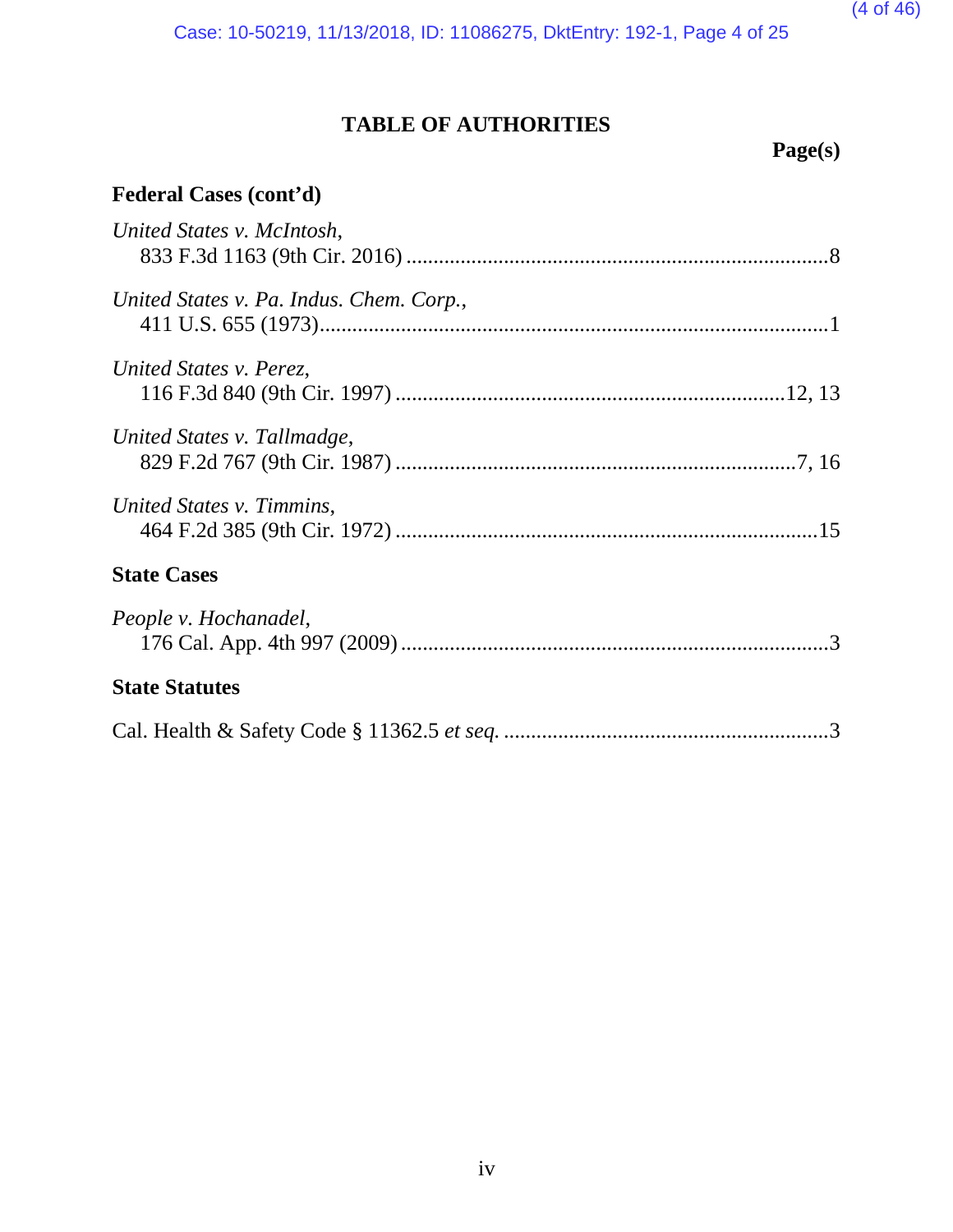(5 of 46)

## **I. INTRODUCTION**

Before Charles Lynch opened the Central Coast Compassionate Caregivers medical marijuana dispensary in California, he placed four calls to the Drug Enforcement Administration, asking if he could do so. When Lynch finally reached someone able to answer his questions, that person explained it was "up to the cities and counties to decide how they want to handle the matter." This made sense to Lynch, a layperson who had researched the law and believed the Tenth Amendment excepted state-authorized medical marijuana from the general federal ban on the drug. Lynch contacted his city and county officials, and opened his dispensary with their blessing and in compliance with local rules.

Though the State never charged Lynch with any violation of California law, the DEA—the very agency from whom Lynch sought guidance—arrested him, and the government charged him with violating federal marijuana laws carrying mandatory-minimum sentences.

<span id="page-4-2"></span>This is just the sort of case where the Founders envisioned a local jury checking the federal government's overreach and nullifying. It is also squarely what the Supreme Court had in mind when it thrice held that due process prohibits the conviction of one misled by a responsible authority into believing his conduct lawful. *United States v. Pa. Indus. Chem. Corp.*, 411 U.S. 655 (1973); *Cox v. Louisiana*, 379 U.S. 559 (1965); *Raley v. Ohio*, 360 U.S. 423 (1959). And yet, the

<span id="page-4-1"></span><span id="page-4-0"></span>1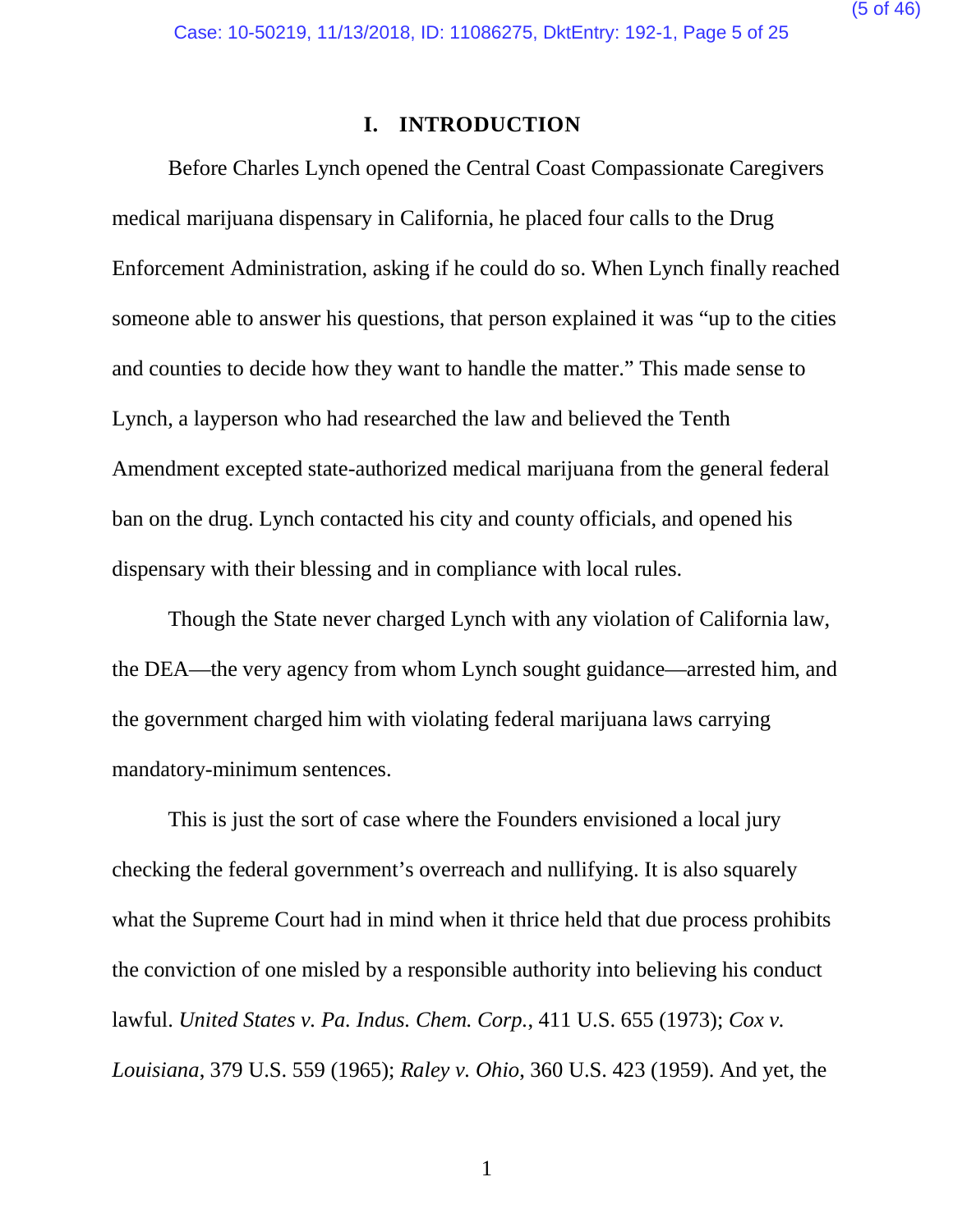district court coerced jurors into abandoning their historic role as the community's conscience by issuing a forceful anti-nullification instruction, and prevented them from hearing much of Lynch's entrapment-by-estoppel defense.

In a published decision, this Court affirmed the anti-nullification instruction over Judge Watford's powerful dissent, and held Lynch had no right to present his defense in the first place. In doing so, the majority relegated the jury to a meaningless role in exactly the kind of case where its function as a bulwark against oppression was most needed and intended.

<span id="page-5-2"></span><span id="page-5-1"></span><span id="page-5-0"></span>Along the way, the majority created a host of inter- and intra-circuit splits, and strayed from binding Supreme Court precedent. Specifically, the majority's anti-nullification decision directly conflicts with *United States v. Kleinman*, 880 F.3d 1020 (9th Cir. 2018) (as amended), which only months ago denounced a materially-indistinguishable instruction as unconstitutional. And its ruling that the DEA's assurance needed to be express, not implied, cannot be squared with *Cox*, *Raley*, *United States v. Batterjee*, 361 F.3d 1210 (9th Cir. 2004), and *United States v. Abcasis*, 45 F.3d 39 (2d Cir. 1995), which each held otherwise. This Court should grant rehearing to resolve these significant conflicts. Lynch's closelywatched prosecution, which has drawn nationwide attention, is precisely the right case in which to address these issues of exceptional importance.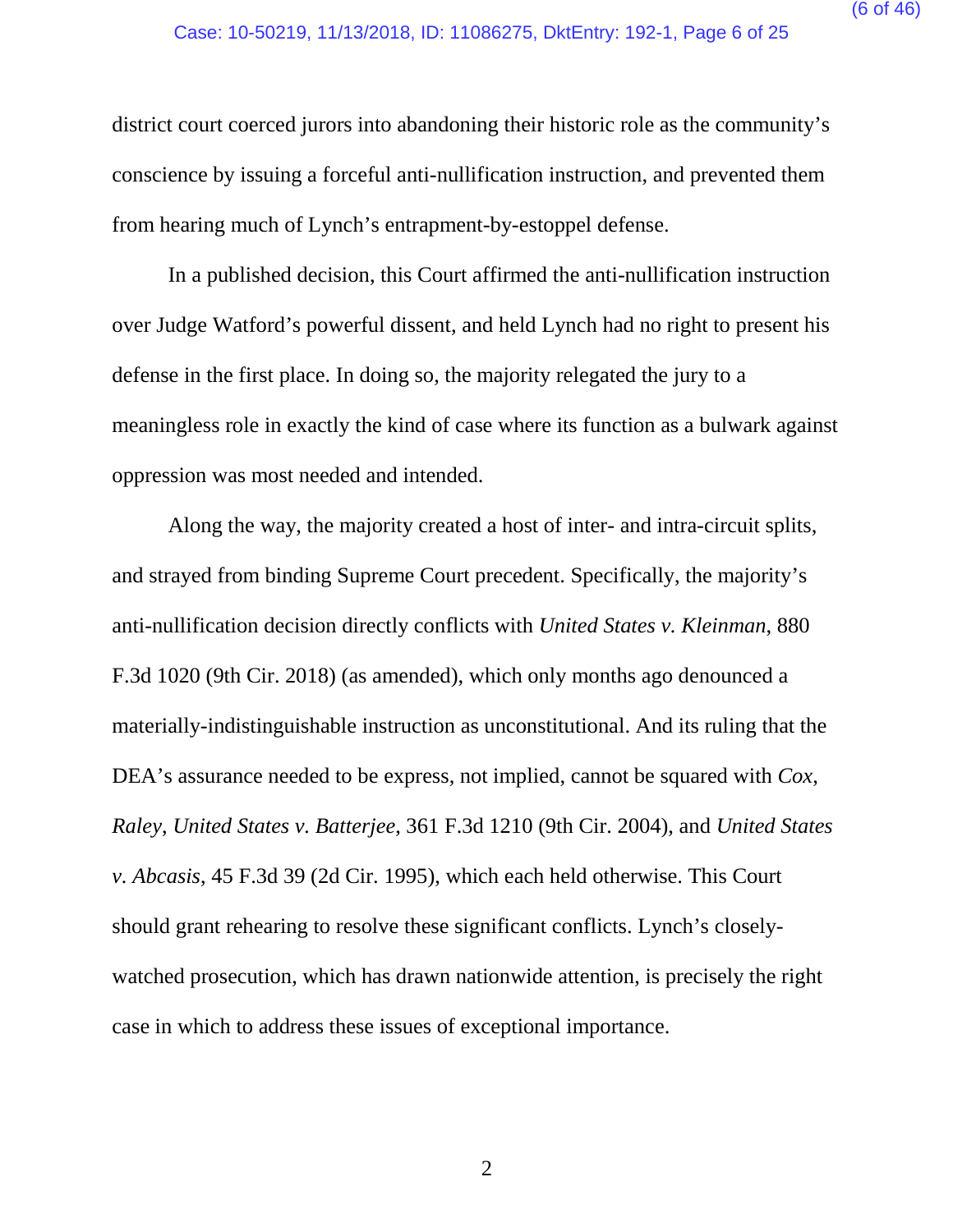<span id="page-6-1"></span>(7 of 46)

## <span id="page-6-0"></span>**II. BACKGROUND**

## **A. Lynch Opens the Central Coast Compassionate Caregivers**

Through voter proposition in 1996, and state legislation in 2003, California legalized medical marijuana, including its sale by non-profit dispensaries. *See* Cal. Health & Safety Code § 11362.5 *et seq.*; *People v. Hochanadel*, 176 Cal. App. 4th 997 (2009). Lynch, who suffers from debilitating migraines, traveled far from his home county of San Luis Obispo, which had no dispensary, to obtain medical marijuana. Recognizing the need for a local dispensary, Lynch explored the possibility of opening one. (ER 403, 2356.)

Lynch was not a lawyer, and found the legal landscape confusing. Federal law seemed to criminalize marijuana, but California law authorized medical marijuana, and dispensaries operated openly throughout the state. After researching the matter, he concluded the Tenth Amendment carved out an exception to the federal prohibition for medical use of marijuana, where legalized by a state. (ER 2357-67.) Not content to rely on his own analysis, Lynch called the DEA. (ER 2367, 2453-55.)

Lynch's phone bill confirmed he made four calls to the DEA. (ER 2368, 3700-02.) The man who answered the first call directed Lynch to contact his local field office, which Lynch did. (ER 2368-69.) However, that office was unable to answer Lynch's questions, and referred him to another number. (ER 2369-70.)

3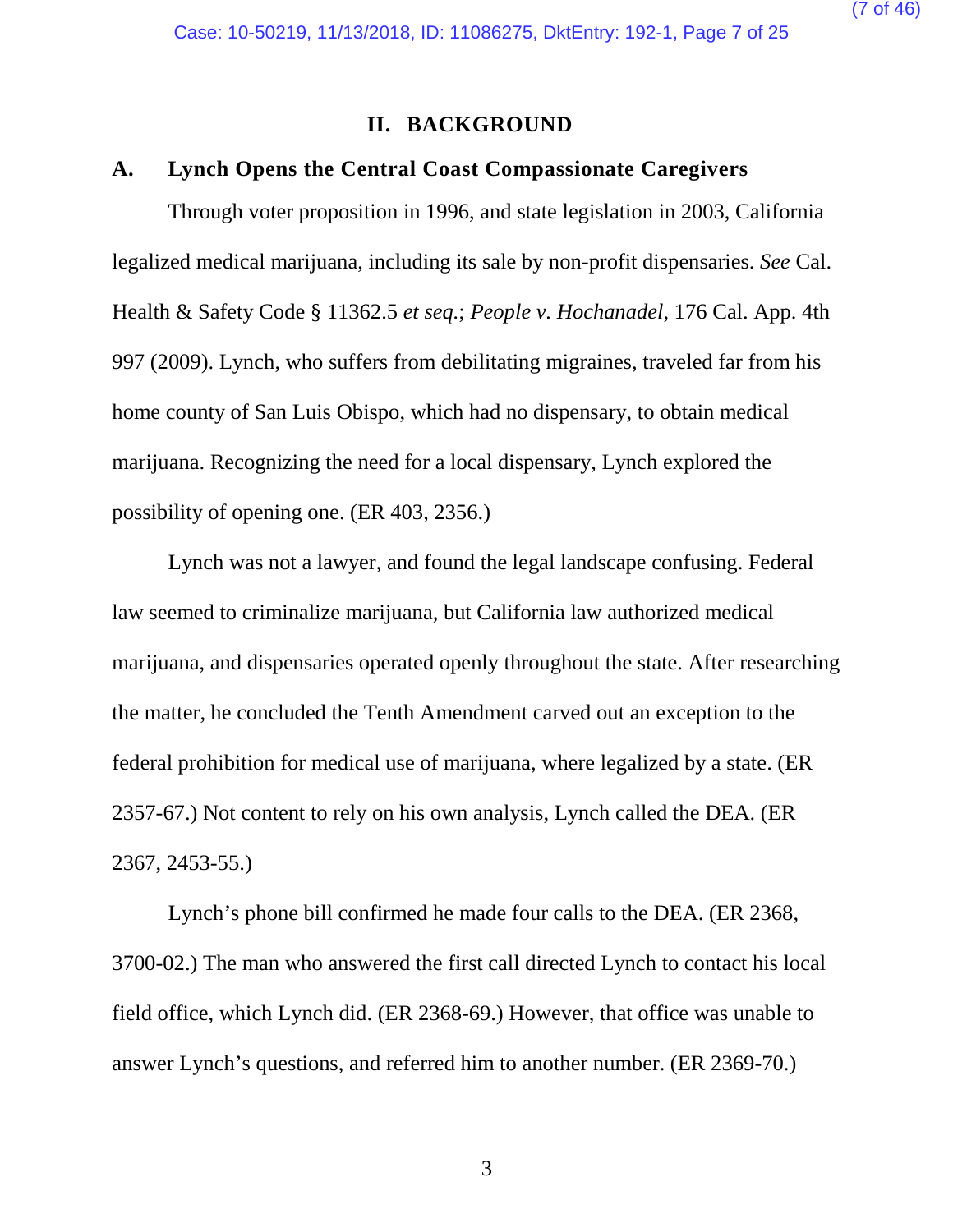Lynch placed a third call, asked about the DEA's dispensary policy, and was directed to a fourth number, which Lynch immediately dialed. (ER 2371-73.) A woman answered, "Marijuana Task Force," and when Lynch explained he wanted information on dispensaries, she put someone else on the line. (ER 2373-74.)

Lynch testified he asked that individual—apparently recruited to answer his inquiry—"what you guys are going to do about all of these medical marijuana dispensaries around the State of California." The man responded that "it was up to the cities and counties to decide how they wanted to handle the matter." Lynch pressed on: "[W]hat if I wanted to open up my own medical marijuana dispensary[?]" The DEA official "seemed a little bit perturbed, . . . and he slowed his words down to make sure [Lynch] understood him and he said it's up to the cities and counties to decide how they want to handle the matter." (ER 2374.)

The DEA's response made sense to Lynch. (ER 2374, 2456.) It accorded with his lay understanding of the law, and explained how hundreds of dispensaries existed across California. (ER 2458-59.) Lynch contacted city and county officials, and opened his business with their blessing and under their rules. (ER 2460-88.)

From approximately April 2006 through March 2007, Lynch ran the CCCC medical marijuana dispensary in Morro Bay. As the district court explained, "the purpose of the CCCC's distribution of marijuana was not for recipients to 'get high' or for recreational enjoyment. Rather, it was pursuant to the [authorizing

4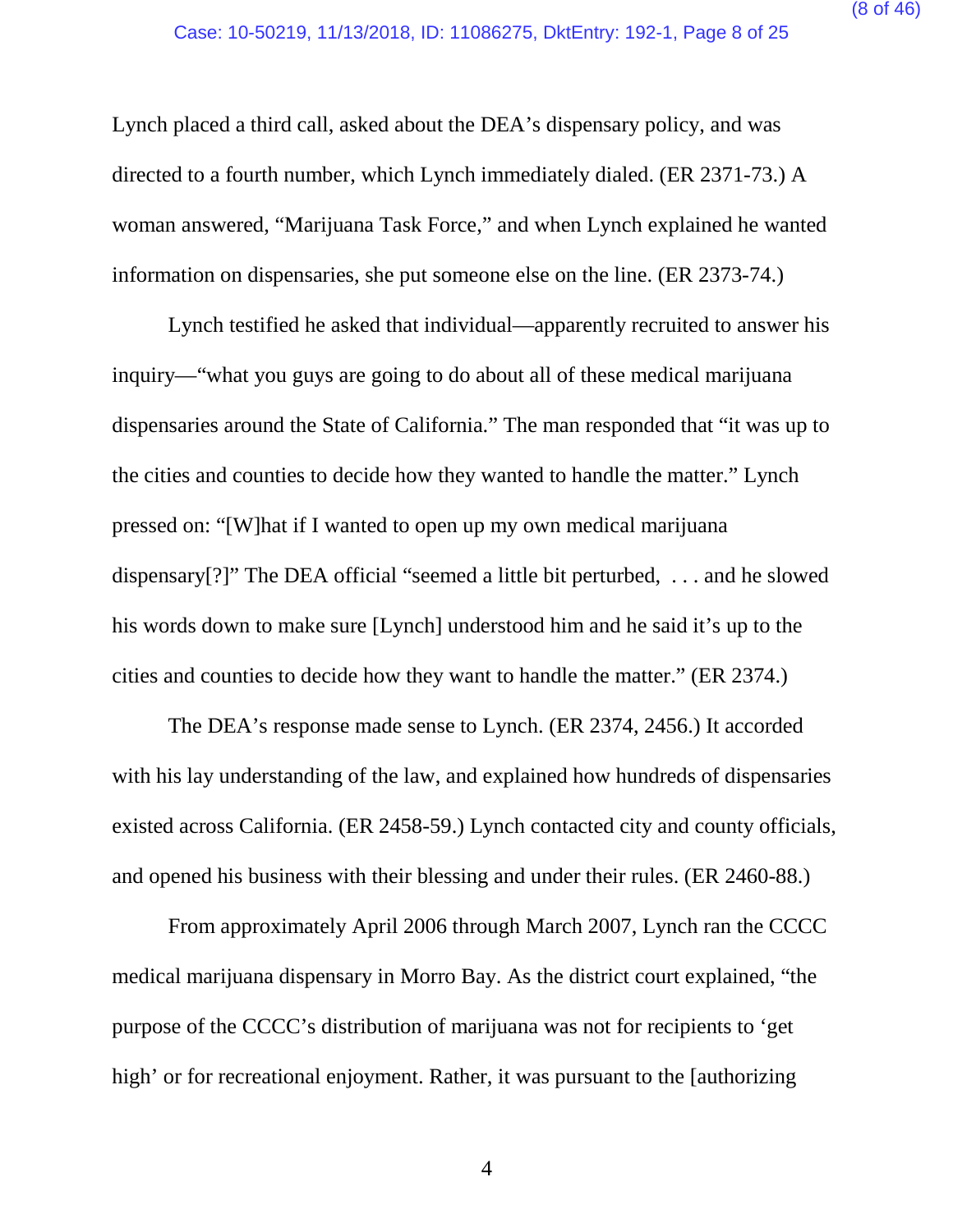state law's] goal of providing marijuana to Californians for medical uses as prescribed by their treating physicians." (ER 423.)

In March 2007, the DEA raided the CCCC and Lynch's home; shortly thereafter, the government charged Lynch with five violations of federal drug laws, including three counts requiring mandatory-minimum sentences. (ER 409, 437-49.) The State of California never charged Lynch with any crime.

## **B. The District Court Issues a Coercive Anti-Nullification Instruction**

At jury selection, several jurors expressed confusion and concern over the conflict between state and federal law, prompting the court to instruct repeatedly that state law was irrelevant to Lynch's case and to question jurors on whether they could follow that instruction. (*See, e.g.*, ER 986-1012.) At one point, a juror responded: "I will follow what you say. And I want to follow the law and I don't want to be put in the jail, so I will follow what you say." The court clarified that it had "never thrown a juror in jail." (ER 1192.)

Later in voir dire, as counsel attempted to rehabilitate a juror, the juror raised the issue of nullification:

> [DEFENSE COUNSEL]: You also mentioned that it would be difficult for you to follow the law as instructed by the judge or that—I believe your words were, it would be hard for you to follow the law as the court would wish you to. Do you understand that the court is going to instruct you on the law but will not instruct you about the decision that you need to come to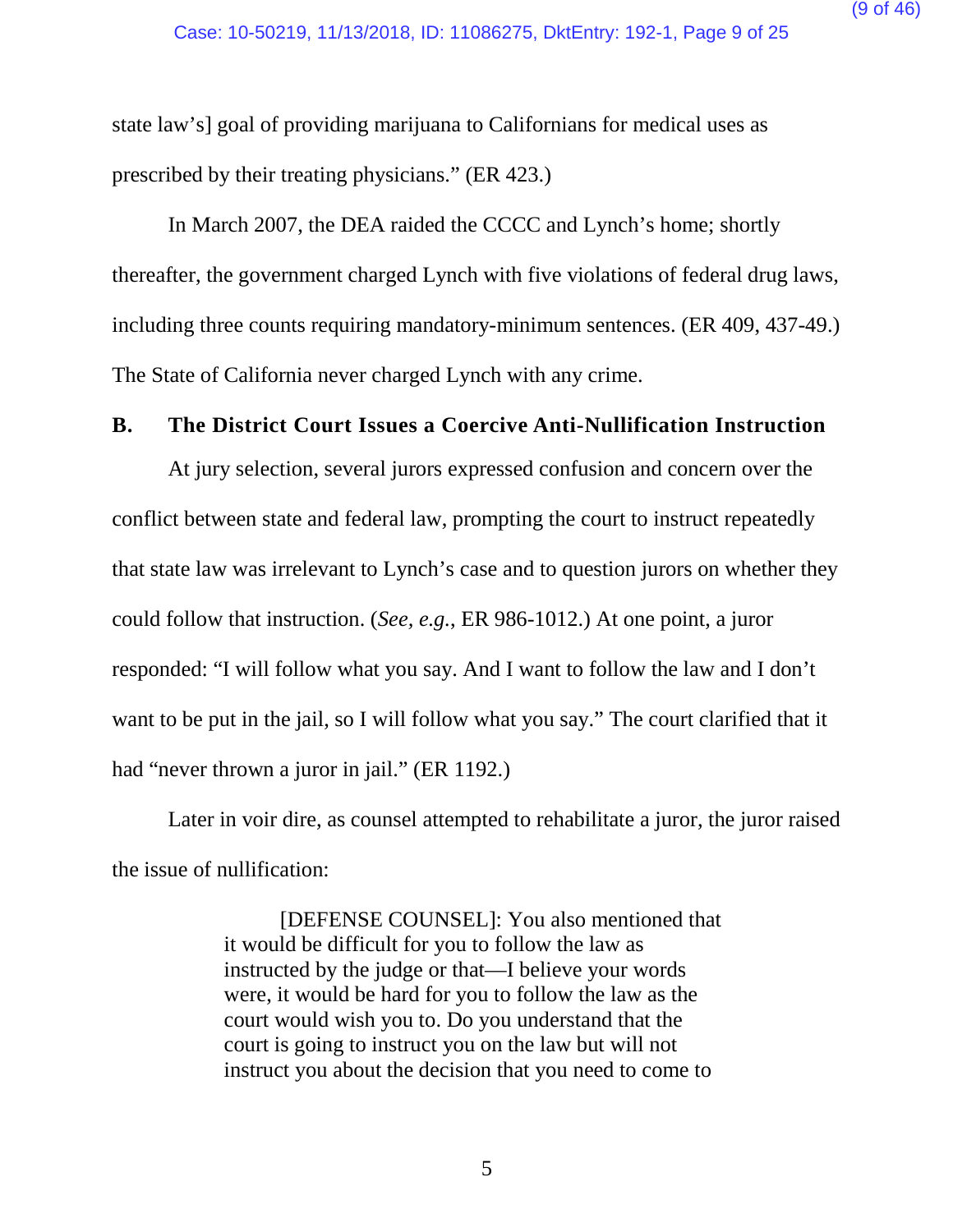after being instructed on the law? Do you understand the difference?

[THE PROSECUTOR]: Objection. Misstates the law.

THE COURT: I'll sustain the objection. You can attempt to rephrase the question.

[DEFENSE COUNSEL]: Do you understand that the ultimate decision as to whether to find a person guilty or not guilty is your decision?

JUROR: You finally said something I can relate to. I understand that completely. I believe there is something called jury nullification, that if you believe—

THE COURT: No—

JUROR: —the law is wrong—

THE COURT: No. Let me stop you—

JUROR: —you don't have to convict a person.

(ER 1263.) The court terminated defense voir dire, and, over objection, instructed

the jurors as follows:

Nullification is by definition a violation of the juror's oath which, if you are a juror in this case, you will take to apply the law as instructed by the court. As a . . . juror, you cannot substitute your sense of justice, whatever it may be, for your duty to follow the law, whether you agree with the law or not. It is not your determination whether the law is just or when a law is unjust. That cannot be and is not your task.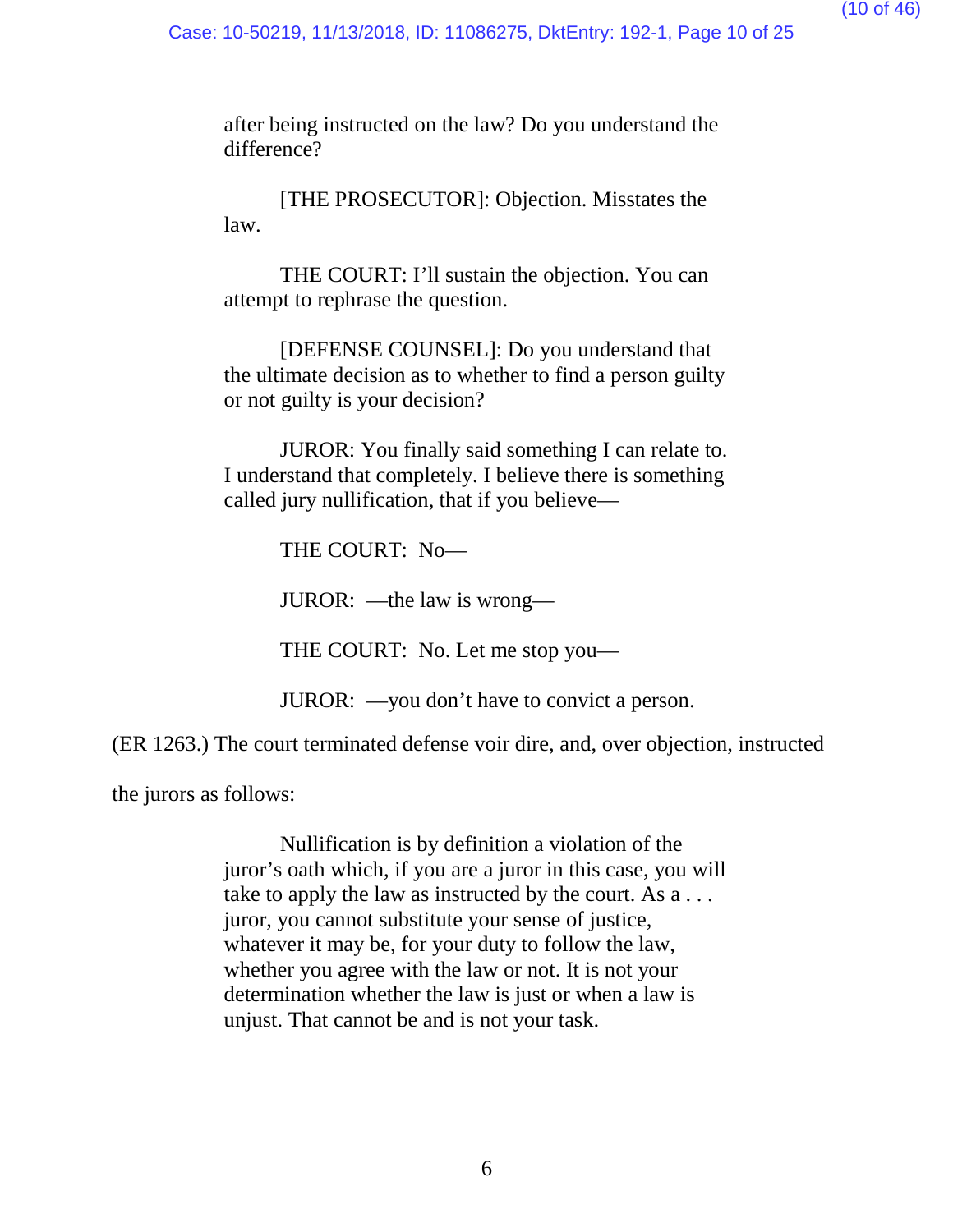(ER 1282; *see* ER 1264-86.) The court then questioned jurors one by one, asking each, "Could you follow that instruction?" (ER 1282-85.) Those who balked were dismissed for cause. (ER 1284-90, 1298.)

## **C. Lynch Attempts to Present an Entrapment-by-Estoppel Defense**

<span id="page-10-0"></span>At trial, Lynch sought to present an entrapment-by-estoppel defense, based on his calls to the DEA. The defense is rooted in due process and fairness, and "applies when an official tells the defendant that certain conduct is legal and the defendant believes the official." *United States v. Tallmadge*, 829 F.2d 767, 773 (9th Cir. 1987) (internal quotation marks omitted). The court ruled that Lynch proffered sufficient evidence to present his defense on three counts, but disallowed it on two counts of distributing to "minors" because Lynch did not tell the DEA he planned to sell to persons under twenty-one. (ER 2413-28, 2971-72.)

Lynch objected to the court's limitation on his right to present a defense. California permits medical-marijuana sales to persons between eighteen and twenty-one, and Lynch presented evidence suggesting a DEA official would have understood that operating a dispensary meant selling to so-called "minors." (ER 2548-53, 2862-63.) He also objected to the jury instructions, which misstated the elements of his defense, and to rulings precluding crucial evidence supporting it.

Following a ten-day trial, the jury convicted Lynch of all charges. (ER 3157.)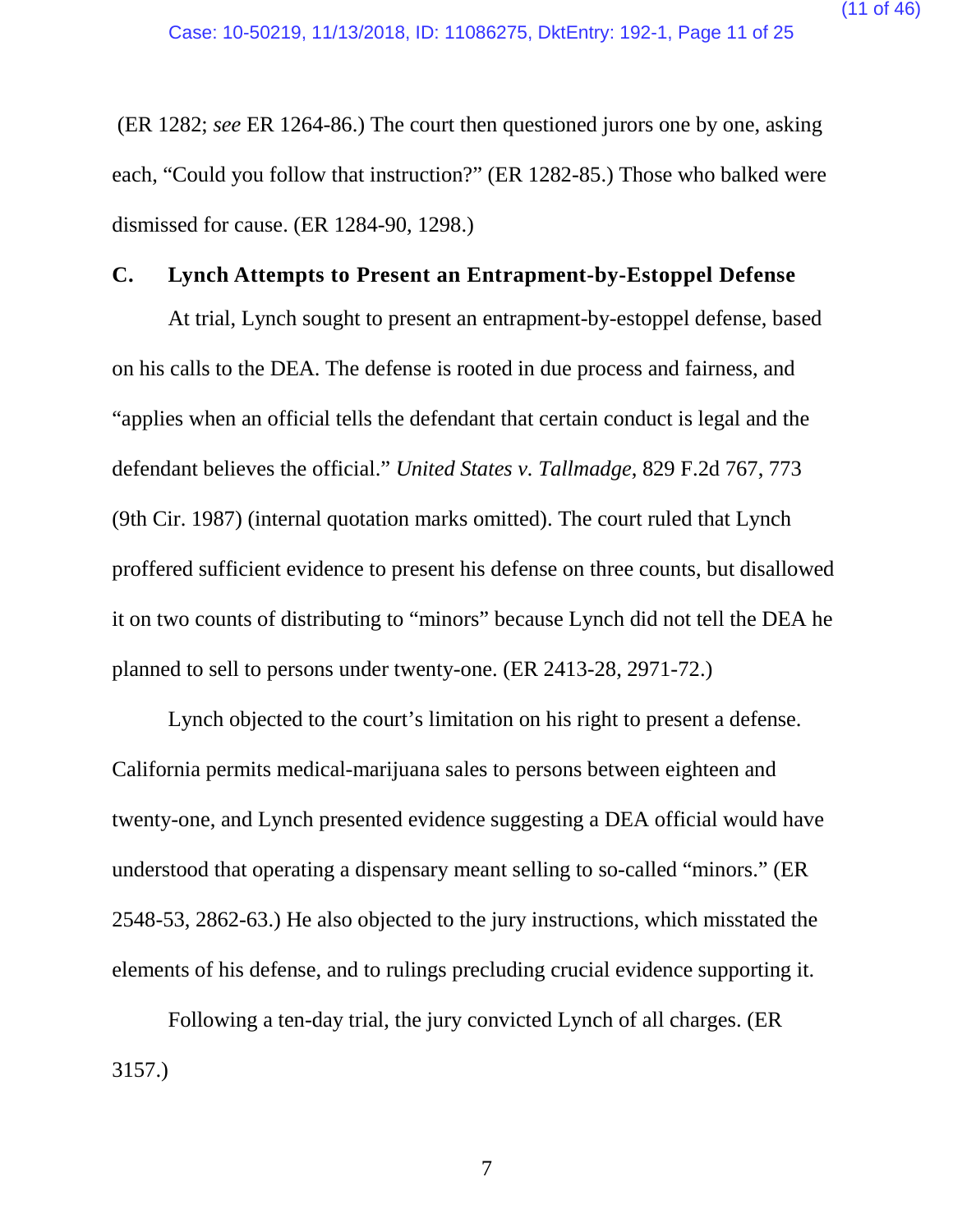(12 of 46)

## **D. The District Court Reluctantly Sentences Lynch to Prison**

The trial court struggled with its purported obligation to impose a mandatory prison sentence. It recognized Lynch was "caught in the middle of the shifting positions of governmental authorities," which Congress could fix by rescheduling marijuana. (ER 431.) And it explained Lynch never would have committed a crime but for California's legalization of medical marijuana, so incarceration served no purpose. (ER 428-29.) "Indeed, arguably Lynch displayed his respect for the law herein by notifying governmental authorities and law enforcement entities of his planned activities prior to engaging in them. Were all purported criminals so accommodating, this country would be a much safer and law abiding place." (*Id.*)

Ultimately, the court interpreted the guidelines to support a departure below the draconian five-year mandatory minimum. But the court found no authority to decrease the mandatory one-year sentences that attended the "minors" counts, and reluctantly sentenced Lynch to one year in prison. (ER 420-31.) Lynch remains on bond pending appeal. (ER 353.)

## **E. The Lead Authors of a Congressional Ban on Medical Marijuana Prosecutions Ask This Court to Stop Lynch's Prosecution**

<span id="page-11-0"></span>While Lynch's case was on appeal, Congress enacted an appropriations rider that prohibits the Department of Justice from spending funds on state-compliant medical-marijuana prosecutions. *See United States v. McIntosh*, 833 F.3d 1163 (9th Cir. 2016). Lynch sought relief based on the rider, and received support from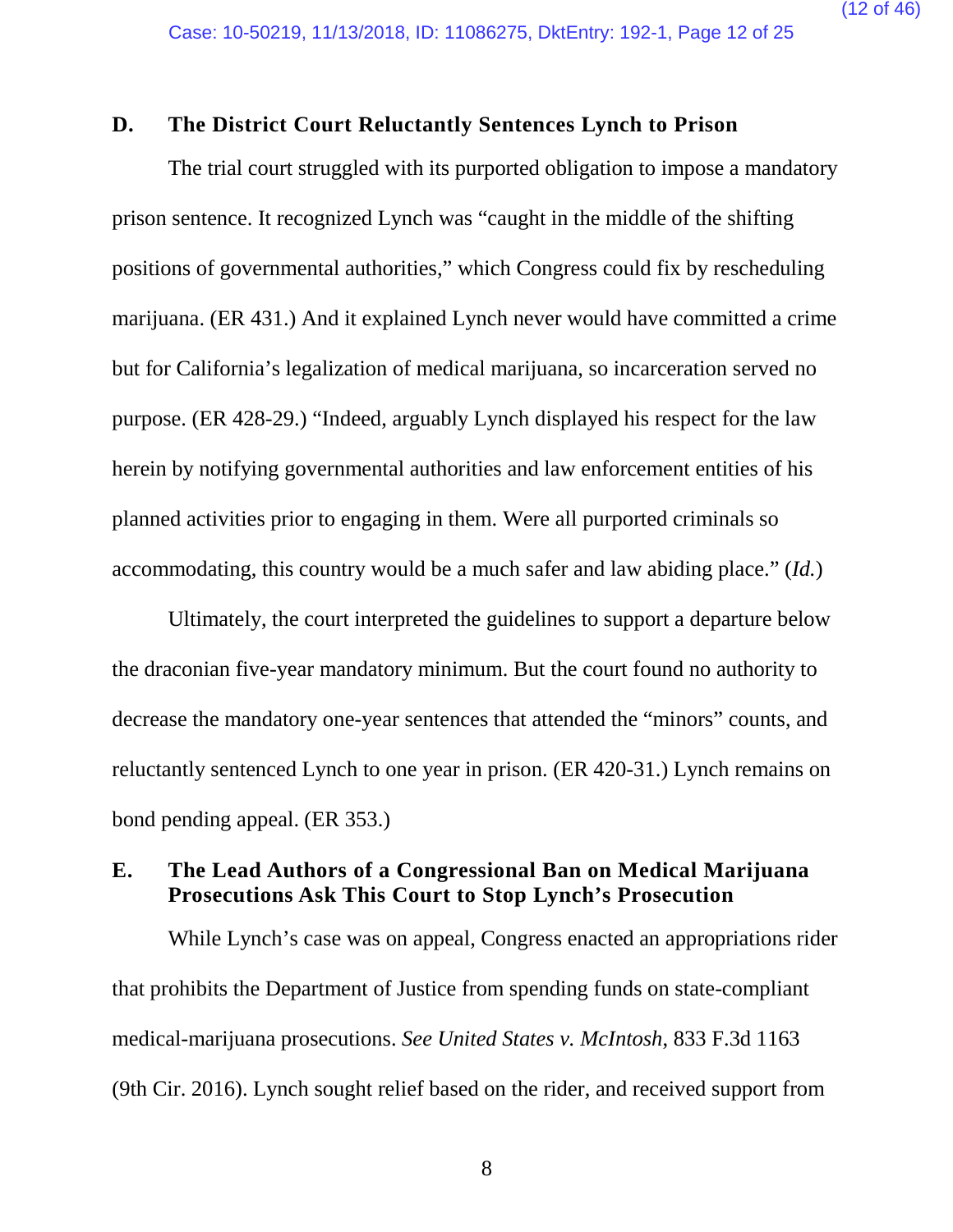its two lead authors, U.S. Representatives Rohrabacher and Farr, who explained they intended the rider to halt cases like Lynch's—*and his case in particular*. (Dkt. 103, at 2, 5.) Current and former members of the California Senate, including the principal coauthor of California's governing medical-marijuana statute, also voiced support. They explained that Lynch complied with state law, and urged this Court to enforce the rider in his case. (Dkt. 107, at 1-15.) Two separate motions panels deferred Lynch's claims to the merits panel. (Dkts. 100, 150.)

# **F. This Court Affirms Lynch's Conviction over Judge Watford's Dissent**

<span id="page-12-1"></span>In a split decision, the merits panel affirmed Lynch's conviction, reversed the district court's use of the safety valve (effectively mandating a five-year sentence), and remanded for a hearing on the applicability of the rider. *United States v. Lynch*, 903 F.3d 1061 (9th Cir. 2018).

<span id="page-12-0"></span>As relevant to this petition, visiting Sixth Circuit Judge Rogers, joined by Judge Bybee, approved the district court's anti-nullification instruction, distinguishing this Circuit's recent decision in *Kleinman*, which denounced a materially-indistinguishable instruction. *Id.* at 1078-80. The majority further held that any limitation on Lynch's entrapment-by-estoppel defense was harmless because the defense never should have gone to the jury in the first place. *Id.* at 1075-78. Although established precedent invites the defense where the government's assurance is "express or implied," *Cox*, 379 U.S. at 571, the majority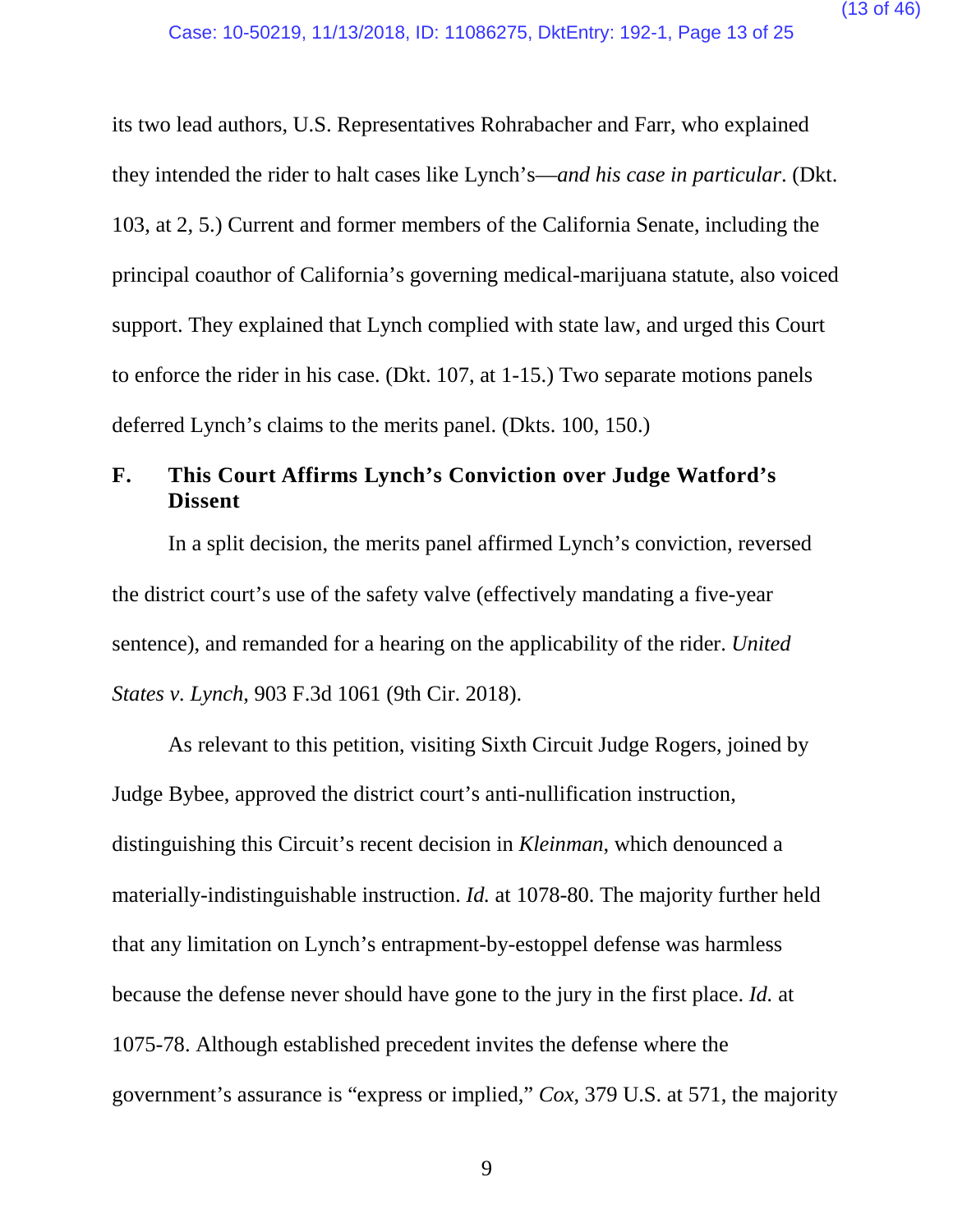rejected it precisely because the DEA's statement was implicit and not express, *Lynch*, 903 F.3d at 1076-77. The majority also ignored probative evidence, and concluded Lynch's reliance on the DEA's advice was unreasonable as a matter of law—a quintessentially factual question properly left to the jury. *Id.* at 1077-78.

In a forceful dissent, Judge Watford traced the "ancient roots" of jury nullification, and explained the court's instruction "went too far" by coercing jurors to abandon their role as the community's conscience. *Id.* at 1087 (Watford, J., dissenting). He recognized that Lynch's case is on all fours with *Kleinman* indeed, it presents a stronger claim for relief. *Id.* at 1088-90. Because the improper instruction violated Lynch's right to jury trial, Judge Watford would have reversed. *Id.* at 1087.

## **III. ARGUMENT**

# **A. The Majority's Affirmance of a Coercive Anti-Nullification Instruction Conflicts with Established Circuit Precedent**

Just ten months ago, this Court held unconstitutional the following instruction: "You would violate your oath and the law if you willfully brought a verdict contrary to the law given to you in this case." *Kleinman*, 880 F.3d at 1031. The problem, *Kleinman* explained, was this language implied "jurors could be punished for jury nullification." *Id.* at 1032. Though under current Circuit law, "there is no constitutional right to jury nullification, and it is not a constitutional error to give a firm instruction or admonition, in an attempt to forestall or prevent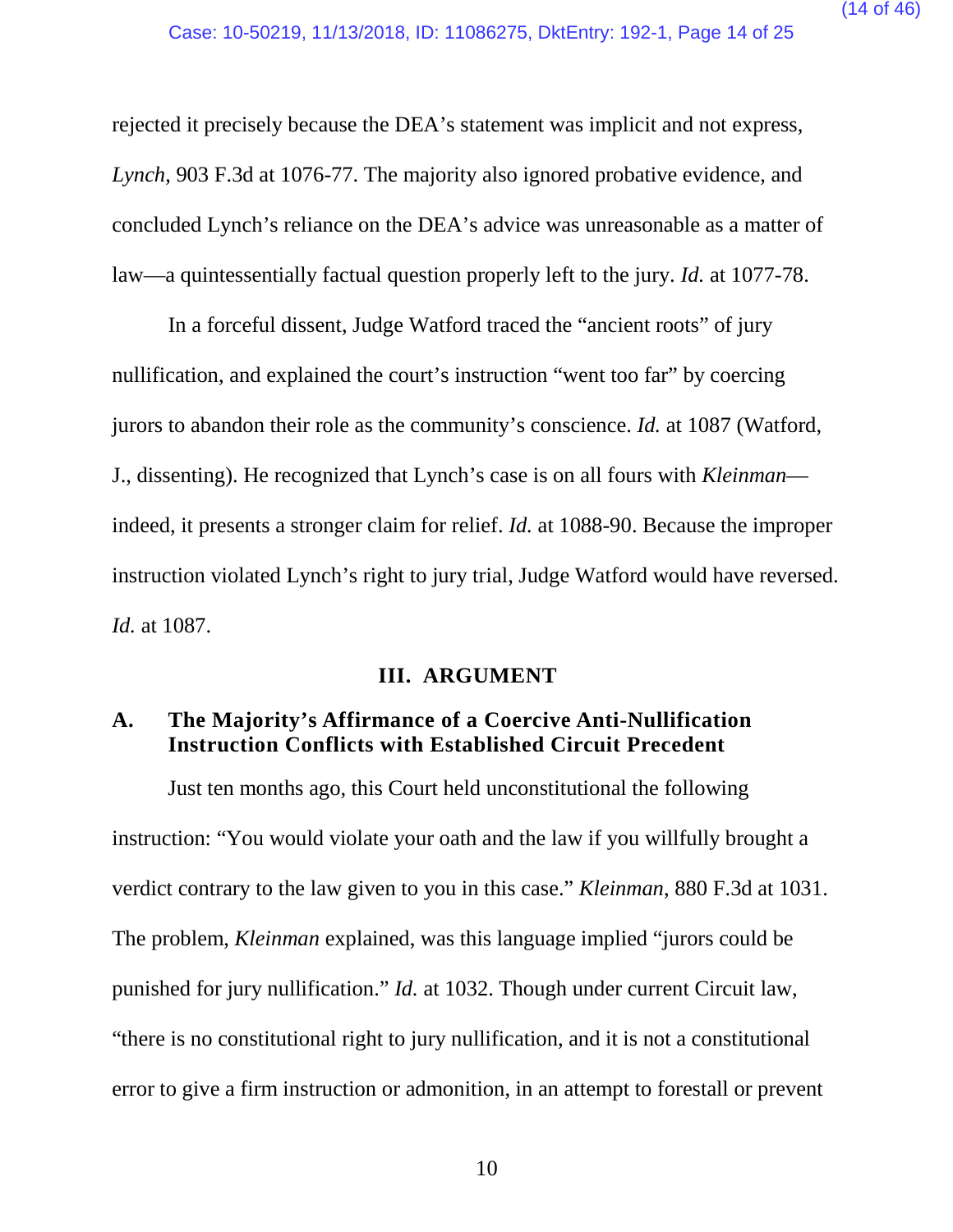nullification," it remains improper for a "court to do so in a way that might be perceived as coercive." *Id.* at 1035 (internal quotation marks omitted).

In Lynch's case, the court made exactly this mistake, instructing: "Nullification is by definition a violation of the juror's oath which, if you are a juror in this case, you will take to apply the law as instructed by the court." (ER 1282.) As Judge Watford persuasively argued, there is no daylight between the instruction in *Kleinman* and the one in *Lynch*. *Lynch*, 903 F.3d at 1088-89 (Watford, J., dissenting). Both told jurors they would violate their oaths if they nullified, implying the potential for punishment. *See id.* at 1089 (detailing criminal penalties for violating oath). In this respect, the two instructions are "materially indistinguishable." *Id.* at 1088.

The majority had no response to this point, aside from an undeveloped assertion that the instruction "neither said nor implied that jurors would be subject to punishment if they acquitted Lynch." *Id.* at 1079. But *Kleinman* already held otherwise. There simply is no way to square the two results.

It does not matter that Lynch's judge *also* gave instructions deemed acceptable in *Kleinman*. *See id.* at 1079-80. The court told jurors they would violate their oaths if they nullified, and that problematic instruction formed the crux of *Kleinman*'s holding. *Kleinman*, 880 F.3d at 1032-33, 1035.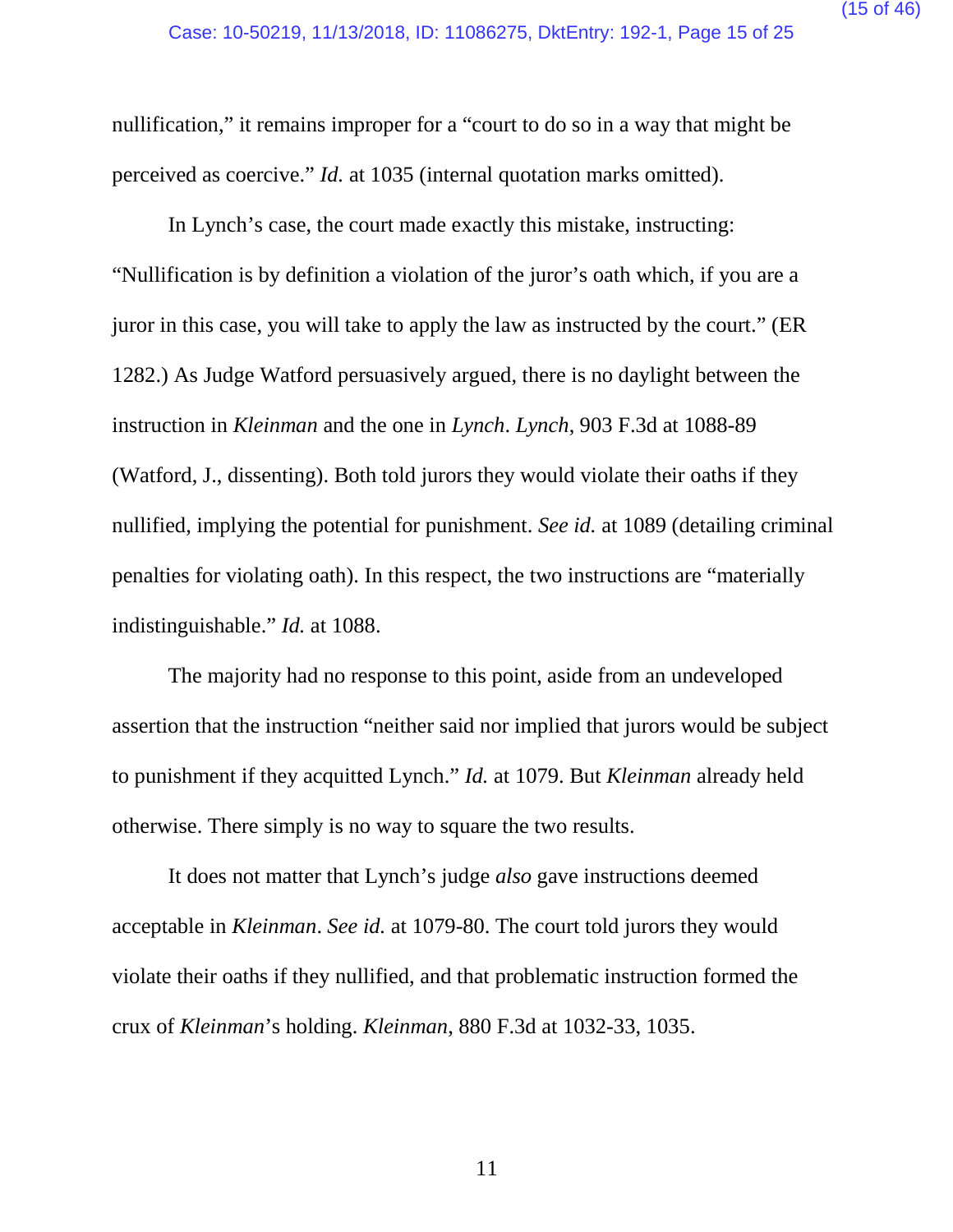Nor can this Court set aside *Kleinman* as a factually-distinct case where the trial judge gave the coercive instruction "sua sponte, and without any indication that nullification was on any juror's mind." *Lynch*, 903 F.3d at 1080. As here, the instruction in *Kleinman* was a response to specific events that introduced the possibility of nullification at trial. *See Kleinman*, 880 F.3d at 1031 n.3.

And defense counsel's questioning in no way "justified" the unconstitutional instruction. *Lynch*, 903 F.3d at 1080. For one thing, as Judge Watford noted, counsel's "question didn't call for a response mentioning jury nullification, and it accurately reflects black-letter law." *Id.* at 1090 (Watford, J., dissenting). For another, the majority's justification theory relied on an obsolete line of authority.

<span id="page-15-1"></span><span id="page-15-0"></span>Specifically, the majority claimed this Court reverses for "error that is caused by the complaining party . . . only in the most exceptional situation." *Id.* at 1081 (internal quotation marks omitted). But the Circuit, sitting en banc, abandoned that standard in 1997. *United States v. Perez*, 116 F.3d 840, 844-46 (9th Cir. 1997) (en banc); *see United States v. Burt*, 143 F.3d 1215, 1217 (9th Cir. 1998). Whereas the majority cited pre-1997 cases, contemporary authority describes the touchstone for invited error as "whether the defendant intentionally relinquished or abandoned a known right." *Perez*, 116 F.3d at 845. Here, counsel repeatedly explained he did not intend to provoke the nullification response. (ER 1264-81.) Rather, his question tracked the court's instruction that the verdict "is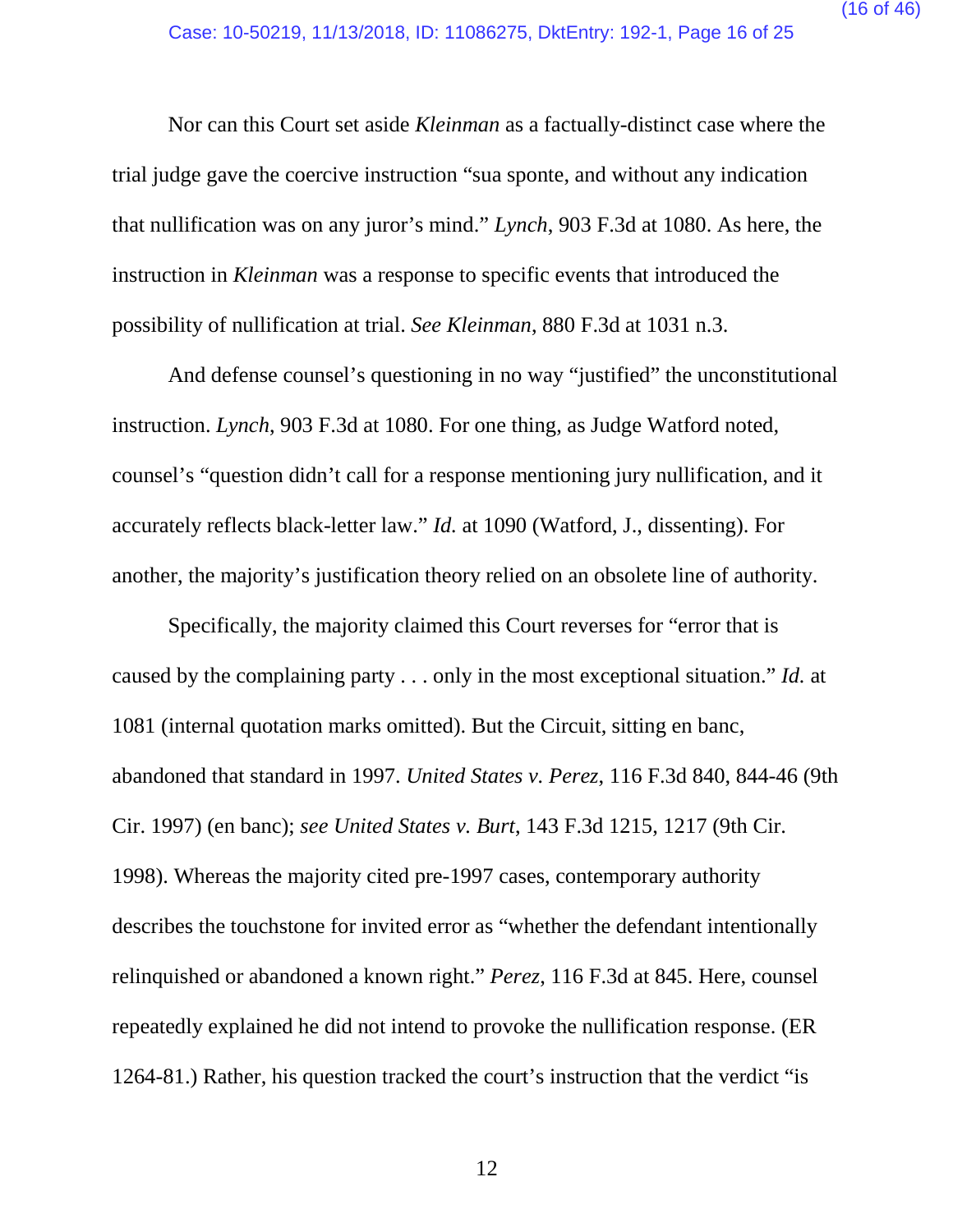entirely for you [the jury] to decide" (ER 325), and was indistinguishable from earlier questions the court effectively endorsed (ER  $1075-77$ ).<sup>1</sup> No one intentionally relinquished Lynch's Sixth Amendment rights. Again, the majority created intra-circuit confusion.

<span id="page-16-1"></span>Indeed, it is questionable whether counsel could waive Lynch's right to an uncoerced jury. "Not all rights are waivable," and some require a defendant's personal waiver. *Perez*, 116 F.3d at 845 n.7. The panel silently presumed counsel could waive Lynch's right to an uncoerced jury, but that is a troubling hypothesis.

<span id="page-16-0"></span>In any event, "[a]ssuming without accepting the majority's position that the defense counsel's [question] invited error, it did not invite this error." *Caldwell v. Mississippi*, 472 U.S. 320, 337 (1985) (internal quotation marks omitted). A valid curative instruction cures the purported error; it does not inject new flaws into trial. Even supposing a response was necessary, just like in *Kleinman*, this one "went too far." *Lynch*, 903 F.3d at 1087 (Watford, J., dissenting); *see id.* at 1090.

<span id="page-16-2"></span><sup>&</sup>lt;sup>1</sup> The majority mistakenly claimed that, following government objection to counsel's earlier questions, "the district court cautioned Lynch's counsel at a sidebar not to ask questions seeking jury nullification." *Lynch*, 903 F.3d at 1078. Respectfully, that characterization misstates the record. For when the prosecutor raised the matter, the court instructed her, "If you feel that way, raise an objection and I will make a ruling on the question." (ER 1258.) The court said nothing to the defense, and expressed no concern about counsel's questioning.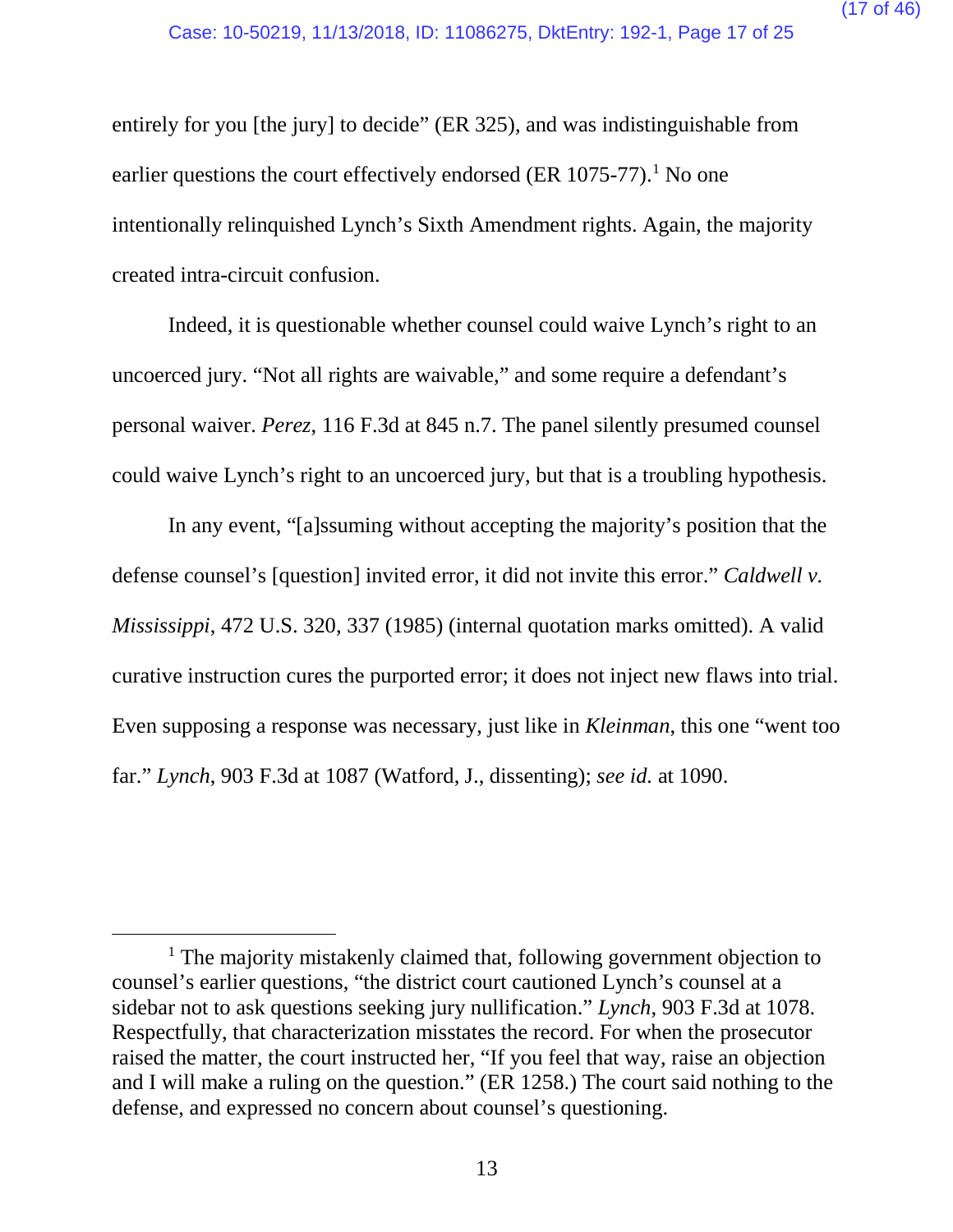# **B. The Majority's Holding That Lynch Had No Right to Present His Defense Conflicts with Supreme Court and Circuit Precedent, Creates an Inter-Circuit Split, and Usurps the Jury's Role**

The district court's entrapment-by-estoppel instruction misstated the law, and its rulings excluded compelling evidence corroborating Lynch's defense. So Lynch asked this Court for a new trial. But the panel disregarded his claims without analysis because, on its view, Lynch had no right to present a defense in the first place. According to the majority, the DEA gave only *implicit* authority to open a dispensary, which was not good enough, and Lynch's reliance on that assurance was unreasonable as a matter of law. *Id.* at 1076-78. The first holding contravenes binding precedent, and the second denies Lynch his constitutional right to a jury trial.

## **1. The Decision Is Contrary to Established Caselaw That the Government's Assurance May Be Express** *or Implied*

<span id="page-17-1"></span><span id="page-17-0"></span>Assuming *arguendo* that a reasonable jury could not conclude the DEA expressly authorized Lynch's actions—a dubious proposition—Lynch nonetheless was entitled to rely on the DEA's implicit assurance that his conduct was legal. So said the Supreme Court in *Cox*, which "held that the Due Process Clause prevent[s] conviction of persons . . . when they relied upon assurances . . . either express or implied" that their conduct was lawful. *Cox*, 379 U.S. at 571. This holding directly followed from *Raley*, which rejected a requirement of "explicit" government assurance. *Raley*, 360 U.S. at 439.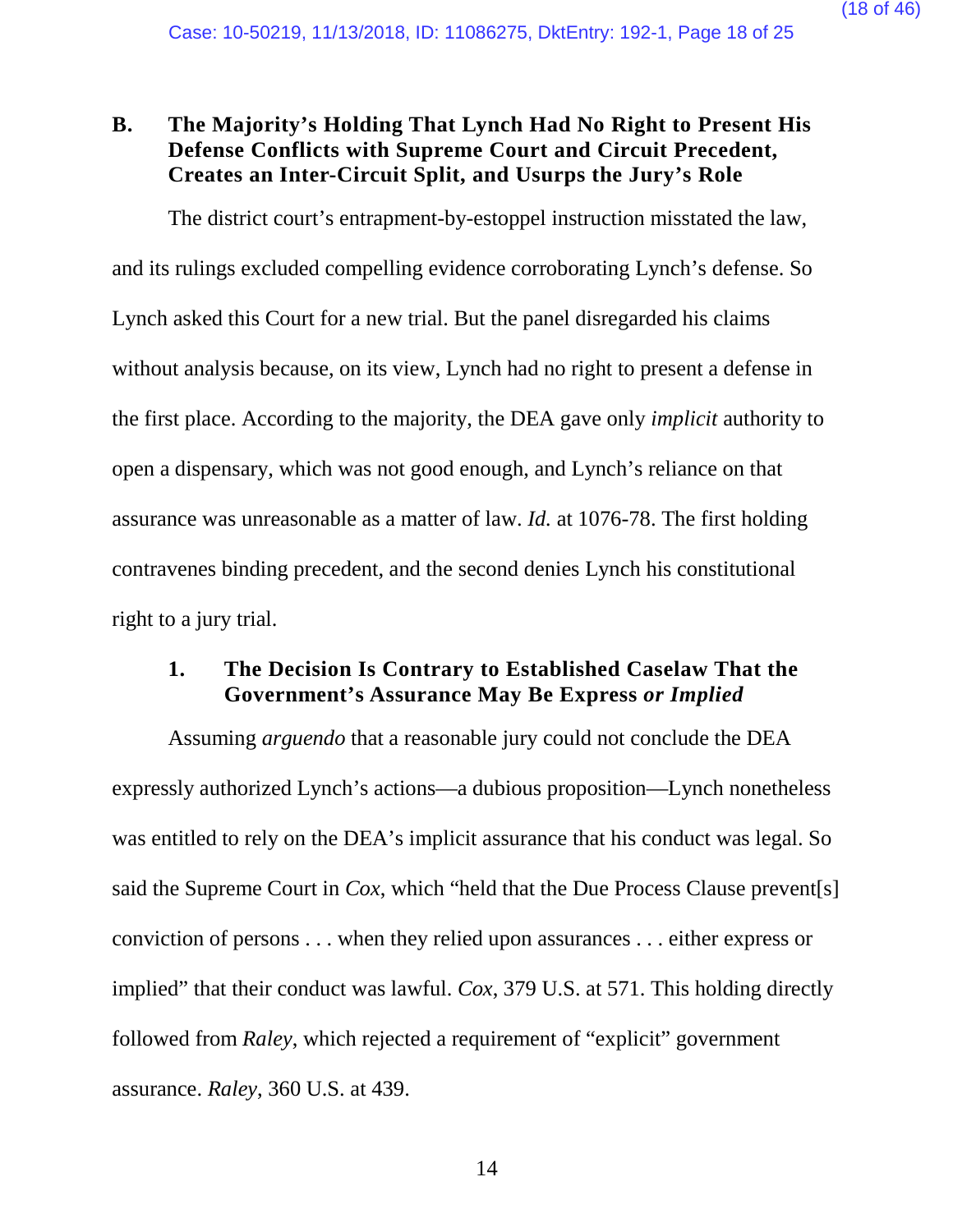<span id="page-18-4"></span><span id="page-18-1"></span>Given *Cox*'s unambiguous language, it is unsurprising that this Circuit also rejected an "expressly state" requirement in *Batterjee*, 361 F.3d at 1218, or that the Second Circuit permits reliance on "statements or . . . acts that produced in the defendants a reasonable belief that they were authorized to engage in the illegal conduct," *Abcasis*, 45 F.3d at 45.<sup>[2](#page-18-6)</sup> In fact, though Lynch received verbal assurance of his proposed conduct's legality, precedent suggests silent acquiescence can be enough. *See Raley*, 360 U.S. at 426-31, 439; *cf. United States v. Timmins*, 464 F.2d 385, 387 (9th Cir. 1972) (finding affirmative misleading where official failed to correct inquirer's erroneous understanding of law).

<span id="page-18-5"></span><span id="page-18-0"></span>And yet, the majority held Lynch could not establish his defense because he was not "actively told he could violate federal law" or given "the sort of clear sanction that entrapment by estoppel requires," but received only "implicit authorization." *Lynch*, 903 F.3d at 1076. That holding is contrary to Supreme Court, Ninth Circuit, and Second Circuit precedent.

True, the official assurance cannot be "vague or even contradictory." *Raley*, 360 U.S. at 438. But the DEA's response was neither; it clearly and consistently indicated dispensaries are legal if they comply with local rules. In holding otherwise, the majority took the "vague or even contradictory" language out of

<span id="page-18-6"></span><span id="page-18-3"></span><span id="page-18-2"></span> <sup>2</sup> At least two other circuits assume implicit assurances suffice. *United States v. Alba*, 38 F. App'x 707, 709 (3d Cir. Apr. 8, 2002) (unpublished); *United States v. Aquino-Chacon*, 109 F.3d 936, 939 (4th Cir. 1997).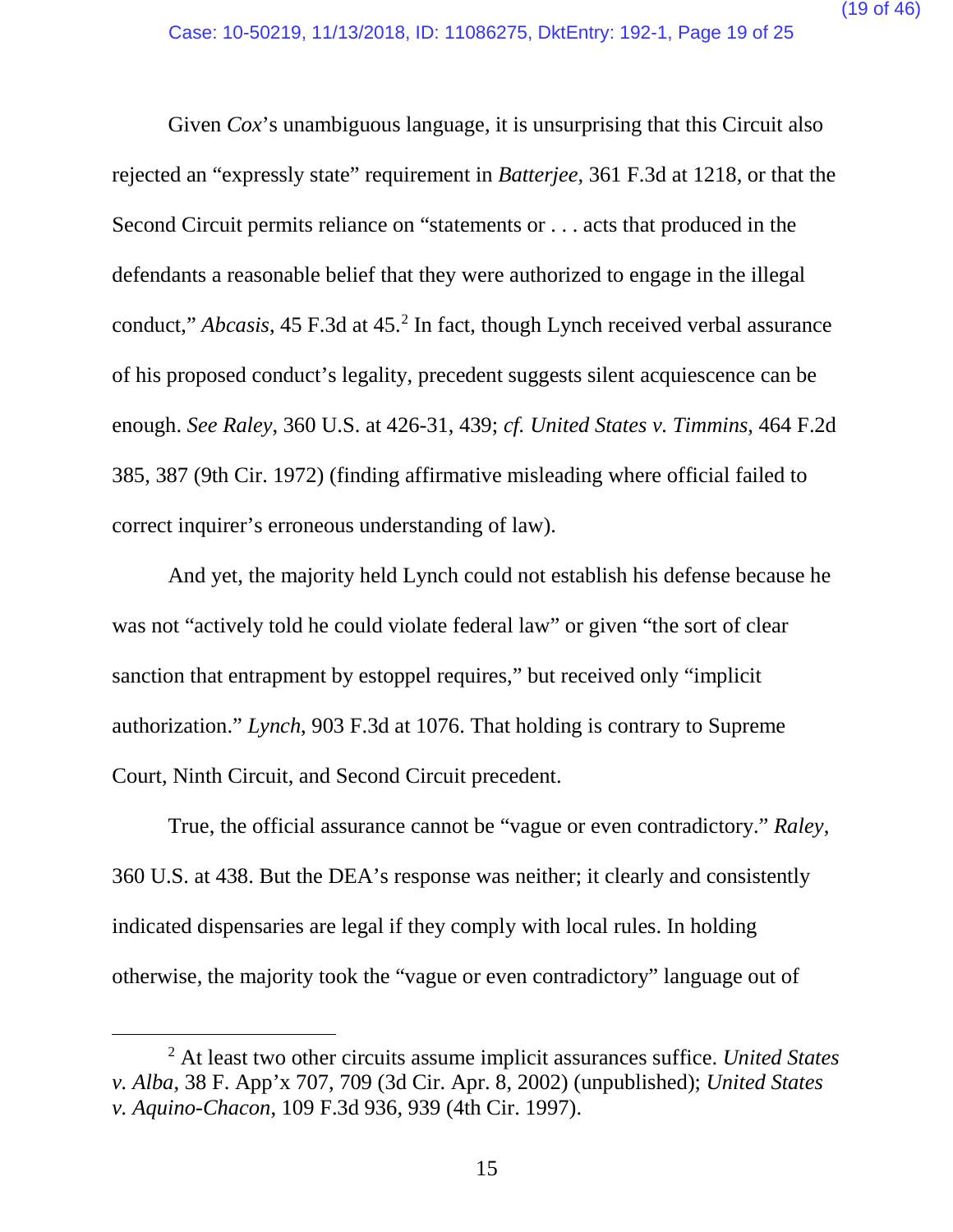<span id="page-19-1"></span><span id="page-19-0"></span>context. *Lynch*, 903 F.3d at 1076-77. It derives from *Raley*, which said: "Here, there were more than commands simply vague or even contradictory. There was active misleading." *Raley*, 360 U.S. at 438. The "more" in *Raley* included representations that did not expressly condone conduct "in so many words," but "would tend to create . . . an impression" of legality in the recipient. *Id.* at 430-31; *see also Abcasis*, 45 F.3d at 44 (inferring affirmative misleading from "unclear and confusing" response to defendant's actions); *Tallmadge*, 829 F.2d at 771, 773-75 (holding statement "that it would not be a 'problem' to receive or possess weapons" sufficed). The DEA's answer that it was for local authorities to decide whether Lynch could open a dispensary clearly meets this standard. At a minimum, the jury could have so concluded. The majority's contrary holding conflicts with precedent and cannot stand.

# <span id="page-19-2"></span>**2. The Majority Overlooked Material Facts and Denied Lynch His Constitutional Right to Present a Defense by Reaching a Quintessential Jury Question—Reasonableness**

Equally problematic is the majority's holding that Lynch's reliance on the DEA statement was unreasonable as a matter of law. *Lynch*, 903 F.3d at 1077-78. Reasonableness is a quintessentially fact-bound question properly left to a jury to decide. When judges reviewing a cold record usurp the jury's role and find a defendant's actions unreasonable as a matter of law, that is cause enough for concern. Such judgment is more troubling still when, as here, a court makes it after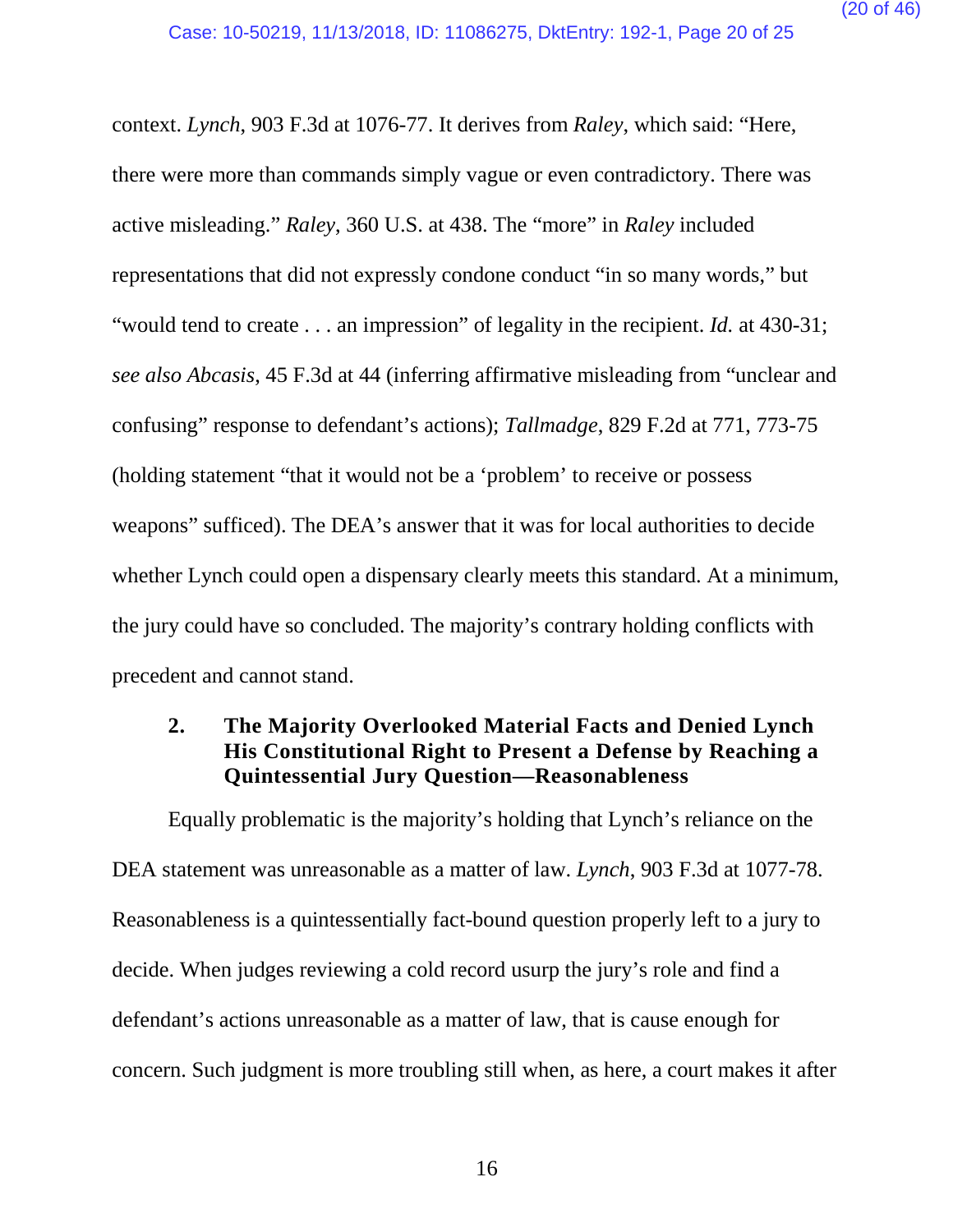the trial judge, having witnessed the evidence, found sufficient facts for a jury to conclude the defendant acted reasonably. (ER 2413.)

<span id="page-20-1"></span><span id="page-20-0"></span>Even with respect to less subjective factual determinations, the general rule is the Sixth Amendment allows a defendant to present any defense with a "foundation in the evidence," be it "weak, insufficient, inconsistent, or of doubtful credibility." *United States v. Burt*, 410 F.3d 1100, 1103 (9th Cir. 2005); *see United States v. Contento-Pachon*, 723 F.2d 691, 693 (9th Cir. 1984) (explaining courts "rarely rule[] on a defense as a matter of law"). When a court denies a defendant's request to place relevant fact questions before jurors, it highjacks their role and violates the defendant's constitutional rights. *See United States v. Gaudin*, 515 U.S. 506, 510-15 (1995).

<span id="page-20-2"></span>The panel's opinion illustrates exactly why appellate judges are ill-suited to resolve questions of reasonableness. As the majority saw it, Lynch's reliance on the DEA's advice was unreasonable because Lynch knew state and federal law conflicted, and should have been on notice to make further inquiries. *Lynch*, 903 F.3d at 1077-78. But Lynch testified that he called the DEA—charged with enforcing federal drug laws—precisely to resolve his confusion about how California legalized medical marijuana and dispensaries flourished statewide, despite an apparent federal prohibition on the drug. (ER 2367, 2453-55.) When the DEA official—specifically selected to answer Lynch's questions, and expressing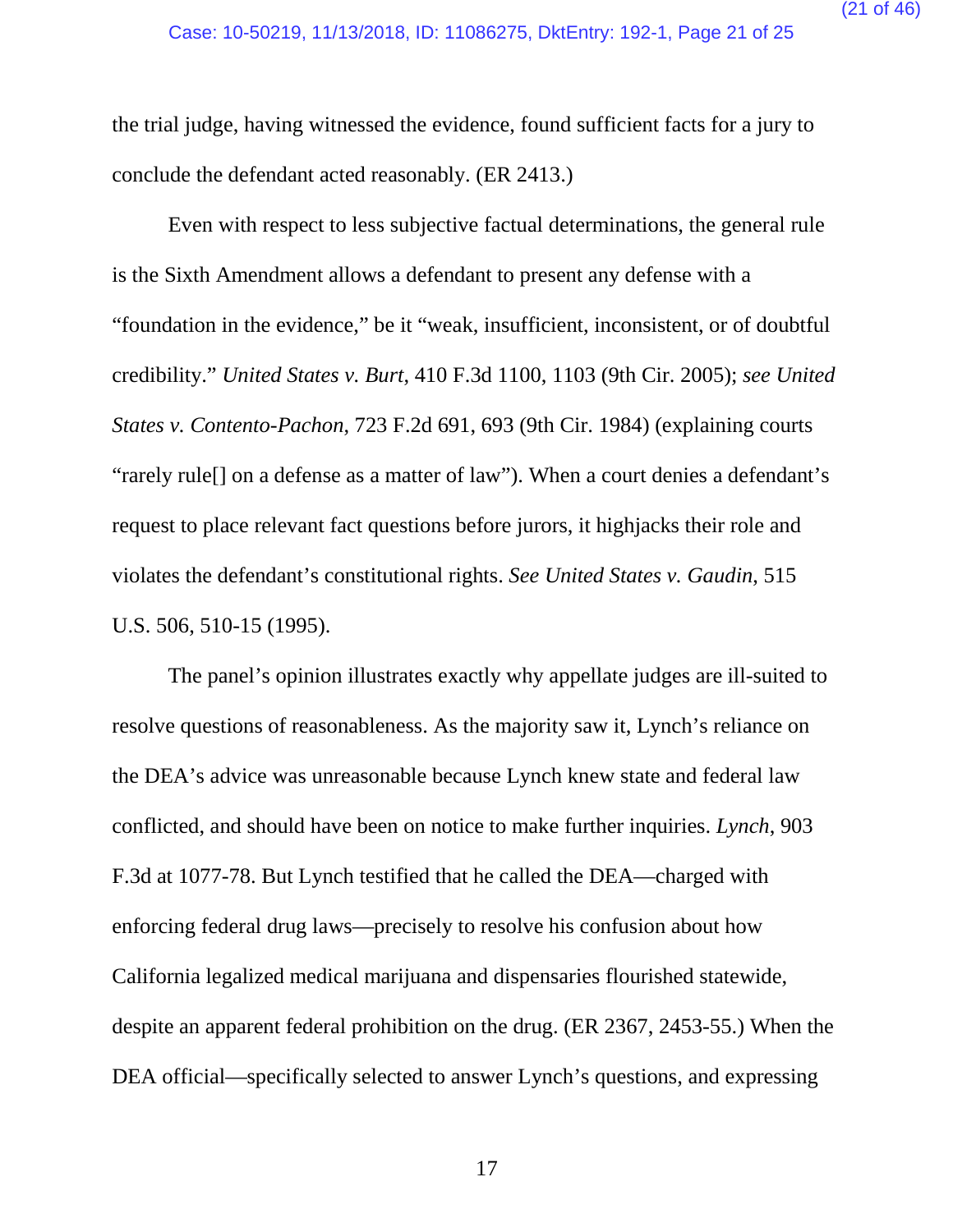no "apparent[] confus[ion]," *Lynch*, 903 F.3d at 1077—explained dispensaries were a local matter, that accorded with Lynch's lay view that the Tenth Amendment authorized California to legalize medical marijuana, despite the general federal ban. (ER 2450-59.) Lynch nonetheless did not halt his inquiries, but worked tirelessly with his local government to understand and comply with the law. (ER 2459-64, 2467-91.)

<span id="page-21-0"></span>The majority overlooked this extended narrative, focusing solely on Lynch's fourth and final call and neglecting the rest. *Lynch*, 903 F.3d at 1075-78. Taking the facts in the light most favorable to Lynch, as the Court must, *see Burt*, 410 F.3d at 1104, the jury had ample evidence to find his reliance reasonable.

//

//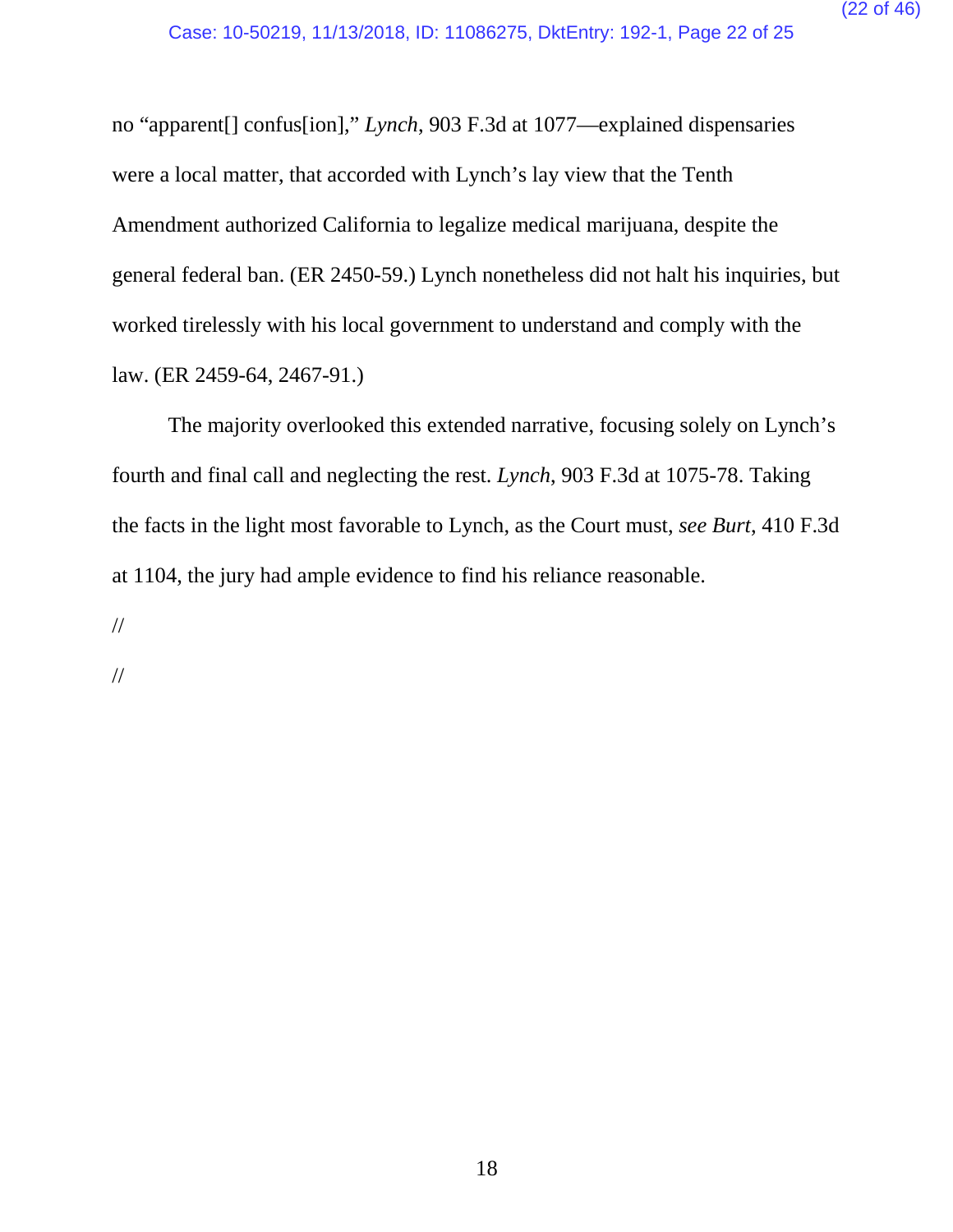Reasonableness is in the eye of the beholder, and the Sixth Amendment

prescribes a specific beholder in criminal cases: the jury. The majority's

conclusion that Lynch acted unreasonably as a matter of law usurped the jury's

role and violated Lynch's constitutional right to present a defense.

# **IV. CONCLUSION**

For the foregoing reasons, this Court should rehear Lynch's case.

Respectfully submitted,

HILARY POTASHNER Federal Public Defender

DATED: November 13, 2018 By *s/ Alexandra W. Yates*

ALEXANDRA W. YATES Deputy Federal Public Defender Attorneys for Defendant-Appellant/Cross-Appellee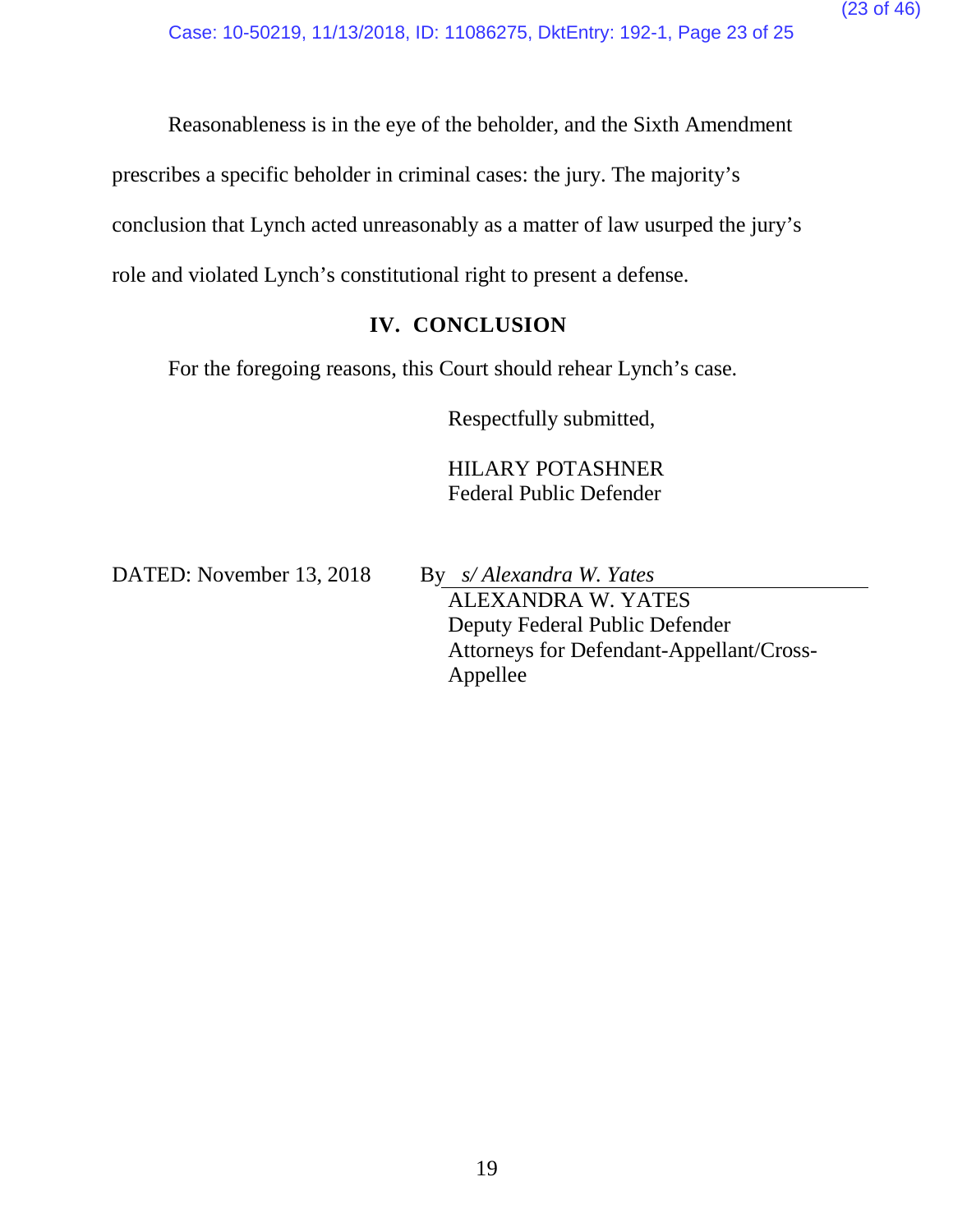# **CERTIFICATE OF COMPLIANCE**

I certify that pursuant to Circuit Rules 35-4 and 40-1, this petition is

prepared in a format, type face, and type style that complies with Federal Rule of

Appellate Procedure 32(a)(4)-(6), and contains approximately 4165 words.

DATED: November 13, 2018 *s/ Alexandra W. Yates* 

ALEXANDRA W. YATES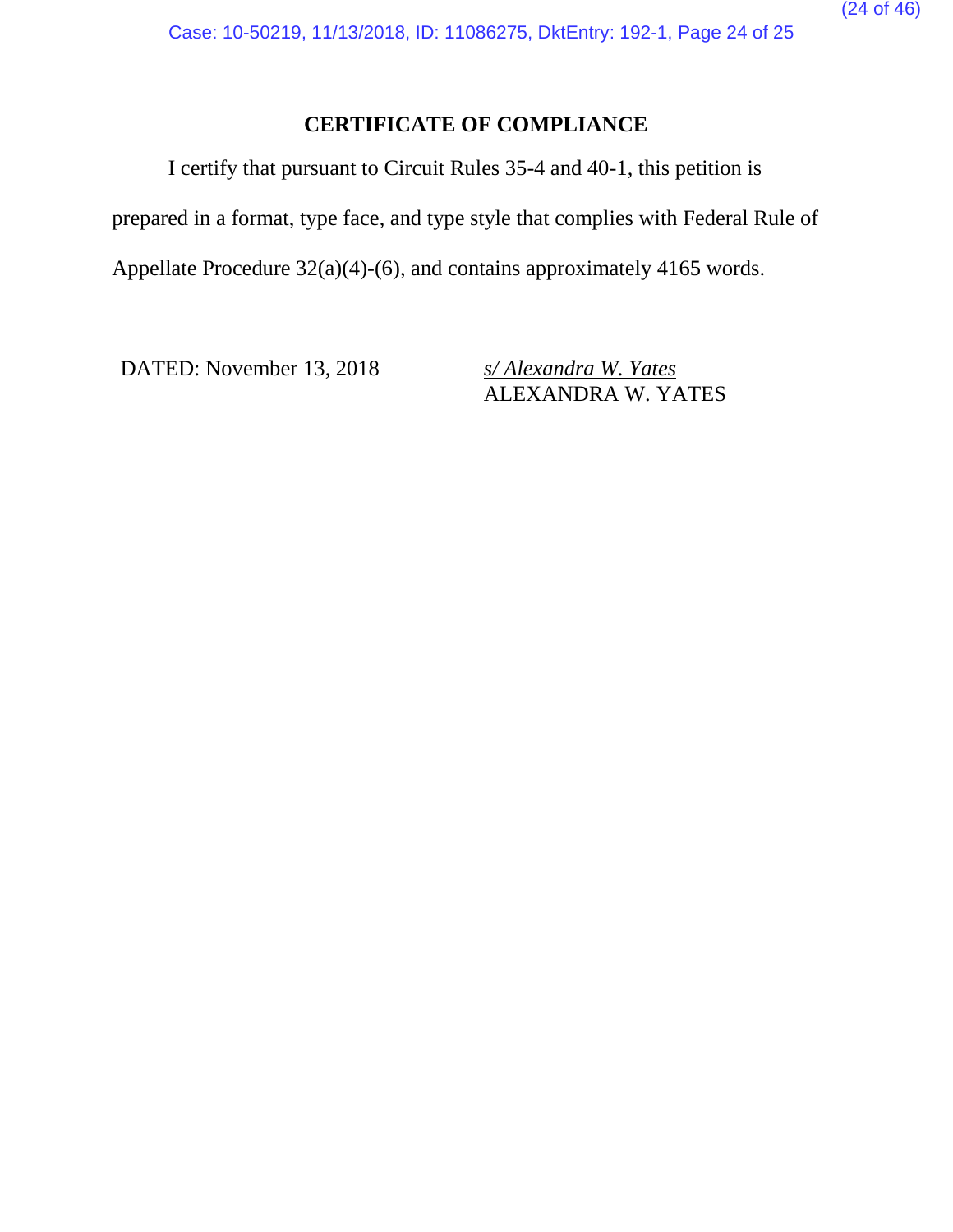# **CERTIFICATE OF SERVICE**

I hereby certify that on November 13, 2018, I electronically filed the

# foregoing **PETITION FOR PANEL REHEARING AND SUGGESTION FOR**

**REHEARING EN BANC** with the Clerk of the Court for the United States Court

of Appeals for the Ninth Circuit by using the appellate CM/ECF system.

I certify that all participants in the case are registered CM/ECF users and that service will be accomplished by the appellate CM/ECF system.

DATED: November 13, 2018 *s/ Nicole Arias*

NICOLE ARIAS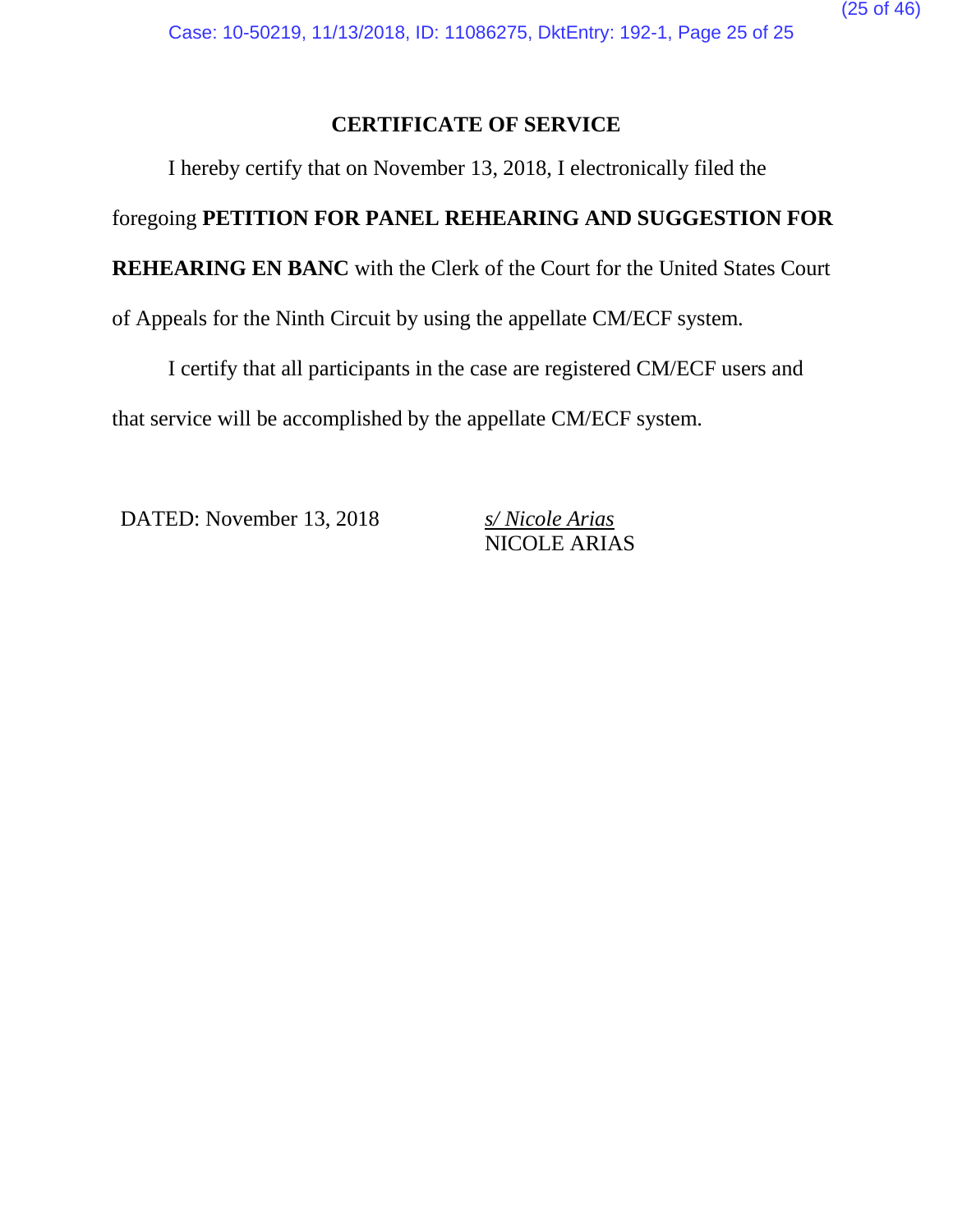United States **V. LyAch, ዓo5 0-31 9.041 (2018**, ID: 11086275, DktEntry: 192-2, Page 1 of 21

18 Cal. Daily Op. Serv. 9256, 2018 Daily Journal D.A.R. 9259

903 F.3d 1061 United States Court of Appeals, Ninth Circuit.

UNITED STATES of America, Plaintiff-Appellee, v. Charles C. LYNCH, Defendant-Appellant. United States of America, Plaintiff-Appellant, v. Charles C. Lynch, Defendant-Appellee. No. 10-50219, No. 10-50264 | Argued and Submitted April 13, 2018 Pasadena, California | Filed September 13, 2018

**Synopsis**

**Background:** Defendant was convicted in the United States District Court for the Central District of California, George H. Wu, J., of conspiracy to manufacture, possess, and distribute marijuana, as well as other charges related to his ownership of a marijuana dispensary. The district court denied defendant's new-trial motions, and sentenced defendant to one year and one day in prison. Defendant appealed, government cross-appealed.

**Holdings:** The Court of Appeals, Rogers, Circuit Judge, held that:

attorney's testimony about defendant's phone call to Drug Enforcement Administration (DEA) was not admissible as prior consistent statement;

district court did not abuse its discretion in excluding evidence of defendant's compliance with local laws as repetitive and irrelevant;

district court did not abuse its discretion in excluding video evidence of local sheriff stating that defendant was welcome to reopen medical marijuana dispensary following raid;

any error by district court in admitting evidence of, inter alia, distributions by defendant's employees outside of the clinic was harmless;

defendant failed to establish entrapment by estoppel defense;

defendant was not eligible for safety valve relief from five-year mandatory minimum sentence; and

remand was warranted to determine whether defendant was in compliance with state law, in which case the Department of Justice (DOJ) would be prohibited from spending any federal funds on the prosecution.

Affirmed in part and remanded for resentencing.

Watford, Circuit Judge, filed separate dissenting opinion.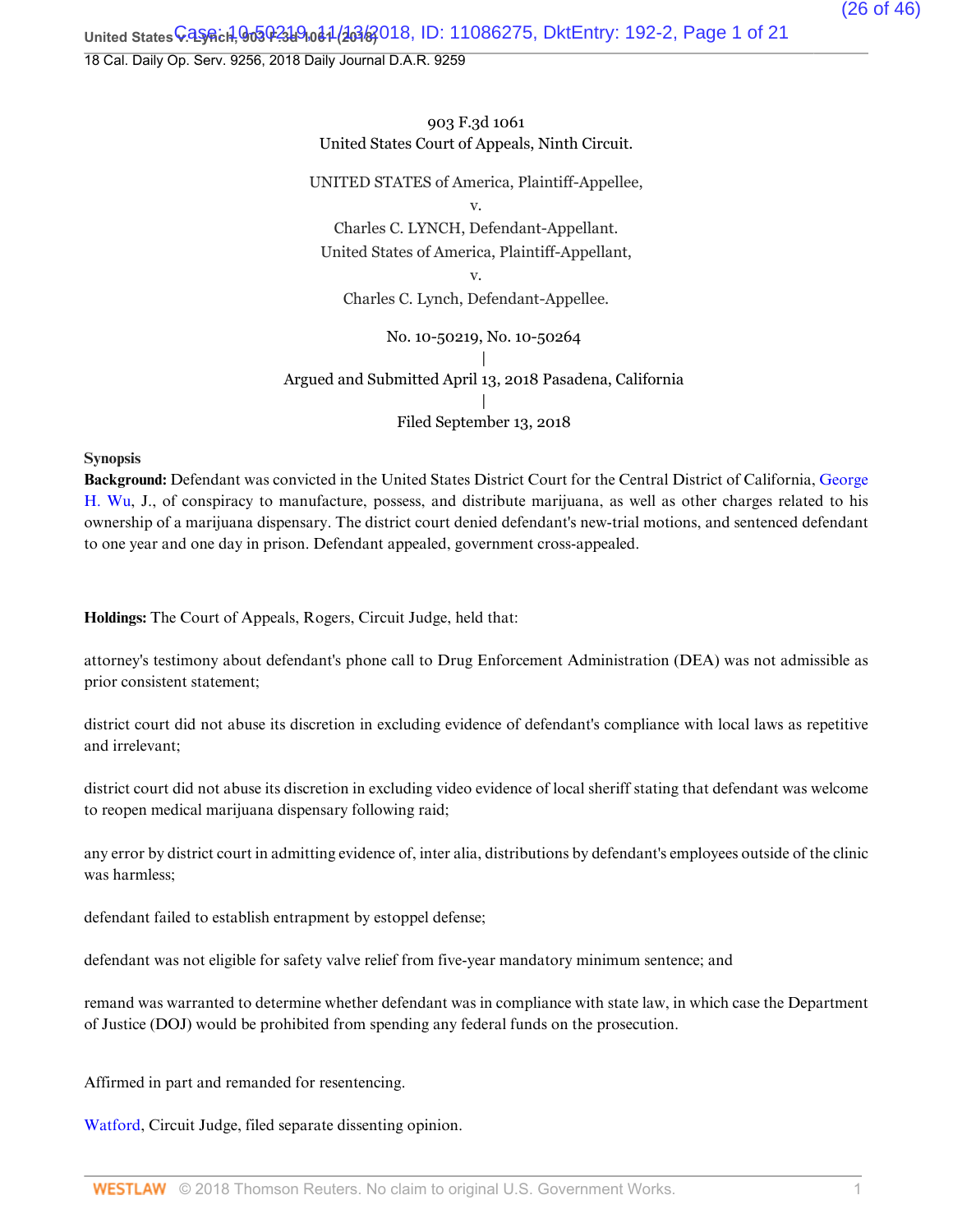#### **Attorneys and Law Firms**

**\*1066** Alexandra Wallace Yates (argued), Deputy Federal Public Defender; Hilary Potashner, Federal Public Defender; Office of the Federal Public Defender, Los Angeles, California; for Defendant-Appellant.

David P. Kowal (argued), Assistant United States Attorney; Robert E. Dugdale, Chief, Criminal Division; André Birotte Jr., United States Attorney; United States Attorney's Office, Los Angeles, California; for Plaintiff-Appellee.

Joseph D. Elford, Americans for Safe Access, Oakland, California, for Amicus Curiae Americans for Safe Access.

Jenny E. Carroll, Professor of Law, Seton Hall University, Newark, New Jersey, for Amici Curiae Criminal Procedure Professors.

Paula M. Mitchell, Reed Smith LLP, Los Angeles, California, for Amici Curiae Members of Congress.

Michael V. Schafler, Benjamin B. Au, Arwen R. Johnson, and Isabel Bussarakum, Caldwell Leslie & Proctor PC, Los Angeles, California, for Amici Curiae Senators Mark Leno and Mike McGuire, and Former Senator Darrell Steinberg.

Appeal from the United States District Court for the Central District of California, George H. Wu, District Judge, Presiding, D.C. No. 2:07-cr-00689-GW-1

Before: John M. Rogers,  $*$  Jay S. Bybee, and Paul J. Watford, Circuit Judges.

The Honorable John M. Rogers, United States Circuit Judge for the U.S. Court of Appeals for the Sixth Circuit, sitting by designation.

Dissent by Judge Watford

### **OPINION**

ROGERS, Circuit Judge:

#### **I. Introduction**

Charles Lynch ran a marijuana dispensary in Morro Bay, California, in violation **\*1067** of federal law. He was convicted of conspiracy to manufacture, possess, and distribute marijuana, as well as other charges related to his ownership of the dispensary. In this appeal, Lynch contends that the district court made various errors regarding Lynch's defense of entrapment by estoppel, improperly warned jurors against nullification, and allowed the prosecutors to introduce various evidence tying Lynch to the dispensary's activities, while excluding allegedly exculpatory evidence offered by Lynch. However, Lynch suffered no wrongful impairment of his entrapment by estoppel defense, the anti-nullification warning was not coercive, and the district court's evidentiary rulings were correct in light of the purposes for which the evidence was tendered. A remand for resentencing is required, though, on the government's cross-appeal of the district court's refusal to apply a five-year mandatory minimum sentence, which unavoidably applies to Lynch.

Following the filing of this appeal and after the submission of the government's brief, the United States Congress enacted an appropriations provision, which this court has interpreted to prohibit the federal prosecution of persons for activities compliant with state medical marijuana laws. Lynch contends that this provision therefore prohibits the United States from continuing to defend Lynch's conviction. We need not reach the question of whether the provision operates to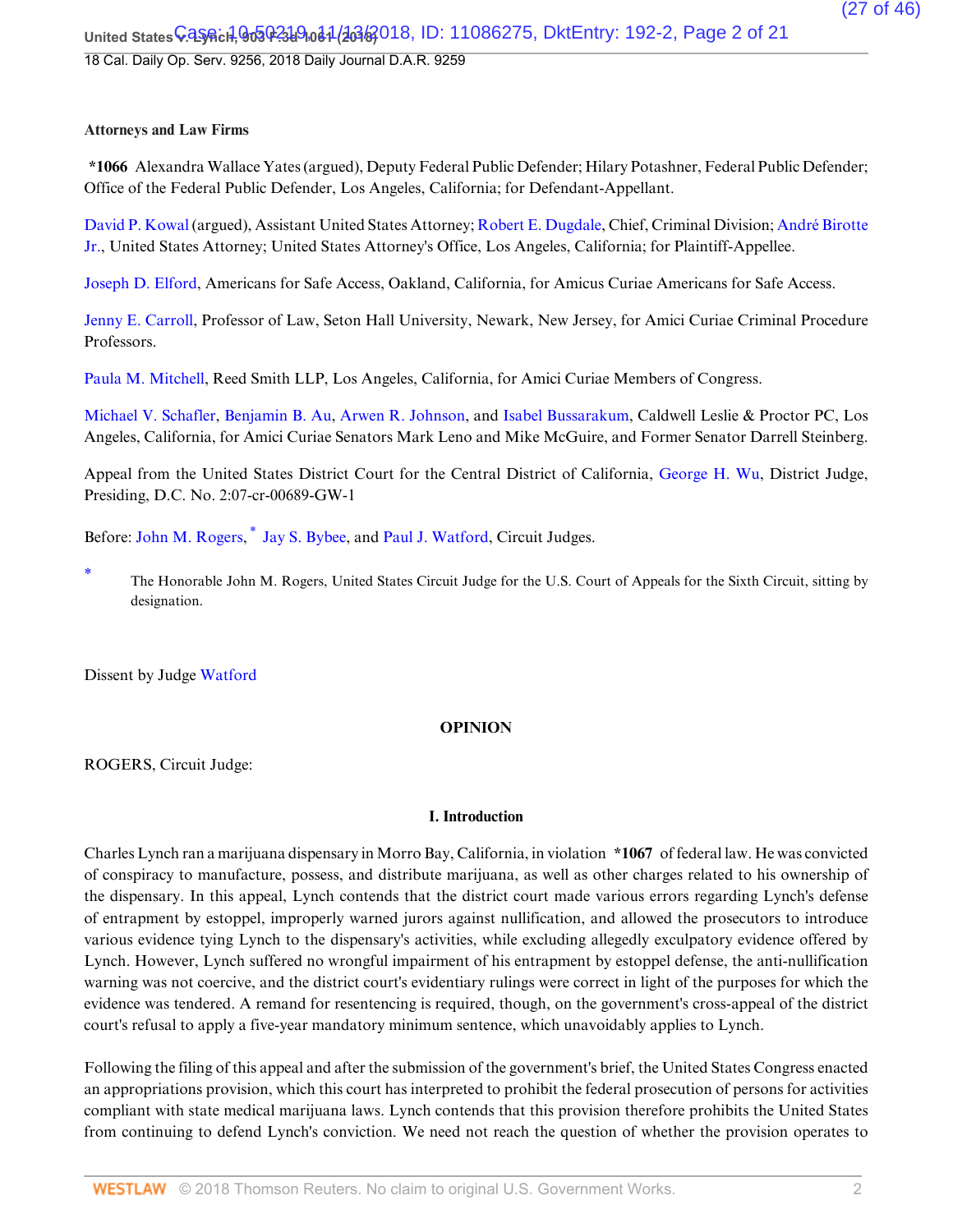United States **V. LyAch, ዓo5 0-31 9.041 (2018** 018, ID: 11086275, DktEntry: 192-2, Page 3 of 21 18 Cal. Daily Op. Serv. 9256, 2018 Daily Journal D.A.R. 9259

annul a properly obtained conviction, however, because a genuine dispute exists as to whether Lynch's activities were actually legal under California state law. Remand will permit the district court to make findings regarding whether Lynch complied with state law.

#### **II. Background**

The facts of this case are largely unchallenged on appeal. In 2005 and into early 2006, Charles Lynch operated a marijuana store in Atascadero, California, before neighbor complaints caused the town to shut down Lynch's operations. In 2006 Lynch moved his activities to Morro Bay, opening what he called Central Coast Compassionate Caregivers (CCCC) in April of that year. Lynch's dispensary proved to be a popular one, employing around 10 subordinates and selling \$2.1 million in marijuana and marijuana-related products during the period in which the dispensary operated.

Lynch's dispensary soon also attracted the attention of federal authorities. In March 2007, the DEA obtained a search warrant and raided Lynch's home, along with the dispensary. Lynch continued to operate CCCC, but his efforts there were short-lived. On July 13, 2007, the United States indicted Lynch on five counts: conspiracy to manufacture, possess, and distribute marijuana, in violation of 21 U.S.C.  $\frac{8}{5}$  841(a)(1), 841(b)(1)(B), 846, 856, and 859 (Count 1); aiding the distribution of marijuana to persons below 21 years, in violation of 18 U.S.C. § 2 and 21 U.S.C. §§ 841(a)(1), 859(a) (Counts 2 and 3); marijuana possession with intent to distribute, in violation of 21 U.S.C.  $\&$  841(a)(1), 841(b)(1)(B) (Count 4); and maintenance of a drug-involved premise, in violation of 21 U.S.C. § 856(a)(1) (Count 5). Lynch went to trial, took the stand, and admitted what he now concedes were "sufficient facts to find him guilty of the five counts charged." The jury convicted Lynch on all counts.

Lynch's arguments on appeal largely depend on legal developments beginning over a decade before CCCC opened its doors. In 1996, California voters decriminalized the use of marijuana for medical purposes. *See* Cal. Prop. 215, codified at Cal. Health & Safety Code § 11362.5. The U.S. Supreme Court subsequently held that Congress's determination that marijuana was a Schedule I substance under the Controlled **\*1068** Substances Act meant that marijuana had no medical value, *United States v. Oakland Cannabis Buyers' Co-op.*, 532 U.S. 483, 491, 121 S.Ct. 1711, 149 L.Ed.2d 722 (2001), and that federal prohibition of and prosecution for marijuana-related activities remained permissible. *Gonzales v. Raich*, 545 U.S. 1, 22, 125 S.Ct. 2195, 162 L.Ed.2d 1 (2005). Lynch maintained a somewhat different view of the Controlled Substances Act from that of the Supreme Court, however. Lynch testified at trial that he had thought, based on the Tenth Amendment, that the 1996 referendum had overridden federal law, and thus made medical marijuana legal in California.

In accordance with this belief, Lynch claims that before opening CCCC, he had called the DEA, and reached a man, whose name or position Lynch did not know. Lynch stated that he had inquired of this person "what you guys are going to do about all of these medical marijuana dispensaries around the State of California." Lynch testified that the person responded that "it was up to the cities and counties to decide how they wanted to handle the matter." Lynch then allegedly also told the man that he intended to open a dispensary, to which the man is alleged to have repeated what he had told Lynch before, that it was "up to the cities and counties to decide."

This alleged advice did not turn out to be accurate, however. Lynch was indicted and scheduled for trial in the Central District of California. Several of the district court's actions before and during trial remain the subject of dispute in this appeal. At voir dire, the district court responded to a potential juror's invocation of jury nullification with a caution to the voir dire panel that "[n]ullification is by definition a violation of the juror's oath" and that, if selected as a juror, "you cannot substitute your sense of justice, whatever it may be, for your duty to follow the law, whether you agree with the law or not." Then, in its rulings in motions in limine and at trial, the district court permitted various evidence that Lynch contends should have been excluded as impermissibly inflammatory, and also excluded evidence that Lynch contends should have been allowed to support Lynch's defenses. Finally, Lynch alleges that the district court engaged in improper ex parte communications with the jury, and also did not disclose the contents of these communications to Lynch.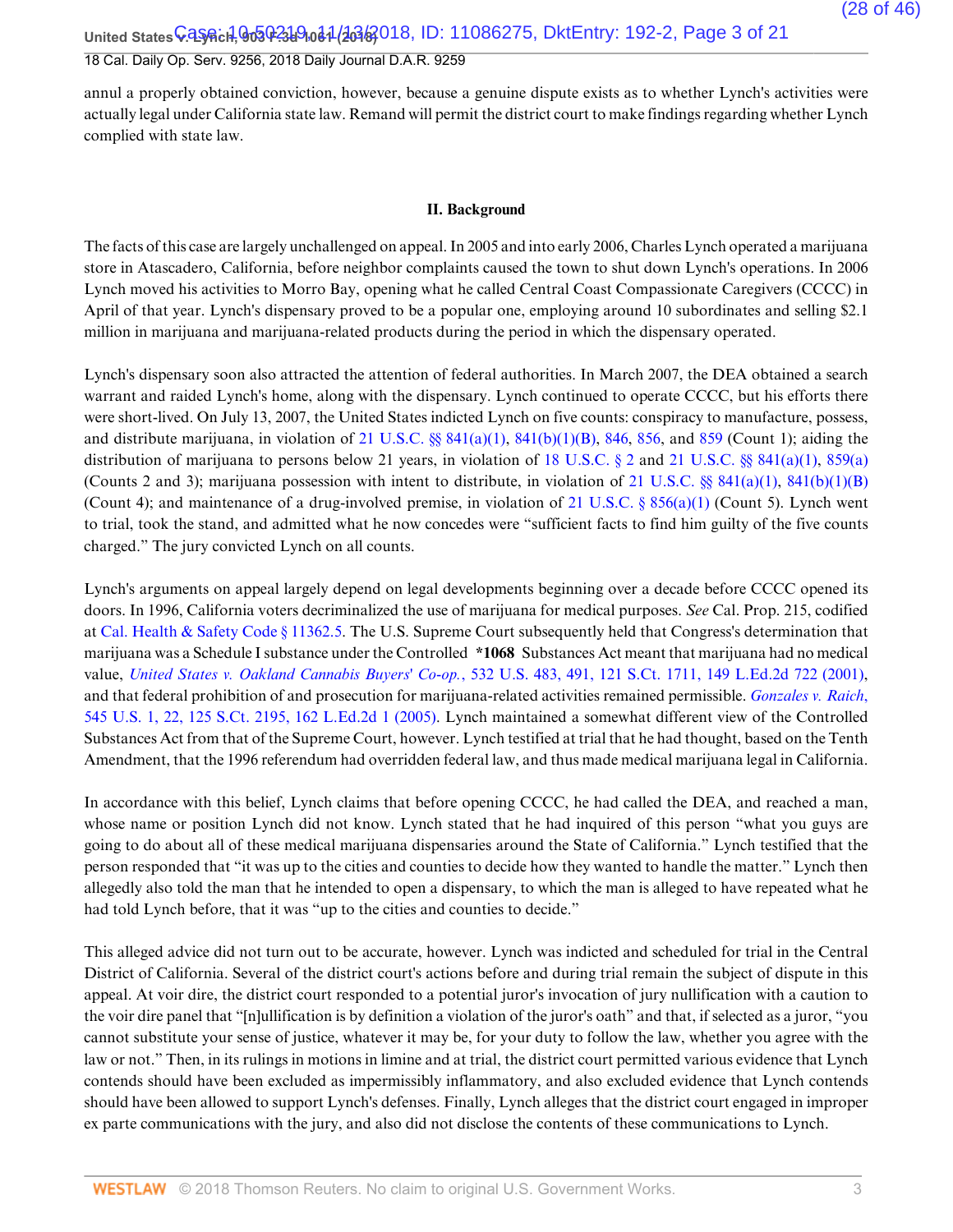18 Cal. Daily Op. Serv. 9256, 2018 Daily Journal D.A.R. 9259

At trial, Lynch took the stand in his own defense, and, although forcefully defending his position that the DEA call had led him to believe that his activities were permitted, he also conceded facts sufficient to ensure his conviction if that defense failed. Lynch therefore requested that that the court give an instruction on entrapment by estoppel. The district court allowed an instruction on this defense with regard to counts 1, 4, and 5—general distribution, possession with intent to distribute, and maintaining a drug-involved premises—but refused to allow this defense as against counts 2 and 3, the distribution to minors charges, because the district court determined that Lynch's facts, even if believed, did not suffice to allow the defense as against those charges.

After a day of deliberation, the jury convicted Lynch on all counts. Lynch filed several post-conviction motions for a new trial, including, as relevant here, a fourth new-trial motion claiming a *Brady* violation. This motion stated that a prosecutor post-trial had said that the office focused its resources on targeting those marijuana dispensaries "that more clearly violated state law," and Lynch contended that this statement was exculpatory of him. The district court denied this and the other new-trial motions, however.

**\*1069** Following Lynch's conviction and after the failure of his new-trial motions, Lynch faced two possible mandatoryminimum sentences: a one-year mandatory minimum for distribution to persons under the age of 21, *see* 21 U.S.C. § 859(a), and a five-year mandatory minimum for the total amount of marijuana in his conspiracy, *see* 21 U.S.C. § 841(b)  $(1)(B)(vii)$ . Following a lengthy sentencing process, the district court held that Lynch was not subject to the five-year minimum because, the court held, it had discretion under the so-called "safety valve," 18 U.S.C. § 3553(f), not to apply this sentence to Lynch. The court determined that the safety valve could not apply to Lynch's  $\S 859(a)$  sentence, however, and so it sentenced Lynch to one year and one day in prison, suspended pending this appeal.

Lynch subsequently filed this timely appeal, challenging his conviction and objecting to the application of the one-year mandatory minimum. The government also cross-appeals, arguing for imposition of the five-year mandatory minimum.

Subsequent to Lynch's conviction, and while this appeal was pending, Congress passed an appropriations measure, which, as relevant here, states that "None of the funds made available in this Act to the Department of Justice may be used, with respect to," among others, California, "to prevent such States from implementing their own State laws that authorize the use, distribution, possession, or cultivation of medical marijuana." Consolidated and Further Continuing Appropriations Act of 2015 § 538, Pub. L. No. 113-235, 128 Stat 2130. Lynch filed a motion, claiming that the spending provision bars the government from continuing with this appeal. After a ruling by a Motions Panel of this court, and a refusal of the district court to rule on the issue while the appeal was pending, we allowed Lynch to submit these arguments as part of his third cross-appeal brief. Lynch also requested that the district court grant a hearing on whether Lynch was covered by the rider, but the district declined to do so, because Lynch's case was on appeal.

#### **III.**

#### **A. Evidentiary Rulings**

Lynch argues that there was error in three lines of evidentiary rulings made by the district court, but none of the alleged rulings was reversible error.

#### **1. Exclusion of Lawyer Testimony and Recording**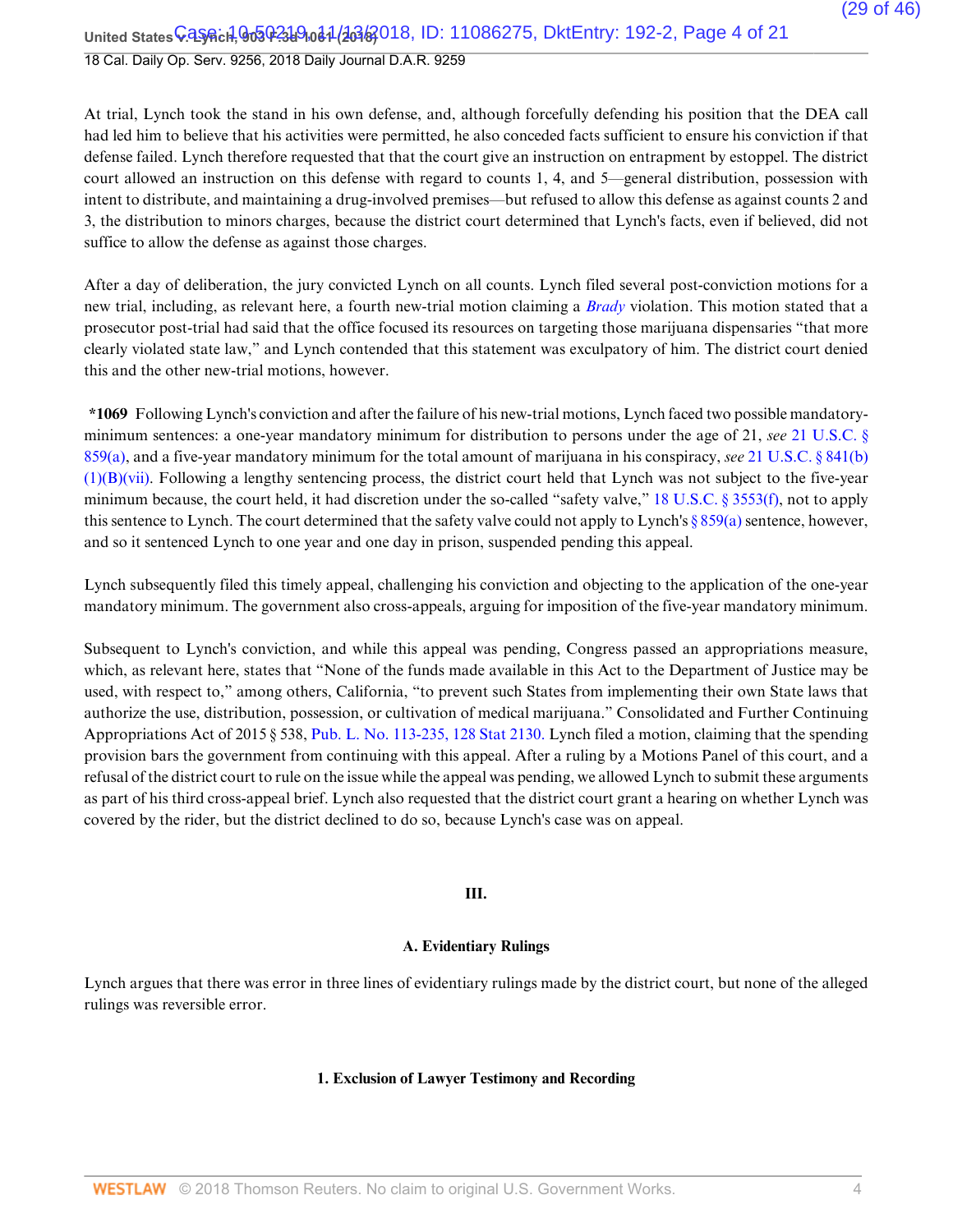United States **V. LyAch, 903 የ-319 061 (2018** 018, ID: 11086275, DktEntry: 192-2, Page 5 of 21 18 Cal. Daily Op. Serv. 9256, 2018 Daily Journal D.A.R. 9259

Lynch objects to exclusion of testimony from a lawyer about Lynch's phone call to the DEA, as well as a recording of this lawyer discussing that call on a radio program. Lynch had sought to substantiate his entrapment by estoppel defense by having this lawyer testify that, in January 2006, Lynch had told the lawyer about the substance of Lynch's alleged phone call to the DEA. Lynch also proposed to introduce a subsequent recording of a radio interview of the lawyer recounting Lynch's description of the call. The district court did not permit the lawyer to testify about Lynch's statements to him, however, because the district court reasoned that the lawyer's statement would be hearsay, and the testimony was also not admissible as a prior consistent statement of Lynch's, because any statement Lynch made to the lawyer would have postdated Lynch's motivation to fabricate the contents of that call. The court also excluded the radio recording on those same hearsay grounds.

The district court's rejection of these pieces of evidence was correct because both pieces of evidence were hearsay to which no exception applied. In both cases Lynch sought to introduce the evidence for the same purpose: Lynch allegedly told the **\*1070** lawyer that the DEA had told Lynch that CCCC would be legal if operated in accordance with state law, and Lynch sought to have the lawyer testify or play the recording to support the notion that the DEA had told Lynch this. The evidence was thus clearly hearsay—and obviously excludable—because it was an out-of-court statement offered for the truth of the matter asserted, *i.e.*, that the government agent had told Lynch this. *See* Fed. R. Evid. 801(c).

Lynch nevertheless sought to permit the evidence's introduction as a prior consistent statement of Lynch's trial testimony regarding what the DEA had told him, *see* Fed. R. Evid. 801(d)(1)(B), but neither the lawyer's testimony nor the recording was admissible as a prior consistent statement. To be a prior consistent statement, a statement must occur before a motivation to fabricate arises. *Tome v. United States*, 513 U.S. 150, 156, 115 S.Ct. 696, 130 L.Ed.2d 574 (1995); *see also United States v. Bao*, 189 F.3d 860, 864 (9th Cir. 1999) (same). Here, however, the district court correctly determined that Lynch's motivations to fabricate predated any contact he had with the lawyer. At the time he made his alleged statements to the lawyer, Lynch was running a marijuana store in Atascadero, and was also deep in plans to open CCCC. In both cases, Lynch would have been strongly incentivized to make up or misrepresent the call—directly in exculpating his work in Atascadero, and prospectively for when he began operations at CCCC. Anything Lynch told the lawyer therefore did not rebut the government's attack on Lynch's trial testimony, that Lynch fabricated or selectively remembered the contents of the DEA call, because Lynch's prior statement was subject to the same incentives for untruthfulness.

Lynch contends that his statements to the lawyer predated any motivation to fabricate, because Lynch had not yet begun operations at CCCC at the time he spoke to the lawyer. This argument takes too narrow a view of what constitutes a motivation to fabricate, however. This court has explained that a motivation to fabricate exists when such statements are inherently "self-serving;" for example, where a person was under investigation, even though not yet formally charged. *United States v. Miller*, 874 F.2d 1255, 1274 (9th Cir. 1989). That Lynch had not yet opened CCCC at the time he spoke to the lawyer did not keep his statements from being self-serving, most obviously because they planted the seeds for a defense against the obvious threat of prosecution for Lynch's intended future activities. An alibi surely does not become a prior consistent statement, just because it is proffered before a crime occurs. For instance, the Eleventh Circuit has held that a statement of innocent purpose was not admissible as a prior consistent statement because the defendant was in plans to commit the crime at the time of the statement. *See United States v. Vance*, 494 F.3d 985, 994 (11th Cir. 2007), *superseded by regulation on other grounds as recognized in United States v. Jerchower*, 631 F.3d 1181, 1186 (11th Cir. 2011).

Lynch also argues that the lawyer's testimony and the recorded radio interview should have been allowed to enhance Lynch's credibility as a witness, but this was not a permissible basis for admitting that evidence. "Prior consistent statements by a witness 'may not be admitted to counter all forms of impeachment or to bolster the witness merely because she has been discredited.' " *United States v. Collicott*, 92 F.3d 973, 979 (9th Cir. 1996) (quoting *Tome*, 513 U.S. at 157, 115 S.Ct. 696). Rather, as we have explained, such statements are allowable only to rebut claims of recent fabrication or improper motive. *Id.* **\*1071** Because Lynch's motivation remained the same from when he made the statements to the lawyer to his testimony at trial—being able to claim authorization for CCCC's activities—the fact that Lynch has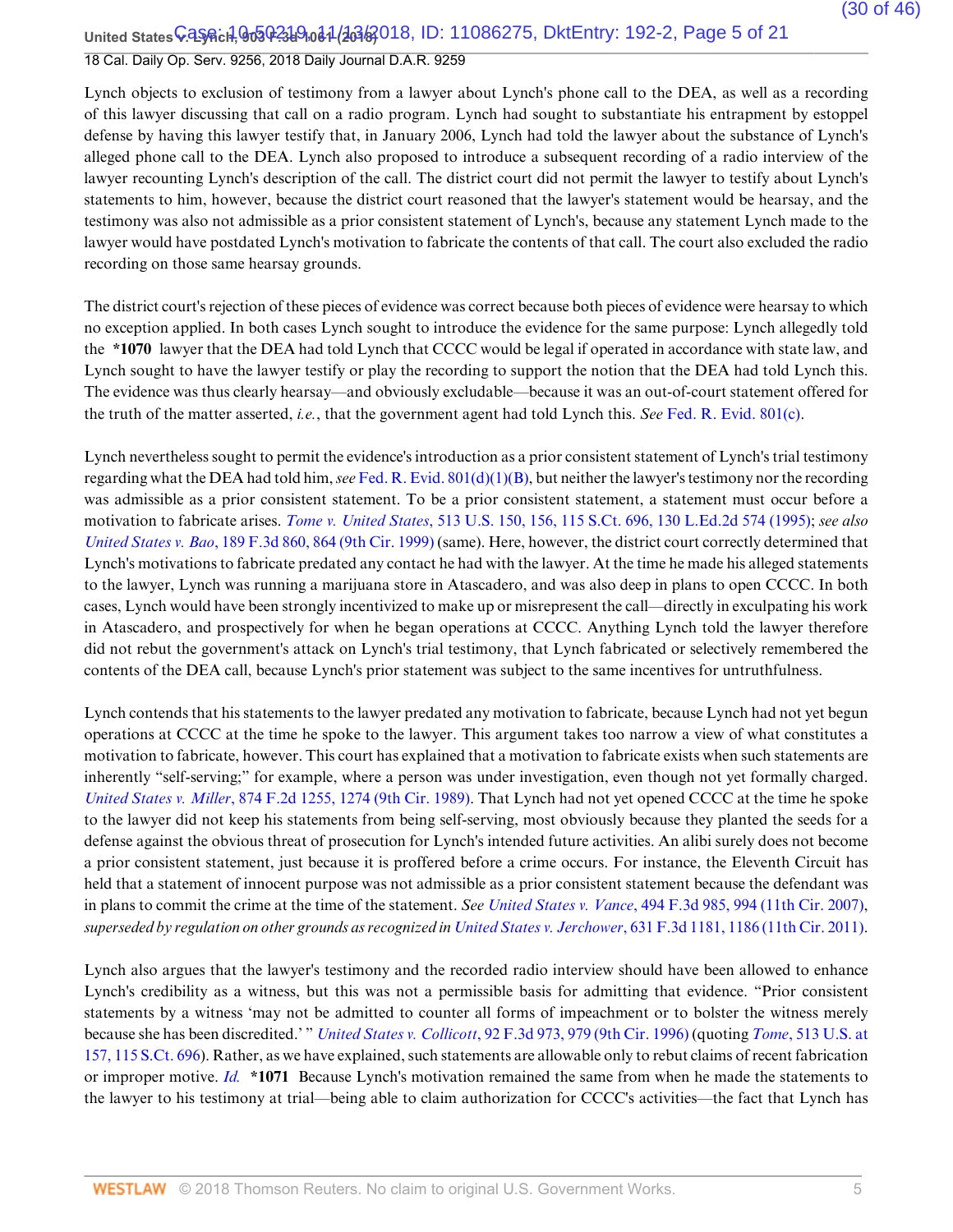United States **V. LyAch, 903 ቀ.3d 9.0d 1 (2016)** O18, ID: 11086275, DktEntry: 192-2, Page 6 of 21

### 18 Cal. Daily Op. Serv. 9256, 2018 Daily Journal D.A.R. 9259

consistently told the same story was not ultimately probative of his veracity. The district court therefore did not err in excluding this testimony.

#### **2. Exclusion of Compliance with Local Laws**

Lynch also argues that the district court erred in excluding evidence Lynch sought to offer about his adherence to Morro Bay local rules, as well as statements made by local authorities to Lynch about the permissibility of this operation. This exclusion fell well within a district court's substantial discretion to exclude improper defense evidence, *see Holmes v. South Carolina*, 547 U.S. 319, 326–27, 126 S.Ct. 1727, 164 L.Ed.2d 503 (2006), because the evidence was both repetitive and irrelevant.

Lynch contends that the district court erred in allegedly preventing him from showing that he complied with local regulations, but the district court did not so limit Lynch's defense. In fact, the district court allowed Lynch substantial opportunity to present evidence about how he followed what Morro Bay required of him, including testimony to this effect from the mayor and city attorney. Lynch contends that the district court erred in not allowing him to present further evidence about CCCC's attempts to follow local and state law, but Lynch did not have an unlimited right to such a presentation. Even acknowledging a defendant's right to choose his defense, exclusion for repetitiveness falls within a district court's discretion. *See United States v. Scholl*, 166 F.3d 964, 973–74 (9th Cir. 1999). Here, the district court declined to allow further testimony from the mayor and city attorney on the grounds that there was no dispute about Lynch's compliance with state and local law and that the additional proposed evidence suffered from additional deficiencies, such as being hearsay. The district court therefore did not abuse its discretion in excluding this evidence, because it clearly had the power to decline to allow otherwise-problematic evidence on an already-established and uncontested matter.

Lynch also contends that that the district court erred in excluding video evidence of a local sheriff stating that Lynch was welcome to reopen CCCC following the March 2007 raid, because, according to Lynch, this video was useful for Lynch's entrapment by estoppel defense. But the district court correctly rejected this evidence as irrelevant to Lynch's defense. Compliance with local law is not a substantive defense to a violation of federal drug law. *See Raich*, 545 U.S. at 29, 125 S.Ct. 2195. In addition, as the district court determined, although approval from state and local authorities was neither necessary nor sufficient to demonstrate entrapment by estoppel, Lynch had already offered extensive evidence to that point. The district court therefore did not abuse its discretion in excluding the video, because it was repetitive of evidence already received, and not otherwise relevant to Lynch's defense.

#### **3. Baxter Deal**

Lynch also argues that it was error to permit the government's introduction of evidence that a CCCC employee, Abraham Baxter, sold \$3,200 worth of marijuana to a government agent, a transaction that Lynch alleges he did not know about and was not involved in. Lynch claims the evidence was unfairly prejudicial, in violation of Fed. R. Evid. 403. The evidence was not more prejudicial than probative, however, and the evidence was also more generally **\*1072** harmless, given Lynch's own concession of factual guilt.

The evidence was not improperly prejudicial, because its tendency was to prove the nature of the conspiracy of which Lynch was charged with being a part. On the government's theory of the case, Lynch joined with Baxter and the other CCCC employees to distribute marijuana, and Baxter's sale of the marijuana to the agent was part of this conspiracy. (Indeed, the indictment identified this sale as an overt act of the conspiracy involving Lynch.) A significant amount of evidence did exist on which a jury could find that Lynch was linked to this transaction or that the sale was foreseeable to him. That Lynch might not have known about Baxter's transaction does not necessarily render the evidence inadmissible,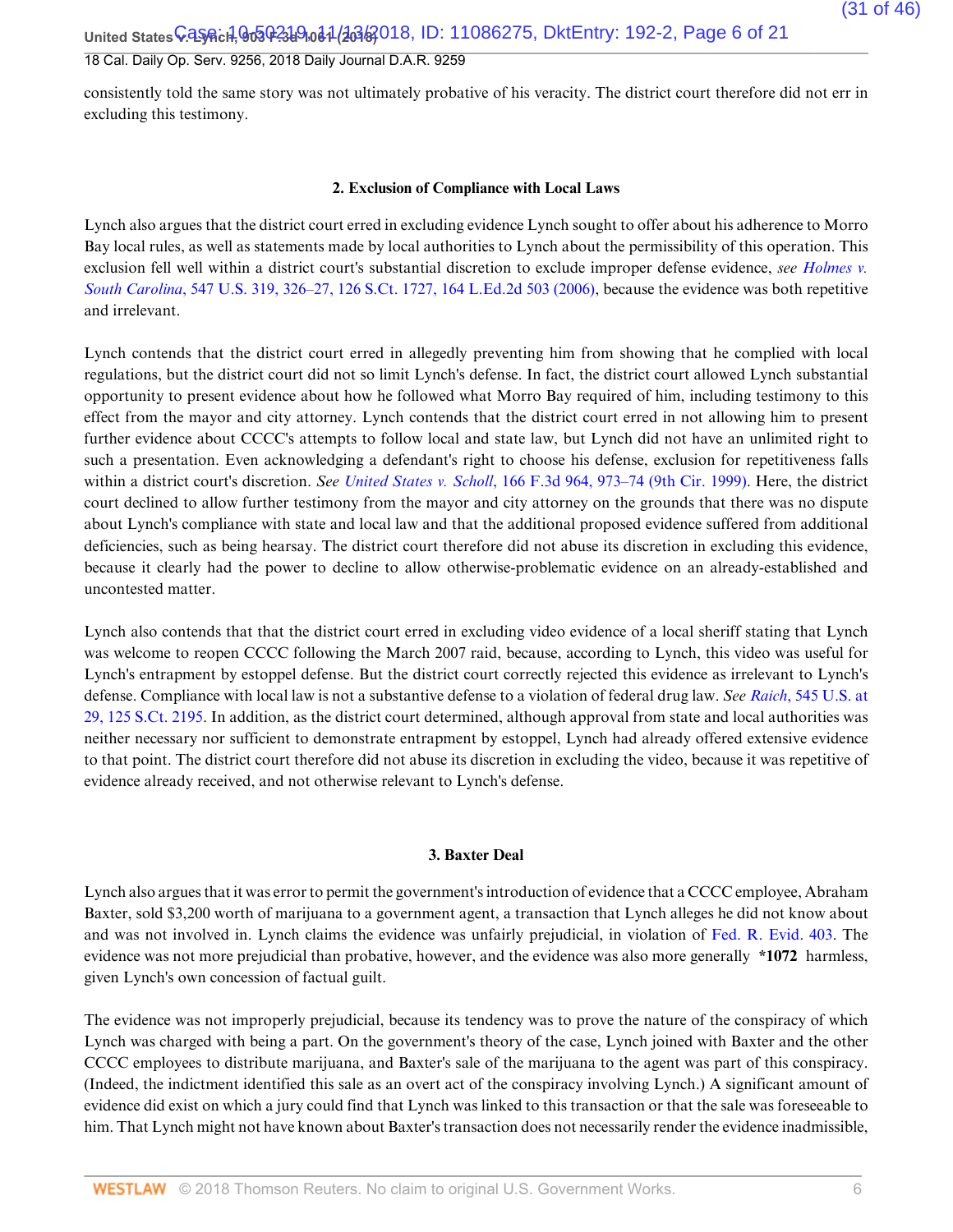United States **V. LyAch, ዓo5 0-31 9.041 (2018**, ID: 11086275, DktEntry: 192-2, Page 7 of 21 18 Cal. Daily Op. Serv. 9256, 2018 Daily Journal D.A.R. 9259

since, under *Pinkerton v. United States*, 328 U.S. 640, 647–48, 66 S.Ct. 1180, 90 L.Ed. 1489 (1946), coconspirators are "criminally liable for reasonably foreseeable overt acts committed by others in furtherance of the conspiracy they have joined, whether they were aware of them or not." *United States v. Gadson*, 763 F.3d 1189, 1214 (9th Cir. 2014) (quoting *United States v. Hernandez-Orellana*, 539 F.3d 994, 1007 (9th Cir. 2008) ). Although the district court later stated in its sentencing memorandum that it did not believe that the government had proven Lynch's actual knowledge of this transaction, that does not bear on the question of exclusion, because determining the nature or scope of a conspiracy "is a question of fact, not of law, to be determined by the jury." *United States v. DiCesare*, 765 F.2d 890, 900 (9th Cir. 1985), amended, 777 F.2d 543 (9th Cir. 1985). 1

<sup>1</sup> Lynch also argues that the district court had expressed concern about the foundation of this evidence, and contends that the district court had stated it would offer a limiting instruction or declare a mistrial if the government did not prove that Lynch knew about Baxter's activities, but this argument is not supported by the record. What the district court stated would justify a limiting instruction or mistrial was the use of hearsay statements by Baxter as a coconspirator admission without the government's having laid the foundation for those statements. The district court never stated that evidence about the Baxter transaction would be subject to a blanket limiting instruction if the government failed to prove Lynch's actual knowledge of that transaction, and appropriately so, because such knowledge was not necessary for the government to have offered evidence that the transaction had occurred.

In any event, any complaints Lynch might have about the district court's treatment of the Baxter deal amount at most to harmless error. Lynch acknowledges that, when on the stand, he conceded sufficient facts to allow the jury to find him guilty of all charges. This fact severely limits Lynch's ability to complain of purported errors with regard to evidence introduced at his trial. "[I]t is the duty of a reviewing court to consider the trial record as a whole and to ignore errors that are harmless, including most constitutional violations." *United States v. Hasting*, 461 U.S. 499, 509, 103 S.Ct. 1974, 76 L.Ed.2d 96 (1983). Alleged errors are not reversible if, setting that evidence aside, it is still "clear beyond a reasonable doubt that the jury would have returned a verdict of guilty." *Id.* at 511, 103 S.Ct. 1974. Here, a jury would have convicted Lynch regardless of any treatment of the Baxter evidence, given that Lynch himself gave the jury all the necessary material to allow for his conviction. Lynch's complaints about the district court's handling of the Baxter-related evidence show therefore, at most, harmless error.

Lynch also objects to the exclusion of a statement Baxter had made to an investigator, that "Charlie didn't know anything about this deal," but the district **\*1073** court correctly excluded this evidence as hearsay. Lynch contends that this statement was nevertheless admissible as a statement against interest, *see* Fed. R. Evid. 804(b)(3), but the district court correctly held that statement was not allowable under that exception. To be a statement against interest requires, among other things, that "the statement so far tended to subject the declarant to criminal liability that a reasonable person in the declarant's position would not have made the statement unless he believed it to be true." *United States v. Paguio*, 114 F.3d 928, 932 (9th Cir. 1997). Stating the negative, that another person does not know about a crime, hardly inculpates the declarer, and certainly neither "so far" nor so clearly that a reasonable person would not say so if the statement were false. *Id.* Lynch takes the position that, because Baxter was under investigation when he made that statement, it might have been prejudicial to him in unforeseen ways, but this is exactly the sort of "mere" speculation" that cannot serve as the basis for categorization as a statement against interest. *United States v. Monaco*, 735 F.2d 1173, 1176 (9th Cir. 1984). The district court therefore did not err in disallowing the introduction of this statement.

#### **4. Other Alleged Inflammatory Evidence**

Lynch also objects to the admission of a number of pieces of evidence that he contends should have been excluded as impermissibly inflammatory, but there was no error in the district court's handling of this evidence, and, even were we to find error, we would consider such error harmless. Lynch claims that it was wrong to allow testimony by law enforcement about Baxter-like distributions by other CCCC employees outside the clinic, that evidence was introduced that a CCCC employee apparently mailed a package of marijuana, that the government showed surveillance videos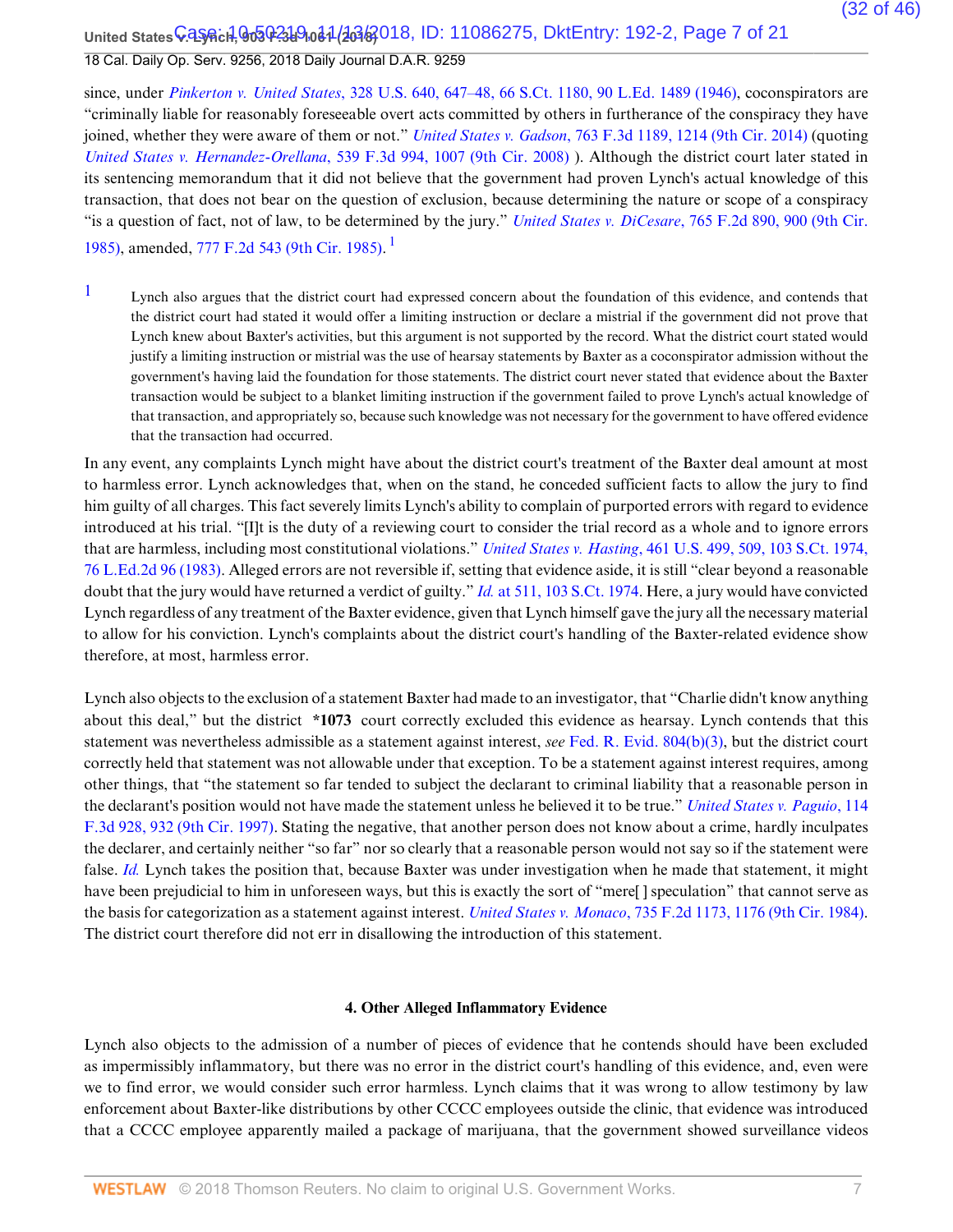United States **V. LyAch, 903 የ-319 061 (2018** 018, ID: 11086275, DktEntry: 192-2, Page 8 of 21 18 Cal. Daily Op. Serv. 9256, 2018 Daily Journal D.A.R. 9259

that included "teenagers who looked healthy," that the government discussed the violent-sounding "AK47" strains of marijuana, and that the government showed a chart with the "type[s] of highs" caused by different marijuana strains. None of this evidence comes remotely close to what this court has identified as inappropriately inflammatory, like a defendant's reading of material advocating terrorism, *United States v. Waters*, 627 F.3d 345, 355 (9th Cir. 2010), or the imputation of guilt based on ethnicity, *United States v. Cabrera*, 222 F.3d 590, 596 (9th Cir. 2000). This evidence was also inconsequential in light of Lynch's own concession of guilt.

Lynch further argues that the district court should not have permitted admission of a CCCC business check written by Lynch to himself. The introduction of the check is also at most harmless error, because the evidence was not responsible for Lynch's ultimate conviction. In any event, the check was correctly admitted to show that Lynch controlled CCCC's accounts, and the district took appropriate steps, including redaction of the amount of the check, to avoid any unnecessary prejudice against Lynch.

#### **B. Nondisclosure of Reuter-Related Evidence**

cm pursuant to *Brady v. Maryland*, 373 U.S. 83, 83 S.Ct. 1194, 10 L.Ed.2d 215 (1963). This claim is without merit, because the evidence was not exculpatory of Lynch or otherwise relevant to his case. As relevant here, Lynch's fourth new trial motion included a claim based on a statement made on March 27, 2009, by one of Lynch's prosecutors. In the context of explaining a new Department of Justice policy discouraging medical marijuana prosecutions for facilities in compliance with state law, that prosecutor stated: "in **\*1074** this district we had already made the determination that in allocating our resources we would focus on those [medical marijuana facilities] that more clearly violated state law. So the attorney general's statement really for us has always been somewhat of a red herring ... those were always factors in the investigation at the beginning." Lynch contended that this testimony demonstrated that the government possessed undisclosed exculpatory information, in that the prosecutor's statement allegedly contradicted trial testimony from a DEA agent that DEA "would be investigating the federal laws and the marijuana—illegal sales of marijuana federally. It doesn't matter what the state or local officials say or do." Lynch therefore argued that he was entitled to a new trial because the government had failed to comply with its *Brady* obligations. The court denied Lynch's new trial motion, however, because this evidence was not exculpatory of Lynch.

The district court was correct in rejecting Lynch's argument that this statement proved the existence of a *Brady* violation. To justify reversal for nondisclosure, evidence must be of the sort that, if it had "been disclosed to the defense, the result of the proceeding would have been different." *Jackson v. Brown*, 513 F.3d 1057, 1071 (9th Cir. 2008) (quoting *United States v. Bagley*, 473 U.S. 667, 682, 105 S.Ct. 3375, 87 L.Ed.2d 481 (1985) ). The obvious point that the government prioritizes its resources on prosecuting those most flagrant offenders should not have been a surprising fact, and certainly would not have resulted in Lynch's acquittal. Courts have long recognized that prosecutorial decisions inevitably involve difficult choices about resource allocation, and the government possesses broad discretion to say where those resources should be deployed. *See Wayte v. United States*, 470 U.S. 598, 607, 105 S.Ct. 1524, 84 L.Ed.2d 547 (1985). The prosecutor's statement merely expressed what those priorities were here. It never indicated that Lynch's compliance or noncompliance with state law would have had any effect on Lynch's substantive guilt. Lynch also would not have been entitled to acquittal even if he had shown that he was in compliance with state law, because such compliance was not relevant to the federal crimes he was charged with. *See Raich*, 545 U.S. at 29, 125 S.Ct. 2195.

Lynch suggests that the information about prosecutorial priorities was favorable to his defense because it suggested that testimony given by DEA Agent Reuter was perjurious and thus violative of Lynch's due process right not to be convicted by testimony known by the state to be perjurious. *See Napue v. People of State of Ill.*, 360 U.S. 264, 269, 79 S.Ct. 1173, 3 L.Ed.2d 1217 (1959). But this argument also depends on a misreading of that testimony. Agent Reuter stated that neither she nor anyone in her office would have told Lynch that dispensaries were permissible if in compliance with state and local law, because "federal law has nothing to do with state and local officials. We would be investigating the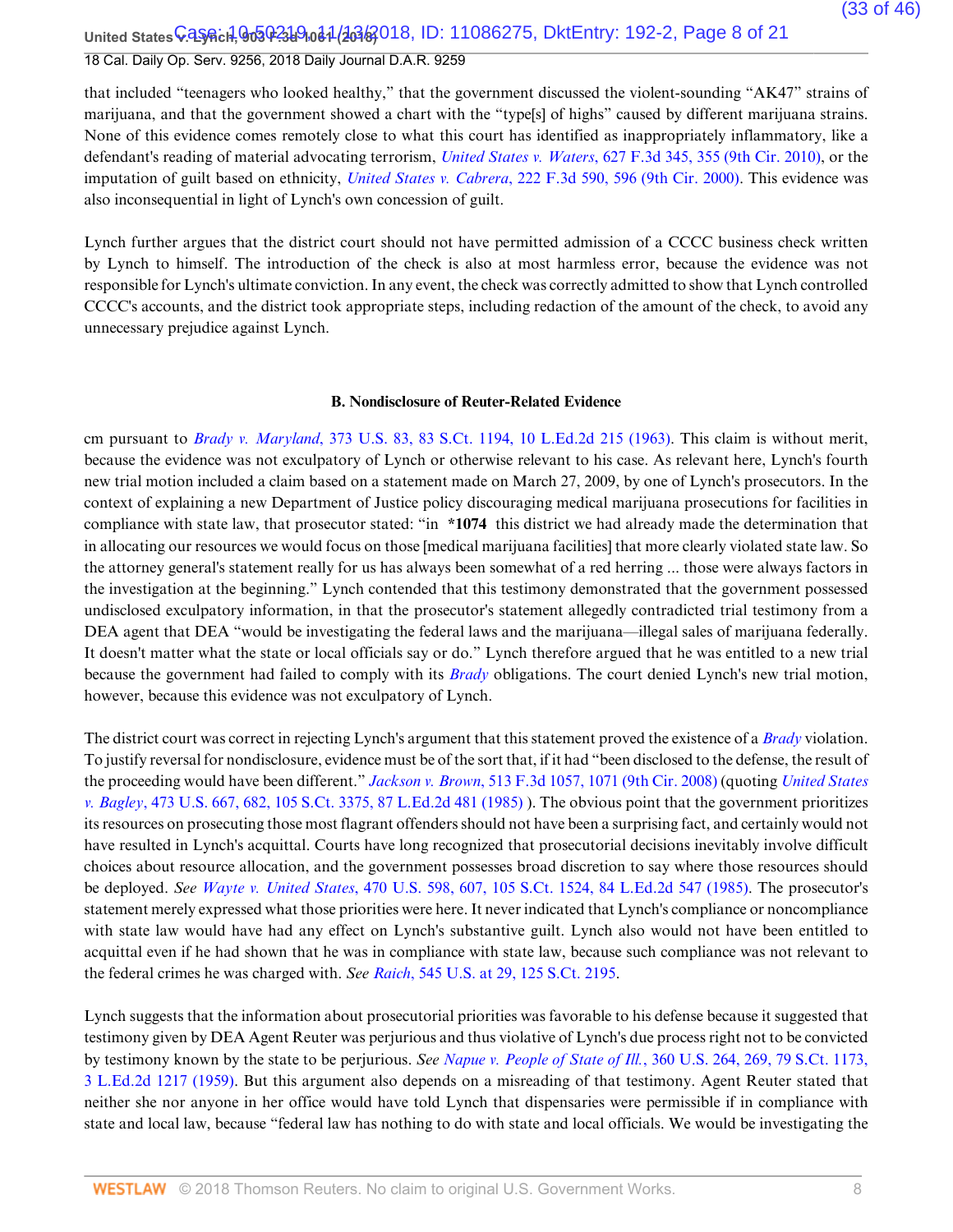United States **V. LyAch, ዓo5 0-31 9.061 (2018**, ID: 11086275, DktEntry: 192-2, Page 9 of 21 18 Cal. Daily Op. Serv. 9256, 2018 Daily Journal D.A.R. 9259

federal law.... It doesn't matter what the state or local officials say or do." It is entirely reconcilable—and thus not at all suggestive of perjury—to say that a dispensary is always subject to investigation when illegal under federal law, but practically most likely to be prosecuted when also committing state law violations too. Moreover, Agent Reuter was testifying about the investigative practices of her DEA office, while the prosecutor's statement explained the charging decisions of that office. It is also not suggestive of perjury that two different government agencies operate differently or explain their roles in different terms.

**\*1075** Lynch finally suggests that this information would have allowed him to question Agent Reuter on the proposition that, if Lynch had been in compliance with state law, he would not have been investigated or prosecuted. Such an argument would border on the frivolous, however. Lynch may be correct that his chances of being caught would have been lower if he had been in compliance with state law, but this is not the same as saying that Lynch was actually innocent of any crimes of which he was convicted.

For those reasons, then, Lynch does not demonstrate any error in the district court's handling of the evidence at his trial.

### **C. Entrapment by Estoppel Defense**

Lynch contends that the district court committed various errors with respect to Lynch's entrapment by estoppel defense. The court allegedly misinstructed the jury about this defense's elements, refused to allow the defense as against the distribution-to-minors charges, and did not permit the jury to consider evidence of Lynch's compliance with state law. All of Lynch's arguments on this point fail, however, because Lynch did not prove facts sufficient to establish a basis for entrapment by estoppel. Lynch therefore has no grounds to object to the district court's treatment of this defense, because Lynch's failure to provide a sufficient factual basis to establish the defense meant that Lynch was not entitled to any instruction on, or jury consideration of, this defense in the first place.

Lynch's proposed basis for the entrapment by estoppel defense was Lynch's trial testimony that, in September 2005 and before opening CCCC, Lynch had allegedly called the local DEA office and reached a man at the office, whose name or position Lynch did not know. Lynch stated that he had inquired of this person "what you guys are going to do about all of these medical marijuana dispensaries around the State of California." Lynch testified that the person responded that "it was up to the cities and counties to decide how they wanted to handle the matter." Lynch then allegedly specifically told the man that he intended to open a dispensary, and the man repeated that same thing that he had told Lynch before, that it was "up to the cities and counties to decide." Lynch contends that he relied on this statement in opening CCCC, and would not have commenced operations if he had been told that his proposed activities were illegal.  $^2$  At trial, the district court allowed Lynch to seek to claim this defense with regard to counts 1, 4, and 5—general distribution, possession with intent to distribute, and maintaining a drug-involved premises—but refused to allow this defense as against counts 2 and 3—the distribution to minors charges—because it held that Lynch had not established any foundation for that defense to apply to these charges.

<sup>2</sup> The government contends that Lynch's testimony on this point is highly doubtful because, although Lynch's phone records reflected that he had in fact called the DEA, the agent whose number Lynch dialed was female rather than the man identified by Lynch, and that agent also testified at trial that neither she nor any agent in her division would have given Lynch the information Lynch claimed to have received. We do not reach the issue of the credibility of Lynch's testimony, however, because even taking his account as true, Lynch did not provide a sufficient factual basis for any instruction on entrapment by estoppel.

Lynch contends that the information allegedly given to him in his phone call to the DEA sufficed to allow him a defense of entrapment by estoppel and that the district court committed various errors with respect to that defense, but this phone call was insufficient to provide a basis for the defense. Although it is true **\*1076** that a defendant is generally "entitled to have the jury instructed on his or her theory of defense," this entitlement does not apply "where the evidence,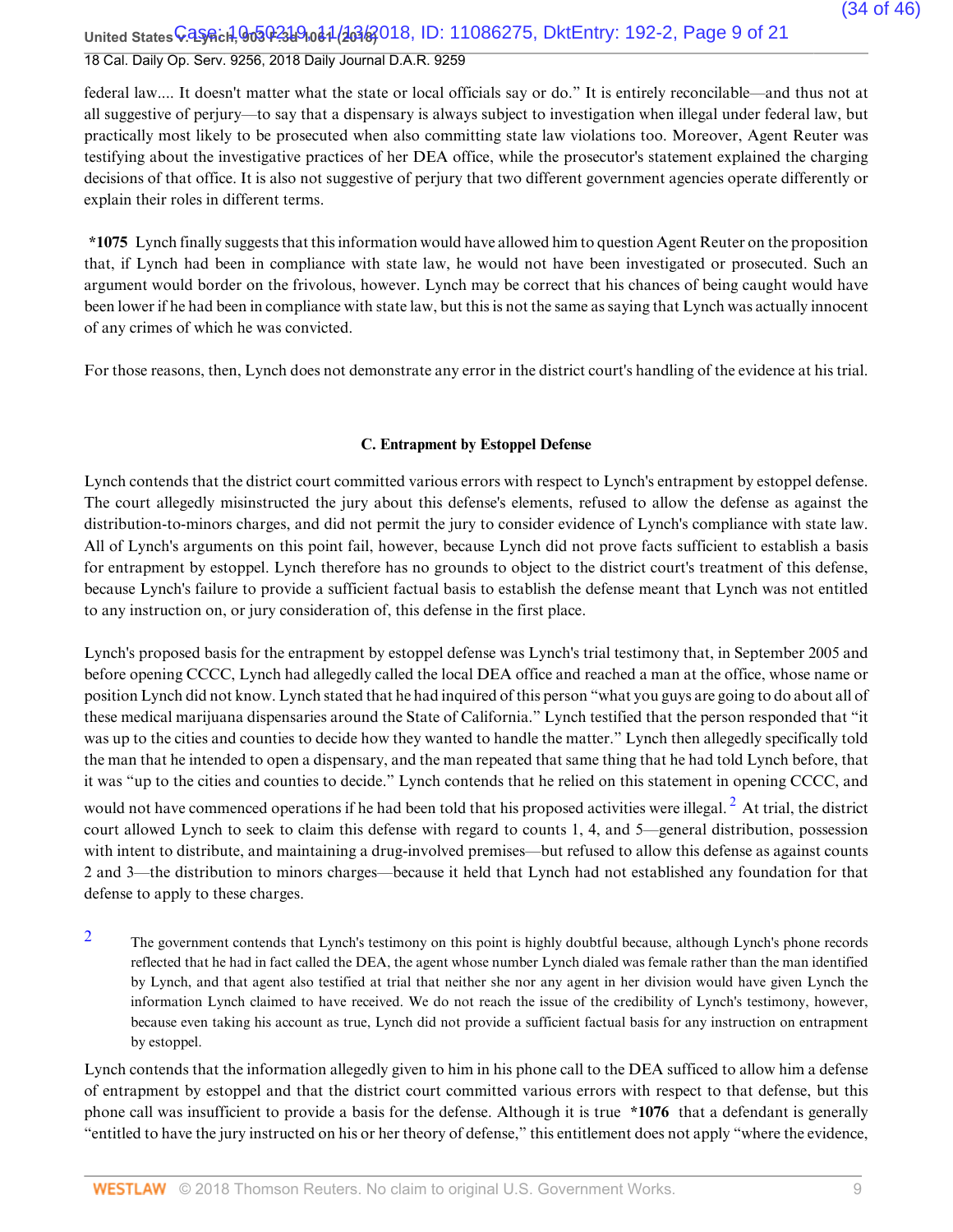United State<del>s CREGrich, 959R.30</del>1061/b618018, ID: 11086275, DktEntry: 192-2, Page 10 of 21

### 18 Cal. Daily Op. Serv. 9256, 2018 Daily Journal D.A.R. 9259

even if believed, does not establish all of the elements of a defense." *United States v. Perdomo-Espana*, 522 F.3d 983, 986–87 (9th Cir. 2008) (quoting *United States v. Arellano-Rivera*, 244 F.3d 1119, 1125 (9th Cir. 2001) (internal quotation marks omitted) ). Even crediting Lynch's testimony that the phone call occurred and that he was told that "it was up to the cities and counties to decide how they wanted to handle the matter" of marijuana dispensaries, Lynch still lacked crucial elements to shield himself under the defense of entrapment by estoppel.

To establish the defense of entrapment by estoppel, a defendant has the burden to show: "(1) an authorized government official, empowered to render the claimed erroneous advice, (2) who has been made aware of all the relevant historical facts, (3) affirmatively told [the defendant] the proscribed conduct was permissible, (4) that [the defendant] relied on the false information, and (5) that [the] reliance was reasonable." *United States v. Schafer*, 625 F.3d 629, 637 (9th Cir. 2010) (quoting *United States v. Batterjee*, 361 F.3d 1210, 1216 (9th Cir. 2004) ). Assuming that Lynch's testimony could be believed to show that Lynch spoke to an authorized official and that Lynch relied on the information given to him, the other elements of the defense were missing here.

The statement that "it was up to the cities and counties to decide how they wanted to handle the matter" was not the affirmative authorization that Lynch needed to identify to have been entitled to any instruction or evidence introduced on entrapment by estoppel. At most, Lynch's evidence suggests that federal authorities were confused about how to handle a complex and evolving area, but this is not the same as saying that Lynch was actively told he could violate federal law. "[T]o invoke estoppel against the Government, the party claiming estoppel must show 'affirmative misconduct' as opposed to mere failure to inform or assist." *Lavin v. Marsh*, 644 F.2d 1378, 1382 (9th Cir. 1981). Even on Lynch's version of the facts, the person he talked to may have been unhelpful in failing to remind Lynch that marijuana remained illegal under federal law, but he never told Lynch that Lynch's proposed activities were legal. We generally refuse to recognize a defense of entrapment by estoppel where a defendant shows that a government agent only failed to tell a defendant that proposed conduct was illegal, as opposed to affirmatively stating that it was legal. *See United States v. Brebner*, 951 F.2d 1017, 1026 (9th Cir. 1991). Even crediting Lynch's testimony for all that it is worth, Lynch never received the sort of clear sanction that entrapment by estoppel requires.

In particular, the ambiguity of the statement that it was "up to the cities and counties to decide" means that the statement lacked sufficient concreteness to have served as an affirmative authorization for Lynch's activities. To establish affirmative authorization, a "defendant must do more than show that the government made 'vague or even contradictory statements.' " *United States v. Ramirez-Valencia*, 202 F.3d 1106, 1109 (9th Cir. 2000) (quoting *Raley v. Ohio*, 360 U.S. 423, 438, 79 S.Ct. 1257, 3 L.Ed.2d 1344 (1959) ). Instead, the defendant "must show that the government affirmatively told him the proscribed conduct was permissible." *Id.* Even if Lynch took the statement as implicit authorization for his actions, this is not the same as saying that the statement was an affirmative and unambiguous grant of permission. The statement could have meant other (and more plausible) things: that the **\*1077** federal government would prioritize prosecuting those dispensaries most violative of state and local law; that, although such dispensaries were not legal, the government would generally not investigate without a state or local government requesting investigation; that, in the absence of federal prohibition, regulation would be up to the cities and states. The vagueness and ambiguity of the statement therefore did not allow it to serve as a basis for a claim of entrapment by estoppel.

In addition, even to the extent that Lynch might have (improperly) understood the statement to be an affirmative authorization, any reliance on the statement was clearly unreasonable. The determination of reasonable reliance is a relatively common-sense inquiry: reasonable reliance occurs if "a person sincerely desirous of obeying the law would have accepted the information as true, and would not have been put on notice to make further inquiries." *United States v. Batterjee*, 361 F.3d 1210, 1216–17 (9th Cir. 2004) (quoting *Ramirez-Valencia*, 202 F.3d at 1109). Thus, for example, in *Batterjee*, we held that a defendant dealing with the complicated intersection of immigration and criminal law, who had been told by a federal licensee that he was "legally purchasing and possessing a firearm," could reasonably rely on those assurances, because there was no reason for him to have believed he need inquire any further. *Id.* at 1217.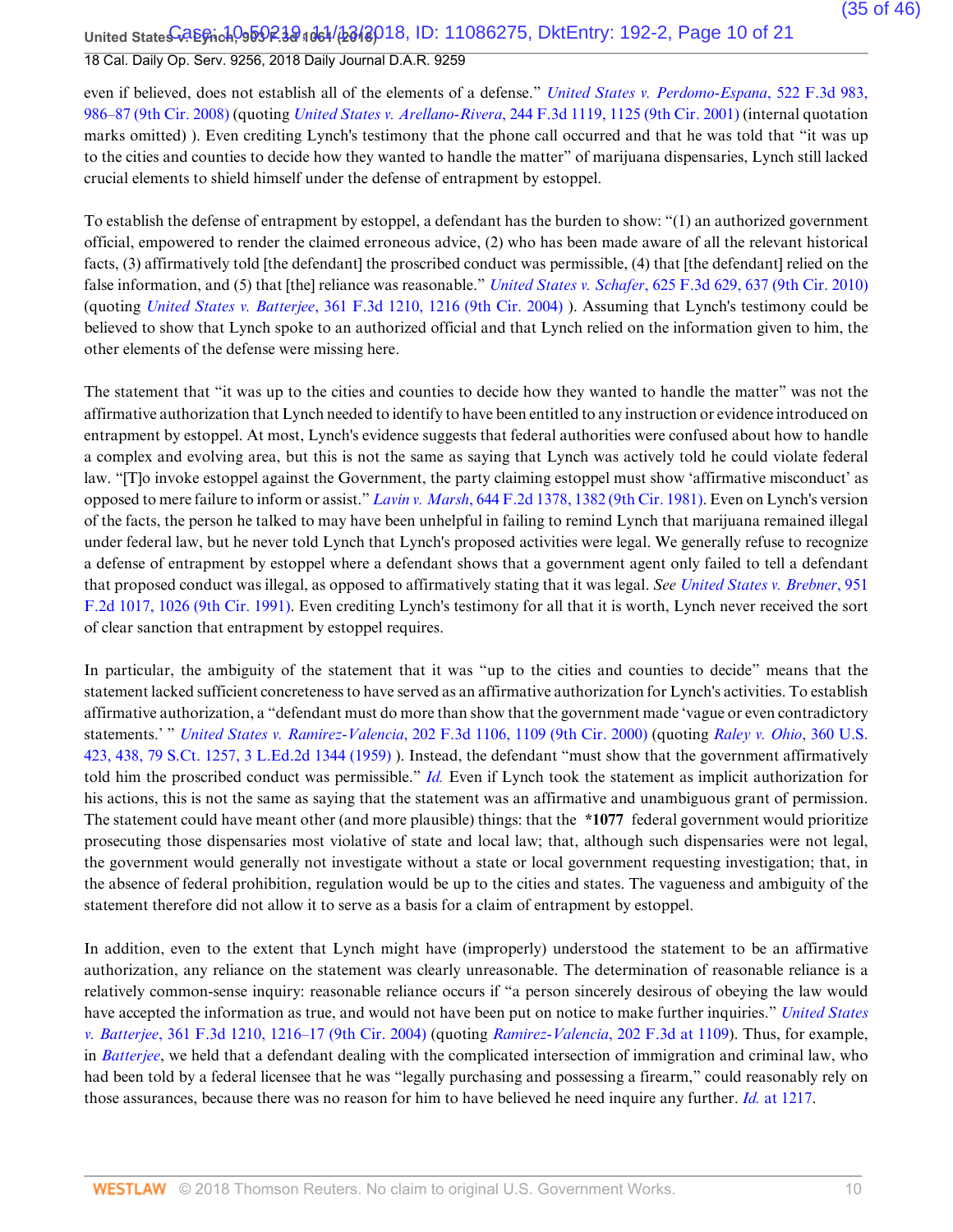United State<del>s 0.2 Egrich, 959 R.3d 1061 (23 13 0</del> 10: 11086275, DktEntry: 192-2, Page 11 of 21

## 18 Cal. Daily Op. Serv. 9256, 2018 Daily Journal D.A.R. 9259

Here, by contrast, Lynch clearly should still have been on notice that any purported categorical authorization to violate the federal drug laws was incorrect, or at least demanded further inquiry into the validity of that authorization. Before he made the call, Lynch had been actively following developments of marijuana law in California and throughout the United States. Indeed, about six months before the alleged call, *Raich* had established that the federal government had the power to prosecute crimes even if legal under state law, and Lynch had testified that he was aware this case was ongoing. Even if it might be too much to say that Lynch should be charged with precisely understanding Supreme Court doctrine, a reasonable person with the knowledge Lynch had would, at minimum, have understood the relationship between state and federal regulation of marijuana to be a subject of significant legal complexity. It was not reasonable to think that two questions posed to an anonymous and apparently confused source could have definitively resolved all legal questions relating to Lynch's operations.

In particular, Lynch's alleged reliance on the call could not have been reasonable because it required Lynch to ignore vast swaths of information he had about marijuana's illegality under federal law. For example, in the controversy leading to the closure of the store in Atascadero, the city attorney had told Lynch that marijuana distribution was illegal for all purposes under federal law. Lynch also testified that before making the call to the DEA, he had gone on the DEA website and discovered the fact that marijuana was illegal under federal law, specifically that it is a Schedule One drug. In addition, Lynch collected books, legal memoranda, and other materials on the legal status of marijuana, and many of these indicated that marijuana was illegal under federal law, regardless of state legality. Nor had Lynch somehow missed the point contained in all these materials. Even after making the call, Lynch distributed forms stating that CCCC recognized "that Federal Law prohibits Cannabis," although the forms also included an incorrect statement that California legalization had created an exception to the federal prohibition through the Tenth Amendment.

**\*1078** It was therefore flatly unreasonable for Lynch to have relied on this purported statement from the DEA, because Lynch had ample cause to recognize that anything he took to be an authorization for his activities might have been incorrect or incomplete. A defendant's reliance on an alleged authorization is unreasonable where such reliance ignores other relevant information the defendant has about the subject. For example, we have recently held that marijuana distributors who allegedly received bad information from a state sheriff's department could not claim entrapment by estoppel, because they knew that marijuana remained illegal under federal law. *United States v. Schafer*, 625 F.3d 629, 638 (9th Cir. 2010).

The same principle applies here. Even crediting Lynch's version of the call, a reasonable person possessing all the information Lynch had would not have considered the call decisive of what the law required. Rather, a reasonable person would at least have sought to resolve the two apparently contradictory conclusions Lynch had about what the law was. In contrast, in *Batterjee*, we emphasized the reasonableness of a defendant's reliance on incorrect but apparently plausible advice on the basis that he had made further inquiries even after receiving that advice. *See Batterjee*, 361 F.3d at 1216–17. Because Lynch instead simply cut off his inquiries when he allegedly heard what he wanted to hear, ignoring all information he had to the contrary, any reliance he made on the call was unreasonable, and the call was therefore insufficient to sustain a defense of entrapment by estoppel.

In short, because Lynch did not show facts providing a basis on which a reasonable jury could find that he was entitled to this defense of entrapment by estoppel, he was not entitled to present this defense in the first place. The district court therefore did not err in any decisions it made with respect to entrapment by estoppel, because that defense simply did not apply to Lynch.

### **D. Caution Against Nullification**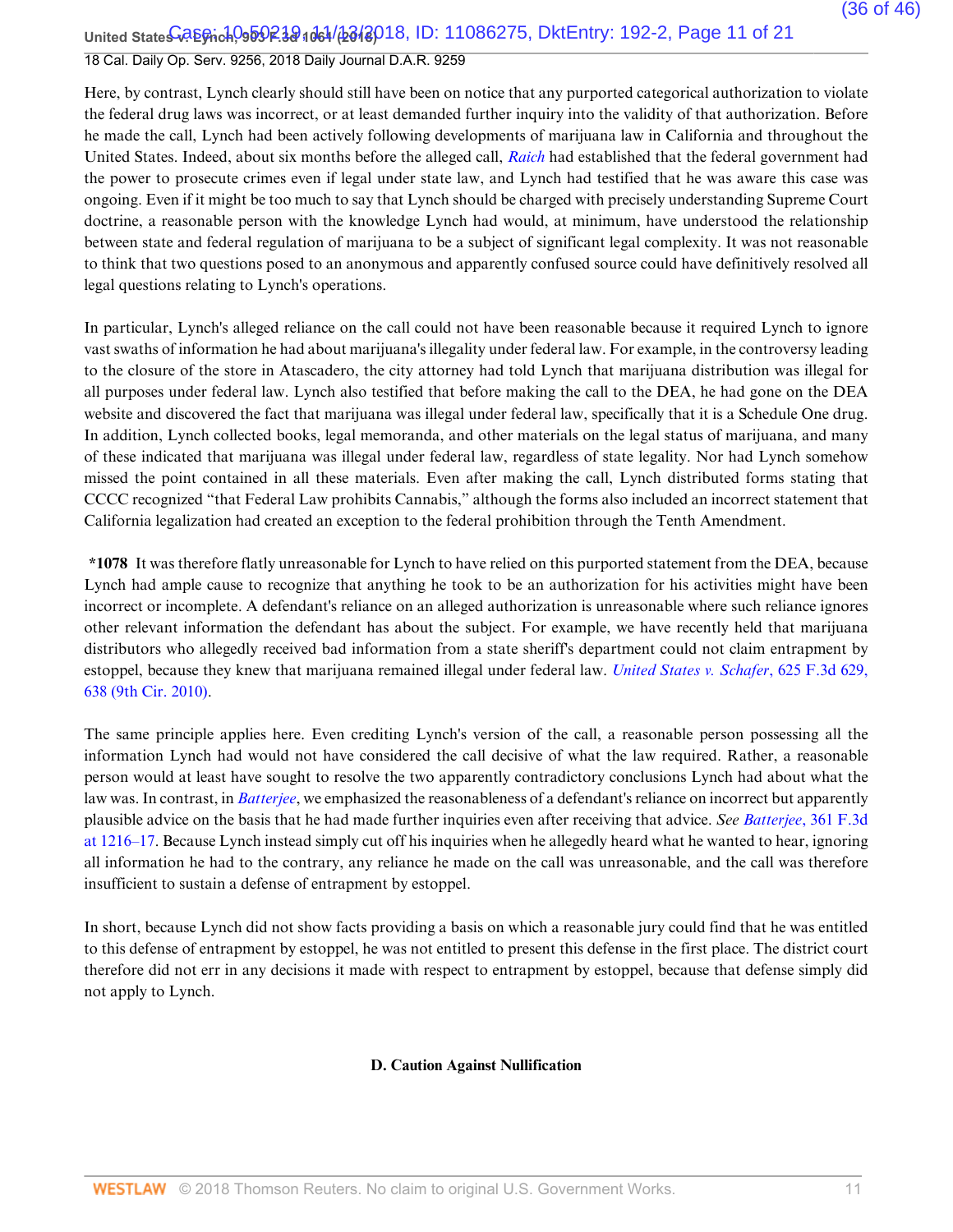United State<del>s 0.2 Egrich, 959 R.3d 1061 (23 13 0</del> 10: 11086275, DktEntry: 192-2, Page 12 of 21

### 18 Cal. Daily Op. Serv. 9256, 2018 Daily Journal D.A.R. 9259

Lynch assigns error to a warning against nullification given by the district court at voir dire. This warning was permissible, however, because it was an appropriate exercise of a district court's duty to ensure that a jury follows the law, and it was additionally justifiable given that the need for the warning was a risk that Lynch's counsel had himself invited.

In the run-up to Lynch's trial, Lynch's lawyer, perhaps recognizing that Lynch's guilt was clear, appears to have sought to encourage prospective jurors that they did not need to convict Lynch even if he was factually and legally guilty of his crimes. For example, on the first day of voir dire, Lynch's lawyer told prospective jurors that, among other things, "the judge is only going to tell you what the law is, and that ultimate decision about what to do in this case is for you and only you to decide," and "there is nobody above you and ... you [are] the person that's got to decide what to do." On the second day of voir dire, the government objected that these statements seemed to be calling for jury nullification, and the district court cautioned Lynch's counsel at a sidebar not to ask questions seeking jury nullification. Within minutes of receiving this warning, however, Lynch's counsel returned to the line of statements he had been making before, asking jurors whether they agreed that "whether to find a person guilty or not guilty is your decision."

Finally, one juror got the drift and responded to Lynch's counsel, "I understand that completely. I believe there is something called jury nullification, that if you believe the law is wrong, you don't have to convict a person." The district court halted **\*1079** voir dire, and, after consultation with the attorneys, gave the following caution to the prospective jurors:

Nullification is by definition a violation of the juror's oath which, if you are a juror in this case, you will take to apply the law as instructed by the court. As a ... juror, you cannot substitute your sense of justice, whatever it may be, for your duty to follow the law, whether you agree with the law or not. It is not your determination whether the law is just or when a law is unjust. That cannot be and is not your task.

The district court then asked each individual prospective juror if he or she could abide by that instruction. Each juror agreed to so abide.

The district court's caution against nullification was permissible. It is clear that "no juror has a right to engage in nullification," that such nullification is "a violation of a juror's sworn duty to follow the law as instructed by the court," and, to that end, "trial courts have the duty to forestall or prevent such conduct," including "by firm instruction or admonition." *Merced v. McGrath*, 426 F.3d 1076, 1079–80 (9th Cir. 2005) (quoting *United States v. Thomas*, 116 F.3d 606, 617 (2d Cir. 1997) ). The district court's caution to the jurors that they should not substitute their own sense of justice for their duty to find facts pursuant to the law was entirely appropriate as a discharge of the court's own duty to forestall lawless conduct.

Moreover, the particular language chosen by the district court accurately stated the law. The first part of the statement, that "nullification is, by definition, a violation of the juror's oath to apply the law as instructed by the court" is a quote from *United States v. Thomas*, 116 F.3d 606, 614 (2d Cir. 1997), a case recognized by this court as an accurate guide to a judge's duty to prevent nullification. *See Merced*, 426 F.3d at 1079. The other part of the statement, that a juror "cannot substitute your sense of justice ... for your duty to follow the law" and that it was "not your determination whether a law is just ..." comes from *United States v. Rosenthal*, 266 F.Supp.2d 1068, 1085 (N.D. Cal. 2003), *affirmed in part, reversed in part*, 454 F.3d 943 (9th Cir. 2006). This court has explicitly recognized that these sentences from *Rosenthal* are generally permissible as instructions to a jury to follow the law. *United States v. Kleinman*, *reissued as* 880 F.3d 1020, 1032 (9th Cir. 2018). The district court's caution was therefore allowable, both in the choice to have given it, as well as the language chosen to convey that message.

Lynch argues that the caution was impermissible because this court in its recent *Kleinman* opinion has determined that an anti-nullification instruction will be improper if it "state[s] or impl[ies] that (1) jurors could be punished for jury nullification, or that (2) an acquittal resulting from jury nullification is invalid." *Kleinman*, 880 F.3d at 1032. We held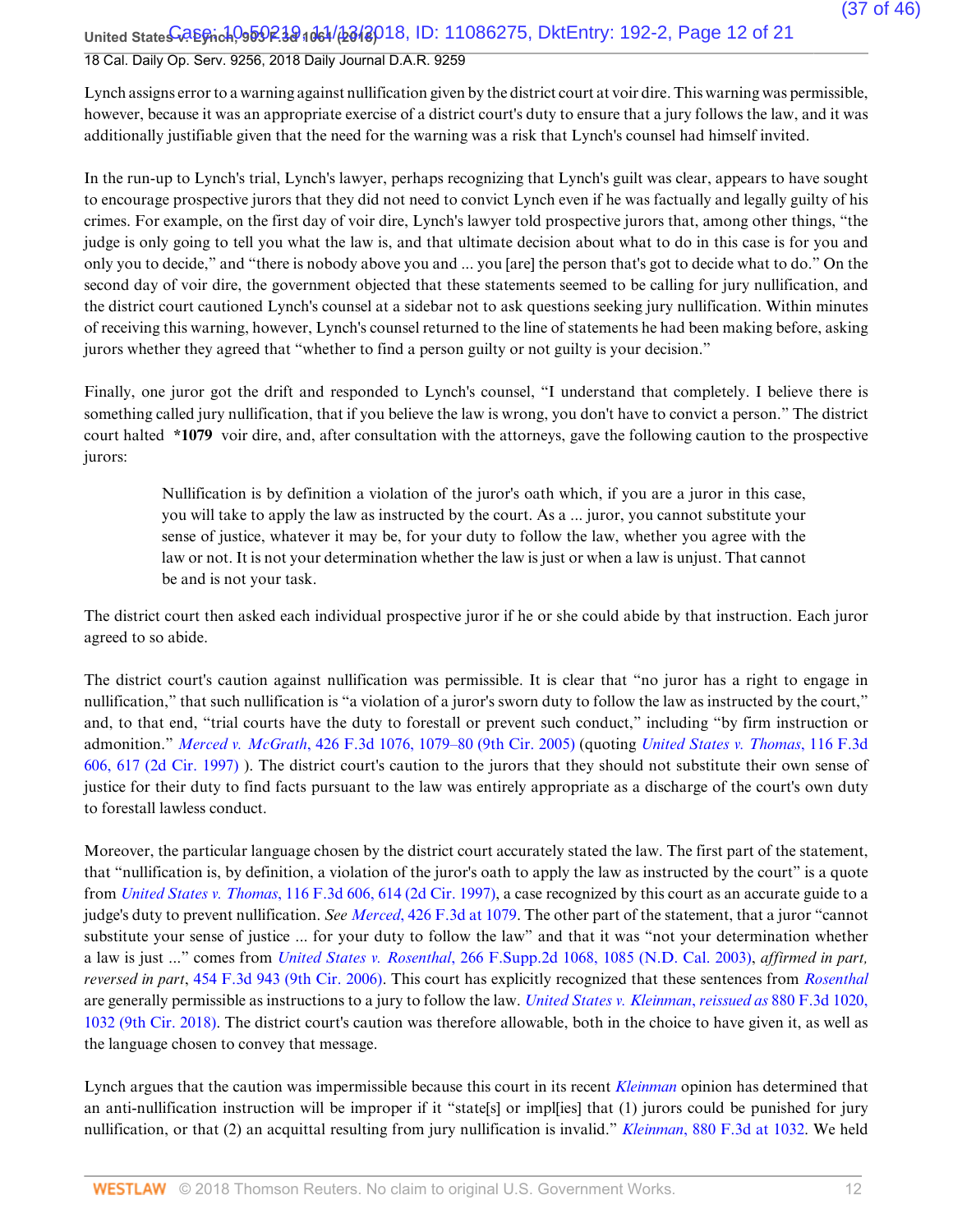United State<del>s CREGrich, 959R.30</del>1061/b618018, ID: 11086275, DktEntry: 192-2, Page 13 of 21 18 Cal. Daily Op. Serv. 9256, 2018 Daily Journal D.A.R. 9259

that one portion of the instruction given in *Kleinman* crossed this line because it "could be construed to imply that nullification could be punished, particularly since the instruction came in the midst of a criminal trial," and that another portion was also incorrect because it "could be understood as telling jurors that they do not have the power to nullify, and so it would be a useless exercise." *Id.* at 1032–33. In this case, in contrast, there was no indication that nullification would place jurors at risk of legal sanction or otherwise be invalid. The district court correctly stated that the jurors did not have any right to nullify, but it did not tell them that they lacked the actual ability to do so. It also neither said nor implied that jurors would be subject to punishment if they acquitted Lynch. Lynch identifies a post-conviction letter written by one juror stating he was concerned "we would be **\*1080** breaking our promise if we did not vote to convict." This appears to be nothing more than a reflection of the fact that the evidence against Lynch was so overwhelming that a juror could not acquit Lynch without violating the juror's duty to find facts according to the law, however, given that Lynch had admitted all facts necessary and sufficient to find him guilty.

The district court's warning involved no language like that determined to be impermissible in *Kleinman*. Indeed, the strongest portion of the district court's caution in this case was specifically approved in *Kleinman*. *See Kleinman*, 880 F.3d at 1032. This case is also factually distinguishable from *Kleinman* because of the circumstances in which the antinullification instruction came about. In *Kleinman*, the district court issued its warning against nullification during jury instructions, sua sponte, and without any indication that nullification was on any juror's mind. *See Kleinman*, 880 F.3d at 1031. Here, by contrast, the warning directly followed from a potential juror at voir dire indicating an unwillingness to follow the law.

The court's caution was, moreover, particularly justified because it occurred on the second day of Lynch's counsel's asking questions suggestive of nullification, and after the court's explicit admonishment to Lynch's lawyer not to ask such impermissible questions. As we have stated, albeit in a somewhat different context, "an error that is caused by the actions of the complaining party will cause reversal only in the most 'exceptional situation.' " *United States v. Schaff*, 948 F.2d 501, 506 (9th Cir. 1991) (quoting *Guam v. Alvarez*, 763 F.2d 1036, 1038 (9th Cir. 1985) (internal quotation marks omitted) ). A legally accurate warning given in response to a potential juror proposing to disregard the law clearly is not such an exceptional situation.

Lynch more generally suggests that the district court's instruction inhibited the jurors from being willing to nullify the charges against him, but this was also not a violation of any legal right. "[W]hile jurors have the power to nullify a verdict, they have no right to do so." *Merced*, 426 F.3d at 1079. The district court's admonition that nullification was a violation of a jury's duty to follow the law did not deprive the jurors of their ability to nullify, since nullification is by its nature the rejection of such duty. The district court therefore did not commit any error in issuing its caution against nullification.

#### **E. Jury Ignorance about Mandatory Minimums**

Lynch argues that the district erred in not allowing him to inform the jury of the mandatory minimum sentence that he faced if convicted. This argument is without merit, however, because "[i]t is well established that when a jury has no sentencing function, it should be admonished to 'reach its verdict without regard to what sentence might be imposed.' " *Shannon v. United States*, 512 U.S. 573, 579, 114 S.Ct. 2419, 129 L.Ed.2d 459 (1994) (quoting *Rogers v. United States*, 422 U.S. 35, 40, 95 S.Ct. 2091, 45 L.Ed.2d 1 (1975) ); *see also United States v. Frank*, 956 F.2d 872, 879 (9th Cir. 1991) (same). The district court therefore did not abuse its discretion in not allowing the jury to consider information that was beyond the jury's purview.

Lynch contends that *Shannon* and the principles it embodies have been undermined by *Crawford v. Washington*, 541 U.S. 36, 51, 124 S.Ct. 1354, 158 L.Ed.2d 177 (2004), and *Apprendi v. New Jersey*, 530 U.S. 466, 490, 120 S.Ct. 2348, 147 L.Ed.2d 435 (2000), which Lynch argues support the very general proposition that the Sixth Amendment protects any jury power that existed at the time of the **\*1081** amendment. The Second Circuit has squarely rejected this argument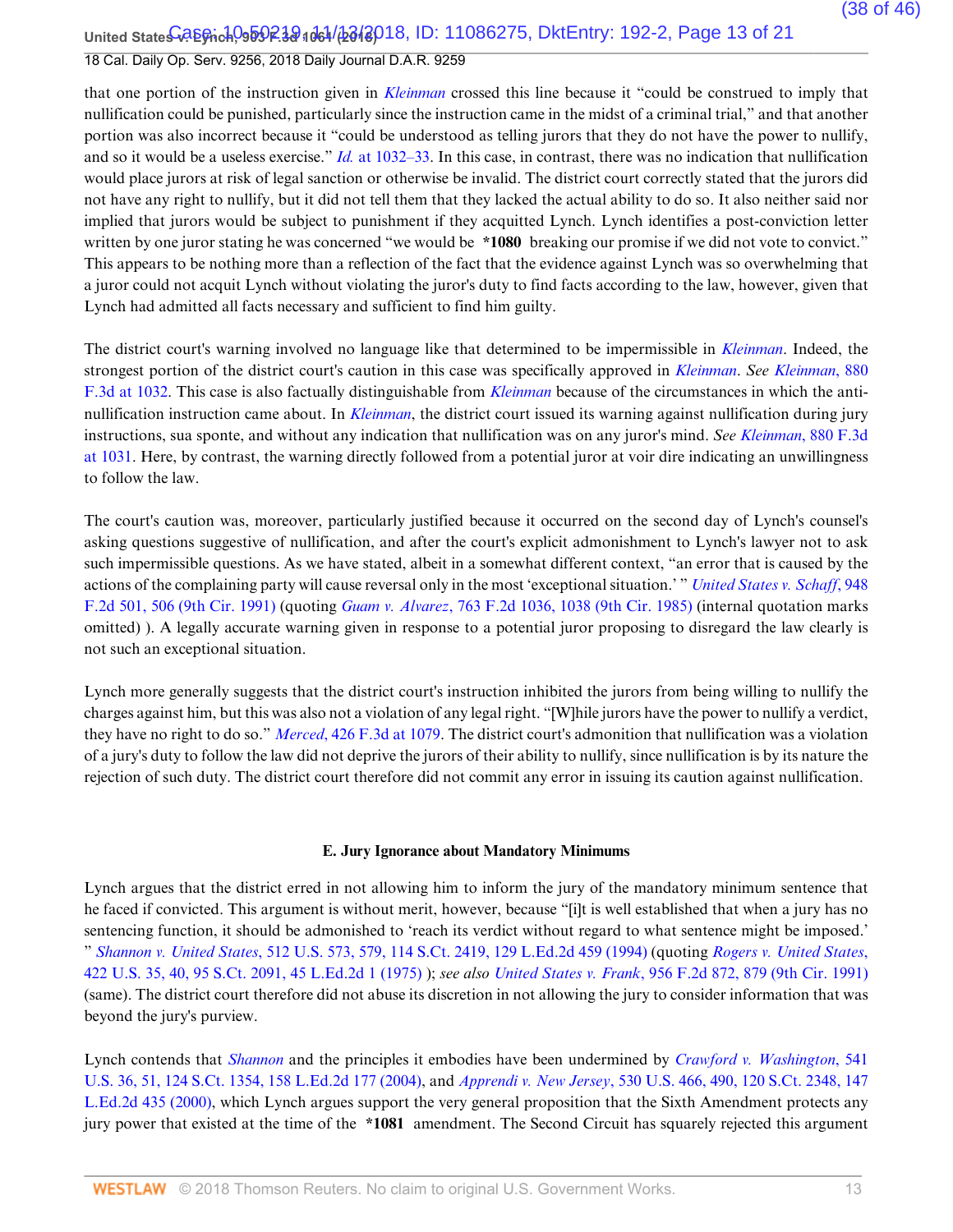United State<del>s CREGrich, 959R.30</del>1061/b618018, ID: 11086275, DktEntry: 192-2, Page 14 of 21

## 18 Cal. Daily Op. Serv. 9256, 2018 Daily Journal D.A.R. 9259

for reasons that are also decisive here. *See United States v. Polouizzi*, 564 F.3d 142, 160 (2d Cir. 2009). *Apprendi* and *Crawford* do not deal with jury knowledge of sentencing prospects. *See id.* To the extent that the very general principles in *Apprendi* and *Crawford* could also lead the Supreme Court to overrule *Shannon* in the future, "that is a decision we must leave to the Supreme Court." *Id*. *Shannon* remains binding law until an inconsistent decision issues from the Supreme Court, and the district court's actions were appropriate in light of *Shannon*.

Lynch also argues that he was entitled to inform the jury about the mandatory minimum sentence he faced on the basis of an exception articulated in *Shannon*, that "an instruction of some form may be necessary under certain limited circumstances," such as "to counter ... a misstatement." *Shannon*, 512 U.S. at 587, 114 S.Ct. 2419. Lynch contends that the jury instructions that "[t]he punishment provided by law for this crime is for the court to decide" was such a misstatement, in that it allegedly suggested that the district court would exercise discretion at sentencing. This argument misreads *Shannon*. *Shannon* cautioned that such correctives are "not to be given as a matter of general practice" and should only be applied to correct obvious misrepresentations, such as a statement "that a particular defendant would 'go free' if found [not guilty by reason of insanity]." *Shannon*, 512 U.S. at 587, 114 S.Ct. 2419. Stating that a judge sentences according to the law is not such a misrepresentation. It was therefore not an abuse of discretion for the district court not to have informed the jury about the potential punishments Lynch faced if convicted.

#### **F. District Court Communications to the Jury**

Lynch raises three challenges to the court's handling of jury communications—that the district court allegedly permitted ex parte communications, declined to answer juror questions, and barred jurors from asking substantive questions of witnesses—but all these challenges fail because the court did not actually permit any ex parte communications, and the other limitations were reasonable exercises of a district court's power to manage its trial proceedings.

At the start of trial, the district judge informed the jurors that they could communicate with him via the clerk by means of signed note. Jurors had asked the court clerk about the possibility of asking questions, apparently of witnesses, and the district court had informed the jury that it did not allow questions from jurors in criminal cases, owing to the potential for evidentiary misconduct. Five days into trial, the court informed the attorneys that a juror had inquired about the status of the sheriff's department and the DEA, and that question had been resolved by subsequent questioning. Later that day, a juror asked the clerk about the definitions of the terms "minor" and "hash," and, with approval from the attorneys, the district court read a definition of "minor" from the proposed jury instructions. The next day, the district court stated that several members of the jury had inquired of the clerk what Rule 403 was, and the district court answered that it would not explain the rule, because those considerations were not appropriate for the jury. Finally, a day later, the district court informed the parties that the jurors had continued to ask the clerk questions. Defense counsel asked what questions those were, but the district court declined to answer.

**\*1082** The district court instead summoned the jury and stated to them, pursuant to the court's first instruction, that "jurors were not going to be allowed to ask substantive questions" during trial, although the court would answer questions of procedure. After presentation of evidence concluded, the district court did permit the jury to ask questions about the instructions, and also stated that it would answer any clarifying questions if there was disagreement as to the instructions during deliberations. No jurors asked any questions then, however.

Lynch places a great deal of emphasis on what he views as improper ex parte contact between jurors and the court, but there was no error in any of these circumstances, because those things about which Lynch now complains were neither ex parte, nor even communications to the jury. All of the messages went entirely in one direction: from jurors to court. Lynch's only allegations are that the court clerk received information from the jurors and conveyed that to the judge, but this is not the same as saying that either the clerk or the judge responded with communications to the jurors.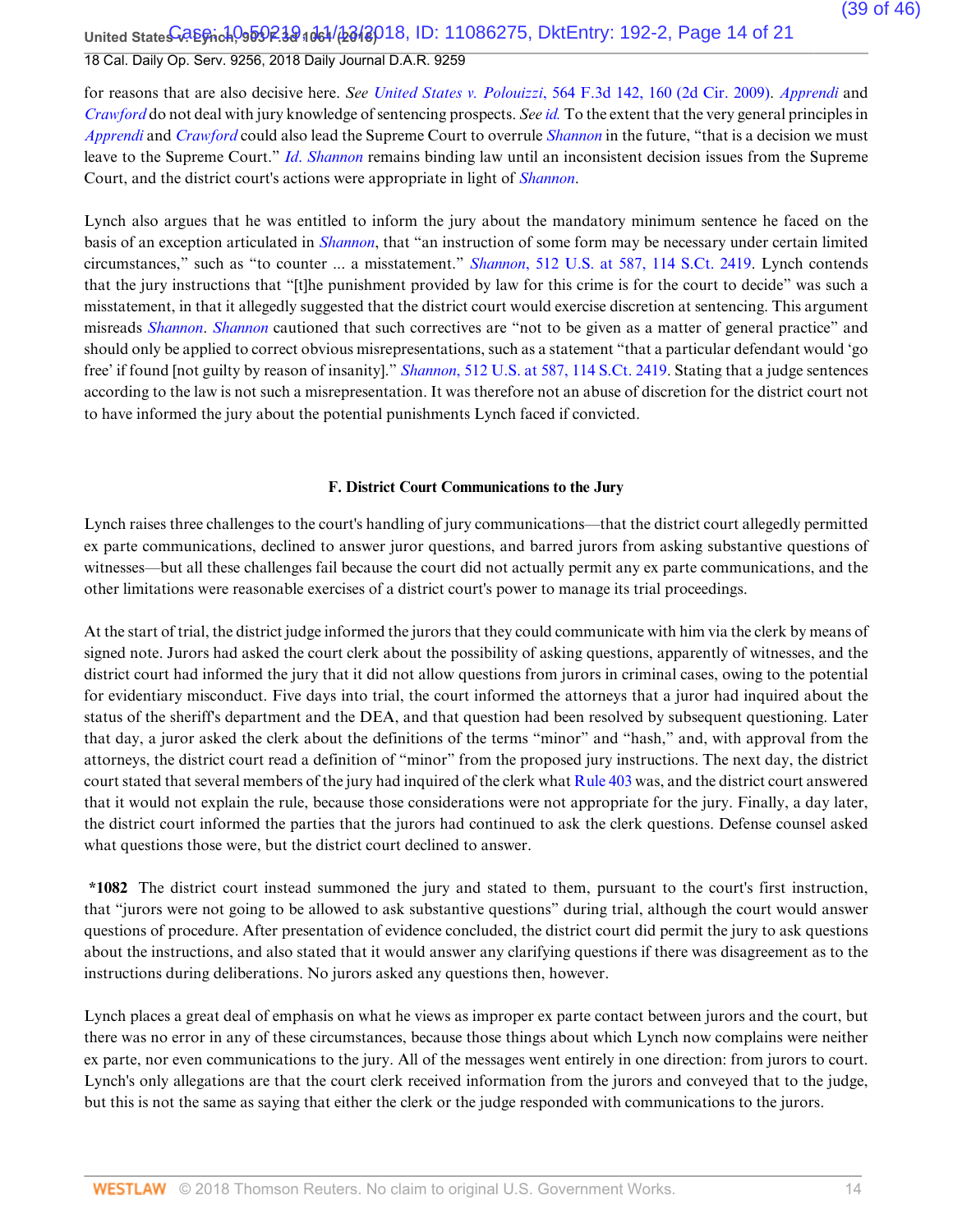United State<del>s CREGrich, 959R.30</del>1061/62018, ID: 11086275, DktEntry: 192-2, Page 15 of 21

## 18 Cal. Daily Op. Serv. 9256, 2018 Daily Journal D.A.R. 9259

In other words, none of this contact rose to the level of communications, and so none could have been an improper ex parte communication. This court has suggested that an impermissible ex parte communication occurs only if "anything about the facts or the law" of a case has been imparted to the jury. *Sea Hawk Seafoods, Inc. v. Alyeska Pipeline Serv. Co.*, 206 F.3d 900, 906 (9th Cir. 2000). Receiving a note and passing it along simply does not rise to this level of conveying anything about facts or law, however. Lynch appears to contend that a bright-line rule prohibits a district court from receiving any note from a juror, but such a view is clearly incorrect. The Supreme Court has held that a juror's conveying something to a judge does not justify reversal on those grounds alone, because such contact is simply part of the "dayto-day realities of courtroom life." *Rushen v. Spain*, 464 U.S. 114, 118–19, 104 S.Ct. 453, 78 L.Ed.2d 267 (1983). Lynch therefore fails to surmount the threshold hurdle to argue for the presence of improper ex parte communications between the court and the jurors.

Lynch also argues that the district court had an obligation to disclose the contents of the questions asked to it by the jury, but the court's nondisclosure was within the district court's authority to manage the conduct of a trial. In this case, this district court had stated at the beginning of trial that it would not allow jurors to ask questions of witnesses, and that their responsibility was to receive evidence, rather than inquire of it for themselves. This prohibition was clearly within the court's power to impose, since a court has the authority to permit limited jury questioning of a witness, *United States v. Huebner*, 48 F.3d 376, 382 (9th Cir. 1994), or to prohibit it altogether. Lynch suggests that the district court exceeded its authorization when it subsequently told the jury that they "were not going to be allowed to ask substantive questions" during trial, although the district court would answer questions of procedure. Lynch's argument ignores the court's "broad discretion in supervising trial[ ]," subject to reversal only for abuse of discretion. *Price v. Kramer*, 200 F.3d 1237, 1252 (9th Cir. 2000). Lynch offers no reason to think that the district court abused its discretion here, especially given that the court did subsequently offer the jury chances to ask questions that the court could properly answer once presentation of evidence had concluded.

Lynch most creatively contends that the district court's refusal to disclose to Lynch the contents of the notes it received from the jury violated Lynch's right **\*1083** under Fed. R. Crim. P. 43(a) to be present at all critical stages of his trial. But Lynch was present during all critical stages. The fact that neither Lynch nor his counsel were told the contents of a jury note does not go to presence. Such an argument would preclude any ex parte communication during trial, no matter how warranted. Lynch provides no authority for such a rule, and this argument clearly also fails.

### **G. Lynch's Sentence**

Because Lynch was convicted of narcotics conspiracy, he was subject to a five-year mandatory-minimum sentence under 21 U.S.C. § 841(b)(1)(B)(vii), and the district court erred in not applying that sentence to Lynch. In particular, the district court declined to sentence Lynch to this mandatory-minimum because it determined that Lynch was eligible for a safetyvalve provision, 18 U.S.C. § 3553(f), allowing a court to sentence a defendant below what a mandatory minimum would otherwise require. Lynch was not eligible for application of the safety valve to him, however, given his role leading CCCC, and he was therefore required to be sentenced to the five-year mandatory-minimum.

After his conviction, Lynch was potentially subject to two mandatory minimum sentences: a one-year mandatory minimum for distribution to persons under the age of 21, *see* 21 U.S.C. § 859(a), and a five-year mandatory minimum for the total amount of marijuana in his conspiracy, *see* 21 U.S.C. § 841(b)(1)(B)(vii). The district court was reluctant to sentence Lynch to these mandatory minimums, given what it reasoned was the unusual fact of Lynch's lack of clandestine activity and general intent to comply with state law.

The district court therefore took advantage of the so-called "safety-valve" provision, 18 U.S.C. § 3553(f), under which a court need not apply an otherwise-required mandatory minimum. The court recognized, however, that Lynch potentially had not satisfied a precondition for the safety valve to apply—that "the defendant was not an organizer, leader, manager,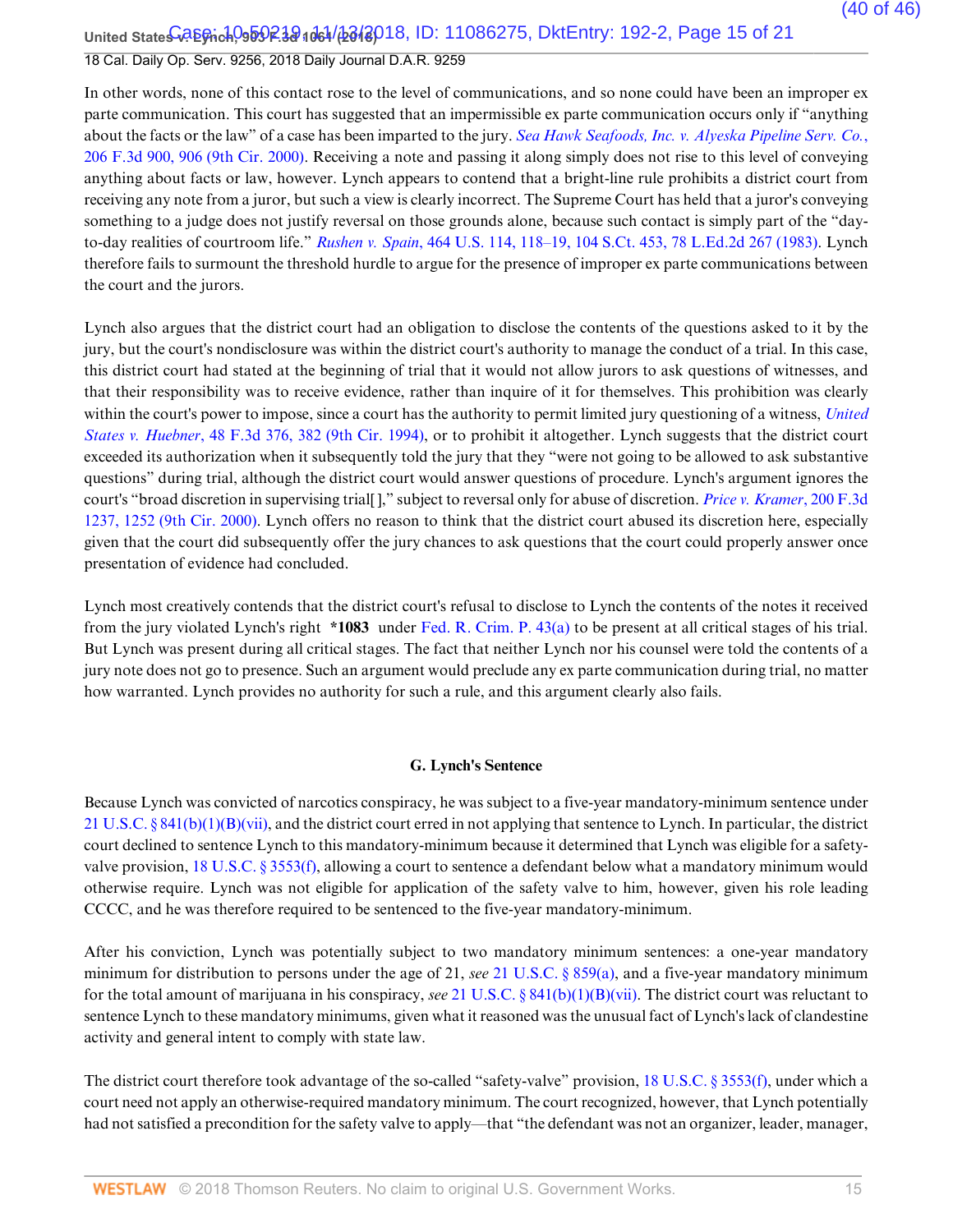United State<del>s CREGrich, 959 R.3d 1061 (2018</del> 018, ID: 11086275, DktEntry: 192-2, Page 16 of 21 18 Cal. Daily Op. Serv. 9256, 2018 Daily Journal D.A.R. 9259

or supervisor of others in the offense, as determined under the sentencing guidelines." *See* 18 U.S.C. § 3553(f)(4). As the Guidelines so define the terms, the "organizer or leader" and "manager or supervisor" enhancements apply to any person who plays such a role in any criminal activity involving five or more participants, U.S.S.G. § 3B1.1, and Lynch's activities clearly did involve more than five participants. The district court held, however, that "being such an organizer/ leader over another participant simply qualifies a defendant for an adjustment; it does not require it." The district court cited to the Commentary to the Guidelines and stated that a larger principle applied: "when the evidence clearly shows that the defendant in question did and does not present a greater danger to the public ... is not likely to recidivate, that individual should not be considered as falling within USSG  $\S 3B1.1$  for purposes of an upward adjustment."

The district court did, however, also determine that it could not apply the safety valve to Lynch's  $\S 859(a)$  violations, because the safety valve applies only to a small number of sections of the criminal code, of which § 859 is not one. The district court therefore sentenced Lynch to one year and one day in prison.

The district court erred in applying the safety valve to Lynch. By its own terms, the safety valve does not apply to "an organizer, leader, manager, or supervisor of others in the offense as determined under the sentencing guidelines." 18 U.S.C. § 3553(f)(4). The sentencing guidelines in turn state that a four-level enhancement applies to a defendant who is "an organizer or leader of a criminal activity that involved five or more participants." **\*1084** U.S.S.G. § 3B1.1(a). The relevant note further defines leadership and organizer status as involving a totality-of-the-circumstances inquiry, including:

the exercise of decision making authority, the nature of participation in the commission of the offense, the recruitment of accomplices, the claimed right to a larger share of the fruits of the crime, the degree of participation in planning or organizing the offense, the nature and scope of the illegal activity, and the degree of control and authority exercised over others.

*Id.* n.24.

Lynch's activities at CCCC clearly made him a leader and organizer of that enterprise, according to the Guidelines' definition. Lynch planned the venture, hired employees, ran the finances, and generally served as the primary person in the enterprise. There is also no factual dispute that Lynch's activities involved more than five participants: CCCC had about ten employees. The presence of those factors means that Lynch qualified as a leader, as defined under the sentencing guidelines, and so the safety valve was not available to reduce Lynch's sentence here.

Although recognizing that "Lynch did put together CCCC's operations which had about ten employees," the district court decided that Lynch was eligible for safety-valve relief, because it determined that the atypicality of the way in which Lynch was a leader of CCCC justified a lower-than-minimum sentence. This conclusion was an error. "It is axiomatic that a statutory minimum sentence is mandatory." *United States v. Sykes*, 658 F.3d 1140, 1146 (9th Cir. 2011). Although Lynch's circumstances may have been unusual, in the sense that his was not the sort of furtive scheme typical of many drug-distribution cases, Lynch's role was clearly that of a leader, and he was thus ineligible for safety-valve relief. We have explained that the safety valve is "a narrow exception to the statutory regime established by the Mandatory Minimum Sentencing Reform Act," *United States v. Yepez*, 704 F.3d 1087, 1091 (9th Cir. 2012), and no relief exists outside of the five specific conditions for its application. Because the requirement that a defendant not be a "organizer, leader, manager, or supervisor of others" was one such precondition for operation of the safety valve, Lynch's unquestioned status as such a head of CCCC closed the door on any effort to classify him as eligible for the safety valve.

Lynch attempts to defend the district court's sentence on the grounds that a defendant's qualification for § 3B1.1 enhancement allows but does not necessarily require the rejection of safety-valve relief, but this argument fails. Courts have consistently applied the leadership guideline to defeat the safety valve without any consideration that this application is discretionary. *See United States v. Irlmeier*, 750 F.3d 759, 764 (8th Cir. 2014); *United States v. Ortiz*, 463 F. App'x 798, 800 (10th Cir. 2012); *United States v. Pena-Gonell*, 432 F. App'x 134, 137 (3d Cir. 2011); *United States v.*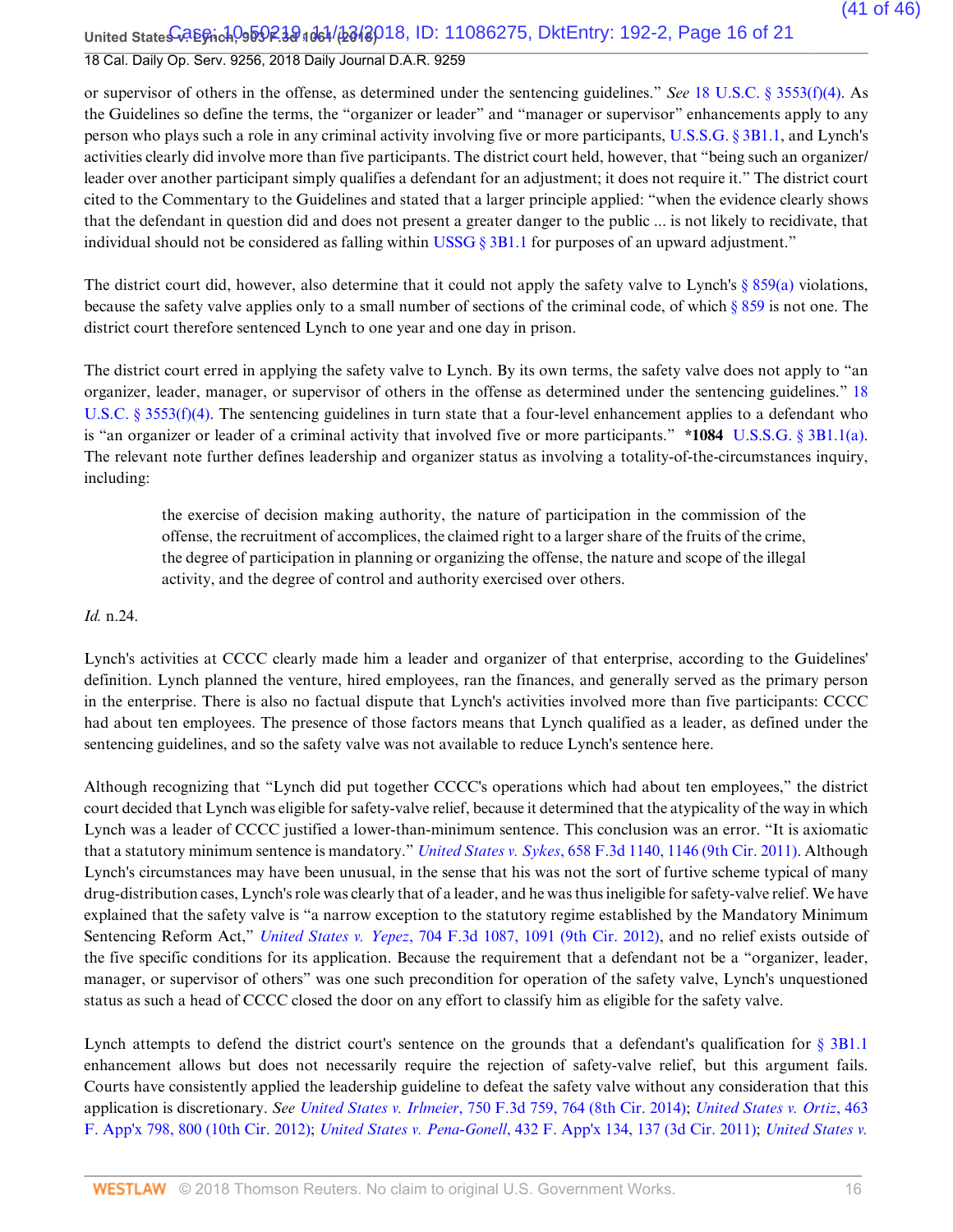United State<del>s CREGrich, 959R.30</del>1061/62018, ID: 11086275, DktEntry: 192-2, Page 17 of 21 18 Cal. Daily Op. Serv. 9256, 2018 Daily Journal D.A.R. 9259

*Arroyo-Duarte*, 367 F. App'x 420, 422–23 (4th Cir. 2010); *United States v. Sainz-Preciado*, 566 F.3d 708, 715 (7th Cir. 2009); *United States v. Lopez*, 217 F. App'x 406, 408 (5th Cir. 2007); *United States v. Kerley*, 230 F. App'x 919, 923 (11th Cir. 2007); *United States v. Anglon*, 88 F. App'x 428, 432 (1st Cir. 2004); *United States v. Bazel*, 80 F.3d 1140, 1143 (6th Cir. 1996).

A remand is required because the district court erred in holding that it had discretion to apply the safety valve to Lynch, given Lynch's unquestionable status as the leader of CCCC, an organization involving more than five participants.

#### **\*1085 H. Reassignment on Remand**

The United States requests that this case be reassigned to another district judge for resentencing, but we reject this request. Reassignment on remand is highly discouraged, and such a motion will be granted "only in unusual circumstances or when required to preserve the interests of justice." *United States v. Wolf Child*, 699 F.3d 1082, 1102 (9th Cir. 2012). Such circumstances and interests are not present here. We have articulated three factors relevant to the consideration of whether the particular circumstances of a case meet the high standard required to justify reassignment:

(1) whether the original judge would reasonably be expected upon remand to have substantial difficulty in putting out of his or her mind previously expressed views or findings determined to be erroneous or based on evidence that must be rejected, (2) whether reassignment is advisable to preserve the appearance of justice, and (3) whether reassignment would entail waste and duplication out of proportion to any gain in preserving appearance of fairness.

*Manley v. Rowley*, 847 F.3d 705, 712 (9th Cir. 2017) (quoting *Wolf Child*, 699 F.3d at 1102).

The facts of this case do not warrant reassignment under that standard. There is no cause to expect that the district court would reject instructions from this court, or that reassignment would otherwise be necessary to preserve the appearance of justice or ensure the efficiency of the federal courts. The district court repeatedly emphasized that its sentencing was not an act of unbounded discretion, but rather was determined by precedents from this court, as well as obligations from statute. That the district court adopted an incorrect reading of the statute does not mean that it cannot be expected to apply the correct law on remand.

The government argues that this case should be reassigned because the district court expressed views about the undesirability of the five-year mandatory minimum as applied to Lynch, but this argument is a failing one. The district court acknowledged it had a view about the sentence it would prefer to impose if granted unbounded discretion, but also made clear that it would only exercise its discretion if permitted to by law.

### **I. Spending Provision**

Following his conviction, Lynch has raised the additional issue of whether the § 538 appropriations rider applies to him and therefore requires dismissal of his conviction. The rider raises several difficult questions with respect to Lynch's case, including, among others, whether the provision operates to annul a conviction otherwise properly obtained before its passage. We need not now address the substance of how the rider operates with respect to Lynch, however, because it is not clear that the rider applies to him at all. The rider covers only persons in total compliance with state law, and it is contestable whether this so describes Lynch and his activities. Remand is therefore warranted to determine whether Lynch was in compliance with state law.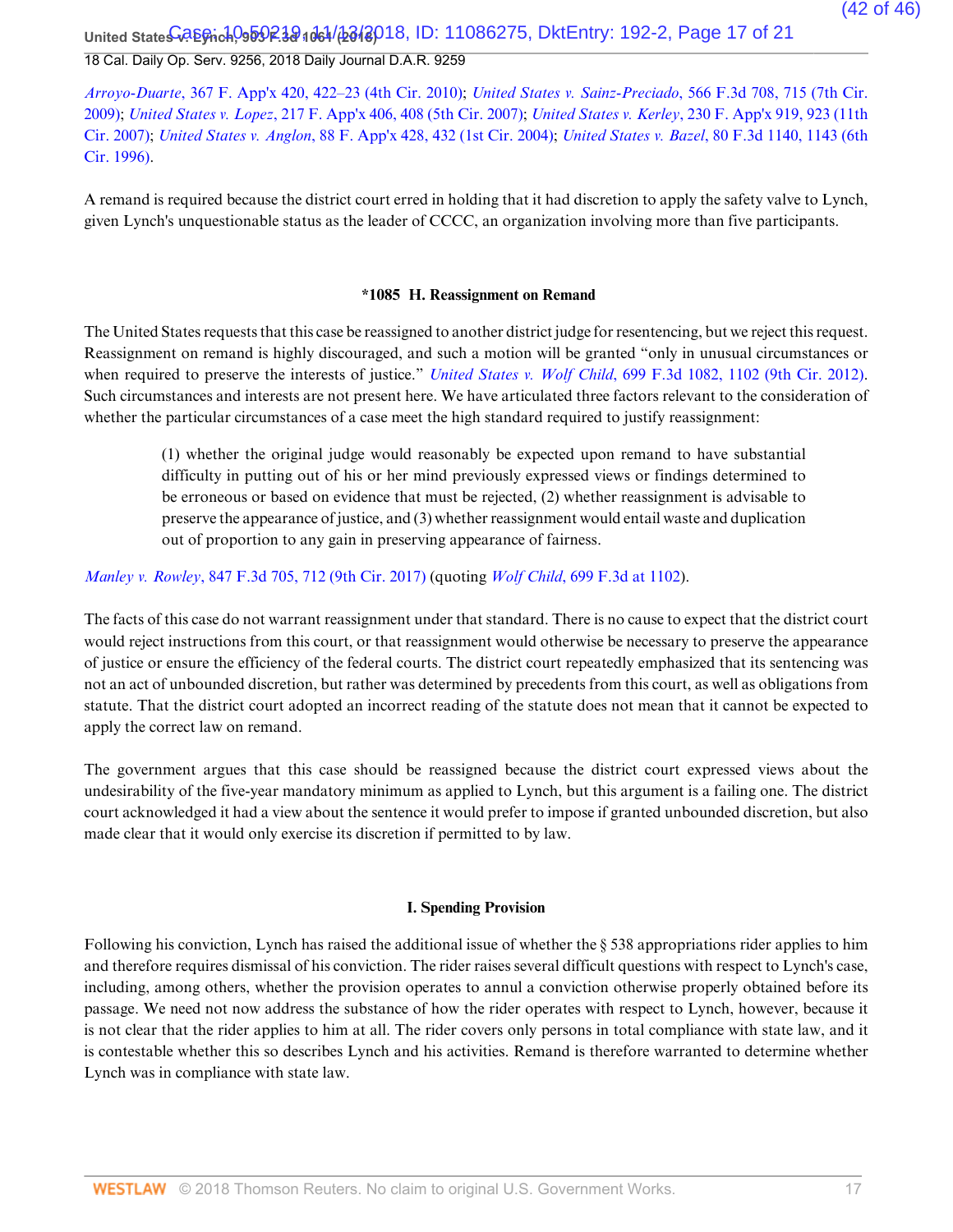United State<del>s 0.2 Egrich, 959 R.3d 1061 (23 13 0</del> 18, ID: 11086275, DktEntry: 192-2, Page 18 of 21 18 Cal. Daily Op. Serv. 9256, 2018 Daily Journal D.A.R. 9259

As relevant here, the appropriations rider provides that: "[n]one of the funds made available in this Act to the Department of Justice may be used, with respect to ... California ... to prevent [it] from implementing [its] own laws that authorize the use, distribution, possession, or cultivation of medical marijuana." Consolidated Appropriations Act of 2017 § 537, Pub. L. 115-31, 131 Stat 135. Congress first passed the rider in 2014, and it has been adopted by every subsequent appropriations act, including the currently operative one. *See* Consolidated Appropriations Act of 2017 **\*1086** § 537, Pub. L. 115-31, 131 Stat 135, *extended by* Continuing Appropriations Act of 2018, Division D, Pub. L. 115-56, 131 Stat 1129. Although not necessarily clear from the face of the text, we have held that this measure "prohibits DOJ from spending funds from relevant appropriations acts for the prosecution of individuals who engaged in conduct permitted by the State Medical Marijuana Laws and who fully complied with such laws." *United States v. McIntosh*, 833 F.3d 1163, 1177 (9th Cir. 2016).

To say that the rider exists is therefore not enough to end Lynch's prosecution because, as the *McIntosh* court emphasized, the provision has a limited effect. The rider "does not provide immunity from prosecution for federal marijuana offenses," and, because the provision did not purport to repeal the Controlled Substances Act, even state-legal marijuana activity "remains prohibited by federal law." *Id.* at 1179 & n.5. To that end, *McIntosh* also confirmed that the government continues to possess the power to prosecute "[i]ndividuals who do not strictly comply with all state-law conditions," and that "prosecuting such individuals does not violate [the spending provision]." *Id.* at 1178; *see also United States v. Gloor*, 725 F. App'x 493, 495–96 (9th Cir. 2018) (holding that a person who does not strictly comply with state law is not covered by the rider). In short, the rider may mean that Lynch has some argument that the government cannot now spend money to prosecute him, but if and only if Lynch had been strictly compliant with California law.

It is unclear from this record whether Lynch's activities were so strictly compliant with state law. California offered two pathways for a person like Lynch to be permitted to engage in marijuana-related activities. First, California's medical marijuana statute covers certain marijuana-related activities by a patient, and by a patient's "primary caregiver." Cal. Health & Safety Code § 11362.5(d). This "primary caregiver" pathway almost certainly did not apply to Lynch and his activities. The California Supreme Court has held that a person in the position of Lynch, who acts only as a supplier of marijuana, is not a primary caregiver and is thus not in compliance with this medical marijuana statute. *People v. Mentch*, 45 Cal. 4th 274, 284–85, 85 Cal.Rptr.3d 480, 195 P.3d 1061 (2008). In consequence, the district court determined in its sentencing memorandum that "the CCCC was not operated in conformity with California state law ... as held by the California Supreme Court in *Mentch*."

On appeal, Lynch contends that his actions were in compliance with California law because there was another California statute also allowing medical marijuana collectives and cooperatives, and Lynch argues that CCCC was one of these. *See* Cal. Health & Safety Code § 11362.775(a). Although potentially closer, in the sense of not having been expressly ruled out by California Supreme Court precedent, it is questionable whether CCCC was a cooperative as that statute so defines the term. Among other things, CCCC was structured as a sole proprietorship rather than a collectively owned non-profit, *see* Cal. Health & Safety Code § 11362.765, and it is unclear whether CCCC's clientele consisted solely of patients or persons with an identity card, *see* Cal. Health & Safety Code § 11362.71. The district court also expressed its view that there was "no indication" that CCCC was a collective, and Lynch had also conceded in his response to the government's sentencing memorandum that he "does not dispute the government's assertion that he made no attempt to operate as a classic collective."

It is appropriate to remand this case for a factual determination from the district **\*1087** court as to whether Lynch's activities were in compliance with state law, and particularly whether CCCC operated under the required collective form. A decision whether Lynch strictly complied with California marijuana laws may depend on specific findings of fact, as well as legal determinations, and it is proper to allow the district court to find those facts in the first instance. If Lynch was not compliant with state law, he is not covered by the rider and is subject to the penalties of his conviction. Should the district court resolve the state-law-compliance issue in Lynch's favor, the court may then rule in the first instance on the legal issues that such a determination would raise.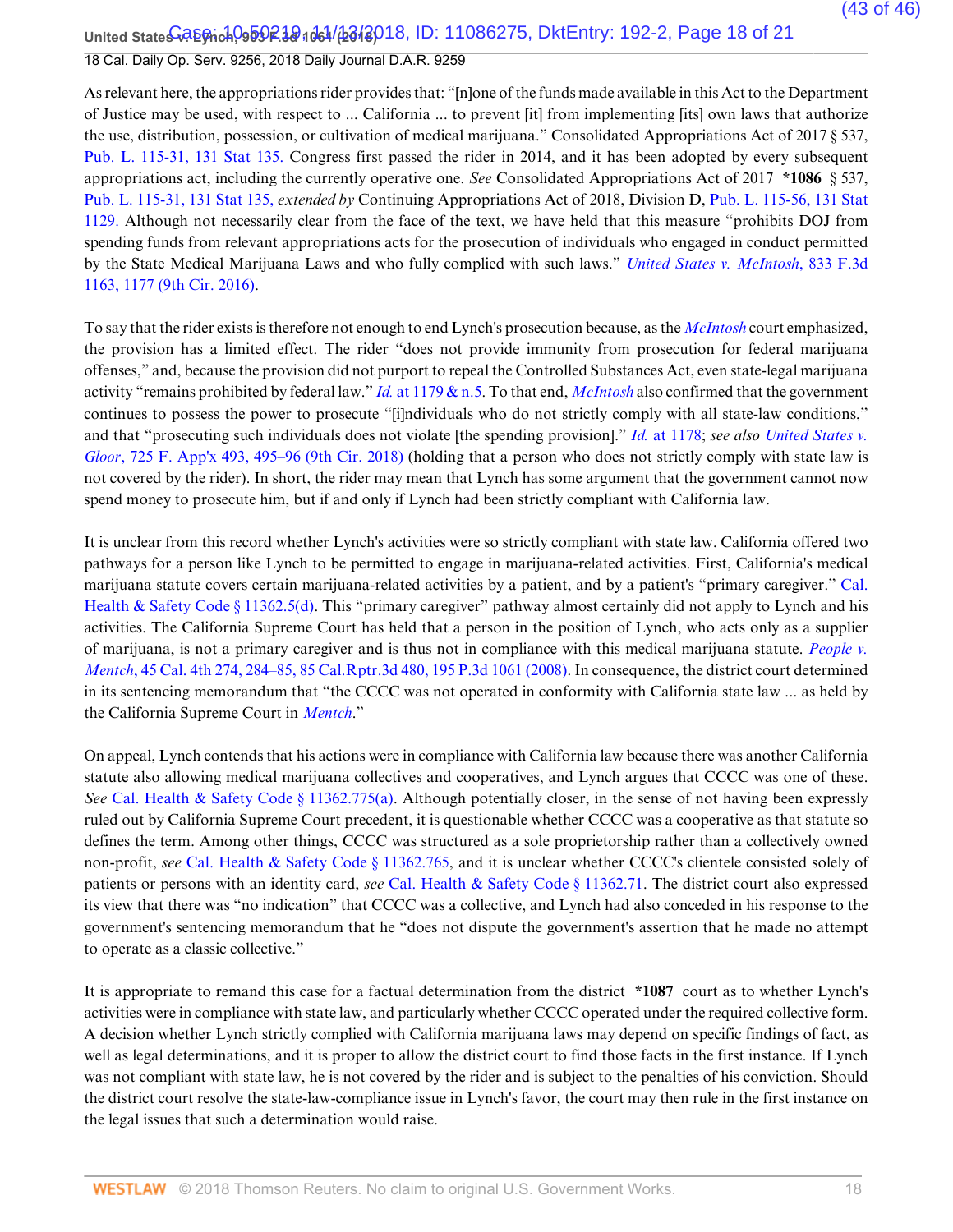18 Cal. Daily Op. Serv. 9256, 2018 Daily Journal D.A.R. 9259

#### **IV. Conclusion**

We **AFFIRM** Lynch's conviction and **REMAND** the case to the district court for proceedings consistent with this opinion.

#### WATFORD, Circuit Judge, dissenting:

I would reverse and remand for a new trial. In my view, the district court went too far in trying to dissuade the jury from engaging in nullification. The court's actions violated Charles Lynch's constitutional right to trial by jury, and the government can't show that this error was harmless beyond a reasonable doubt.

By its very nature, a case of this sort touches a sensitive nerve from a federalism standpoint. At the time of Lynch's trial in 2008, the citizens of California had legalized the sale and use of marijuana for medicinal purposes; the federal government nonetheless sought to prosecute a California citizen for conduct that arguably was authorized under state law. Because federal law takes precedence under the Supremacy Clause, the government could certainly bring such a prosecution, notwithstanding the resulting intrusion upon state sovereignty interests. *See Gonzales v. Raich*, 545 U.S. 1, 29, 125 S.Ct. 2195, 162 L.Ed.2d 1 (2005). But the Framers of the Constitution included two provisions that act as a check on the national government's exercise of power in this realm: one stating that "[t]he Trial of all Crimes, except in Cases of Impeachment, shall be by Jury"; the other requiring that "such Trial shall be held in the State where the said Crimes shall have been committed." U.S. Const., Art. III, § 2, cl. 3. The Sixth Amendment further mandates that in all criminal prosecutions the accused shall enjoy the right to trial "by an impartial jury of the State and district wherein the crime shall have been committed." Thus, to send Lynch to prison, the government had to persuade a jury composed of his fellow Californians to convict.

One of the fundamental attributes of trial by jury in our legal system is the power of the jury to engage in nullification to return a verdict of not guilty "in the teeth of both law and facts." *Horning v. District of Columbia*, 254 U.S. 135, 138, 41 S.Ct. 53, 65 L.Ed. 185 (1920). The jury's power to nullify has ancient roots, dating back to pre-colonial England. *See* Thomas Andrew Green, Verdict According to Conscience: Perspectives on the English Criminal Trial Jury, 1200–1800, at 236–49 (1985) (discussing *Bushell's Case*, 124 Eng. Rep. 1006 (C.P. 1670) ). It became a well-established fixture of jury trials in colonial America, perhaps most famously in the case of John Peter Zenger, a publisher in New York acquitted of charges of seditious libel. *See* Albert W. Alschuler & Andrew G. Deiss, *A Brief History of the Criminal Jury in the United States*, 61 U. Chi. L. Rev. 867, 871–74 (1994). From ratification of the Constitution to the present, the right to trial by jury has been regarded as "essential for preventing miscarriages of justice," *Duncan v. Louisiana*, 391 U.S. 145, 158, 88 S.Ct. 1444, 20 L.Ed.2d 491 (1968), in part because the jury's power to nullify allows it to act as "the conscience of **\*1088** the community," Jeffrey Abramson, We, the Jury: The Jury System and the Ideal of Democracy 87 (1994).

It's true that a jury has no *right* to engage in nullification and that courts are permitted to discourage a jury's exercise of this power. *Sparf v. United States*, 156 U.S. 51, 106, 15 S.Ct. 273, 39 L.Ed. 343 (1895); *Merced v. McGrath*, 426 F.3d 1076, 1079 (9th Cir. 2005). Hence a defendant may not insist that the jury be instructed on its ability to nullify. *United States v. Powell*, 955 F.2d 1206, 1213 (9th Cir. 1992). But that doesn't resolve the question implicated here: May the court instruct jurors that they are *forbidden* to engage in nullification, and if so, how forcefully may the court deliver that message?

Our circuit has held that a court can seek to prevent nullification "by firm instruction or admonition." *United States v. Kleinman*, 880 F.3d 1020, 1032 (9th Cir. 2017) (internal quotation marks omitted). We have upheld an instruction that advised jurors "you cannot substitute your sense of justice, whatever that means, for your duty to follow the law, whether you agree with it or not. It's not your determination whether a law is just or whether a law is unjust. That can't be your task." *United States v. Rosenthal*, 266 F.Supp.2d 1068, 1085 (N.D. Cal. 2003), *aff'd in relevant part*, 454 F.3d 943, 947 (9th Cir. 2006); *see also United States v. Navarro-Vargas*, 408 F.3d 1184, 1201–04 (9th Cir. 2005) (en banc) (upholding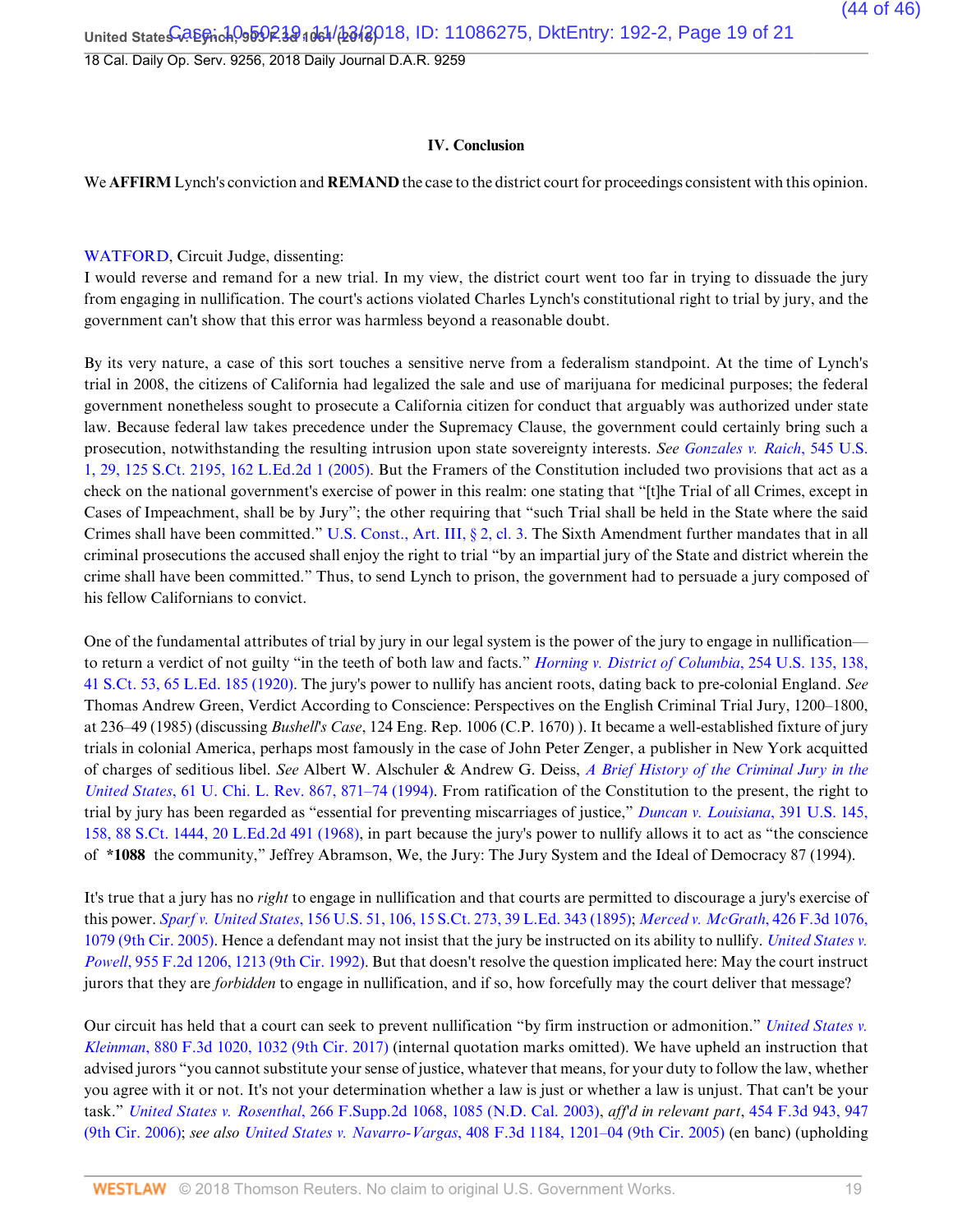United State<del>s 0.2 Egrich, 959 P.38 1061 (23 13 0</del> 10: 11086275, DktEntry: 192-2, Page 20 of 21

### 18 Cal. Daily Op. Serv. 9256, 2018 Daily Journal D.A.R. 9259

similar instruction given to grand jurors). I have my doubts about whether we were right to endorse such an instruction, for it affirmatively misstates the power that jurors possess. Jurors may not have the *right* to substitute their sense of justice for what the law requires, or to determine whether a law is just or unjust, but they unquestionably have the ability to exercise that power—in fact, doing so is the very essence of nullification.

Be that as it may, we held in *Kleinman* that a court crosses the constitutional line when it states or implies that jurors could be *punished* if they engage in nullification. 880 F.3d at 1032–35. A court may permissibly seek to discourage jurors from returning a verdict contrary to law or fact, but ever since *Bushell's Case*, what a court may not do is coerce jurors into obeying its instructions on the law by suggesting that those who disobey could face fine or imprisonment. Threats of punishment subvert the jury's longstanding role as a safeguard against government oppression. *See United States v. Gaudin*, 515 U.S. 506, 510–11, 115 S.Ct. 2310, 132 L.Ed.2d 444 (1995); *Duncan*, 391 U.S. at 155–56, 88 S.Ct. 1444. Perhaps for that reason, even at the time of the Founding, "the ability of jurors to disobey judicial instructions without fear of official reprisal was not in doubt." Alschuler & Deiss, *supra*, at 912. To members of the Founding generation with fresh memories of the colonists' experience under royal judges, the jury's independence from control by the judiciary provided assurance that application of national law would rest in the hands of local citizens attuned to the concerns of their community, not in the hands of officials beholden to a distant central government.

The court in this case crossed the line we drew in *Kleinman*. During *voir dire*, the court gave prospective jurors an instruction that largely tracked the one we approved in *Rosenthal*. Critically, though, the court went further by stating: "Nullification is by definition *a violation of the juror's oath* which, if you are a juror in this case, you will take to apply the law as instructed by the court." (Emphasis added.) In *Kleinman*, we held that a materially indistinguishable instruction —stating "[y]ou would violate your oath and the law" by engaging in nullification—was not only improper but an error of "constitutional dimension," for it carried with it the **\*1089** implicit threat of punishment. 880 F.3d at 1031, 1035. That implicit threat is no less present here, even though the court referred only to the jurors' oath without explicitly mentioning "the law." Telling jurors that nullification is a violation of their oath, standing alone, implies the potential for punishment because violating one's oath could be deemed either perjury or contempt, both of which are punishable by fine and imprisonment. *See* 18 U.S.C. §§ 401(3), 1621(1), 1623(a); *Clark v. United States*, 289 U.S. 1, 10, 53 S.Ct. 465, 77 L.Ed. 993 (1933). So, as in *Kleinman*, the court's instruction in this case violated Lynch's Sixth Amendment right to trial by jury.

An instructional error of this nature would appear to defy analysis for harmlessness, since "the effects of the error are simply too hard to measure." *Weaver v. Massachusetts*, — U.S. — , 137 S.Ct. 1899, 1908, 198 L.Ed.2d 420 (2017). The harmlessness inquiry in this context can't turn on an evaluation of the strength of the government's evidence; by definition, nullification involves a juror's decision to acquit notwithstanding the strength of the evidence. What we would have to assess, then, is whether a juror who was otherwise inclined to nullify might have been dissuaded from doing so by the court's instruction. At least in cases like this one, where nullification was an obvious possibility given the popularity of medical marijuana in California, I don't see how the government could ever prove that a court's unduly coercive antinullification instruction had no effect on the outcome.

Nevertheless, we held in *Kleinman* that this precise instructional error is subject to harmless error analysis. Thus, the question remains whether the government can show that the court's erroneous anti-nullification instruction was harmless beyond a reasonable doubt. *Kleinman*, 880 F.3d at 1035. The government cannot make that showing, and indeed it has not even tried. In *Kleinman*, we found the court's instruction harmless because it represented only "a small part of the court's final instructions to the jury, and was delivered without particular emphasis." *Id.* Here, in stark contrast, the court delivered the instruction as a stand-alone admonition at the outset of the case, in a manner that could not have placed greater emphasis on the coercive message the court delivered.

The court gave its anti-nullification instruction during *voir dire* because, in response to a question from defense counsel, one of the prospective jurors stated, "I believe there is something called jury nullification, that if you believe ... the law is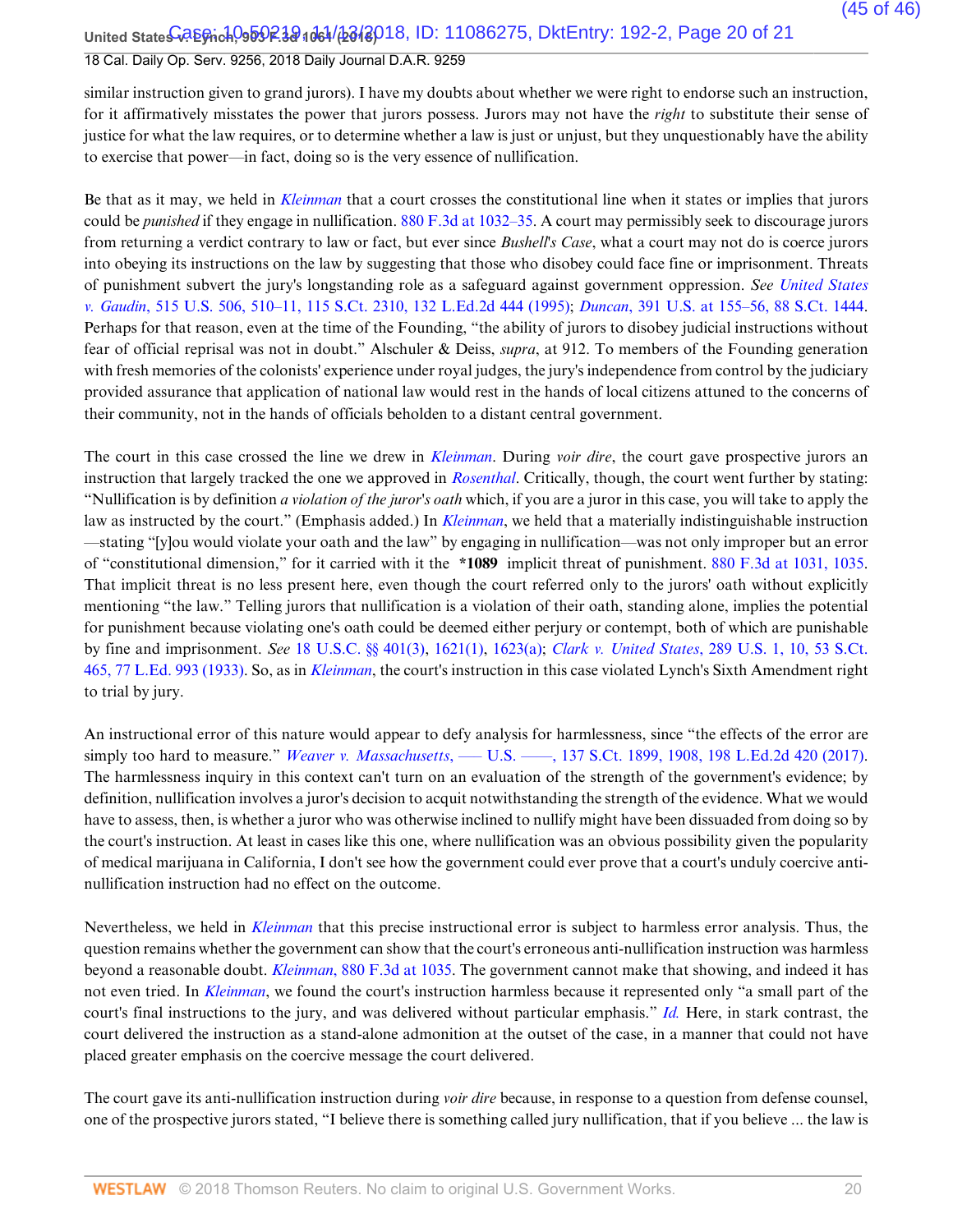United State<del>s CREGrich, 959 R.3d 1061 (2018</del> 018, ID: 11086275, DktEntry: 192-2, Page 21 of 21

### 18 Cal. Daily Op. Serv. 9256, 2018 Daily Journal D.A.R. 9259

wrong ... you don't have to convict a person." The court tried unsuccessfully to cut the juror off as soon as she said the words "jury nullification," and then asked to speak with counsel at sidebar. After a brief discussion at sidebar, the court ordered the jurors to leave the courtroom while it continued to discuss the matter with the lawyers. Nearly 50 minutes later, the court called the prospective jurors back in and immediately asked if anyone had discussed the topic of jury nullification while they were waiting in the hallway. None of the jurors responded affirmatively, but the court gave the contested instruction anyway, informing jurors that nullification would be a violation of the oath they were required to take. The court then polled the prospective jurors in open court and asked each of them, one by one, whether they could follow the court's instruction not to engage in nullification. All but two stated that they could, and the two who indicated that they would have difficulty following the court's instruction were dismissed for cause.

In these circumstances, I do not think we can say beyond a reasonable doubt that any juror who might have been inclined to **\*1090** nullify would have done so regardless of the court's instruction. The instruction was inherently coercive because it implied that any juror who engaged in nullification could be punished for doing so. Only the hardiest of jurors would remain committed to voting her conscience when threatened with the risk of fine or imprisonment. That is particularly true here, where the court required the jurors to affirm in open court that they could follow the court's command not to engage in nullification. Although this occurred at the very outset of trial, none of the court's closing instructions counteracted the coercive effect of its earlier admonition. In fact, one of those instructions drove home the message the court conveyed during *voir dire*: "You must follow the law as I give it to you whether you agree with it or not. ... You will recall that you took an oath promising to do so at the beginning of the case."

Nor can we say that defense counsel "invited" the court's error. The question defense counsel posed to the prospective juror who mentioned nullification merely asked whether she understood that "the ultimate decision as to whether to find a person guilty or not guilty is your decision." That question didn't call for a response mentioning jury nullification, and it accurately reflects black-letter law. *See Gaudin*, 515 U.S. at 510, 115 S.Ct. 2310. But even if defense counsel somehow goaded the prospective juror into mentioning nullification, that at most gave the court a basis for issuing the instruction we approved in *Rosenthal*. It did not by any stretch authorize the court to give an instruction that suffers from the same constitutional defect we identified in *Kleinman*.

In short, the court's erroneous anti-nullification instruction cannot be declared harmless beyond a reasonable doubt. I would therefore reverse and remand for a new trial.

#### **All Citations**

903 F.3d 1061, 18 Cal. Daily Op. Serv. 9256, 2018 Daily Journal D.A.R. 9259

**End of Document** C 2018 Thomson Reuters. No claim to original U.S. Government Works.